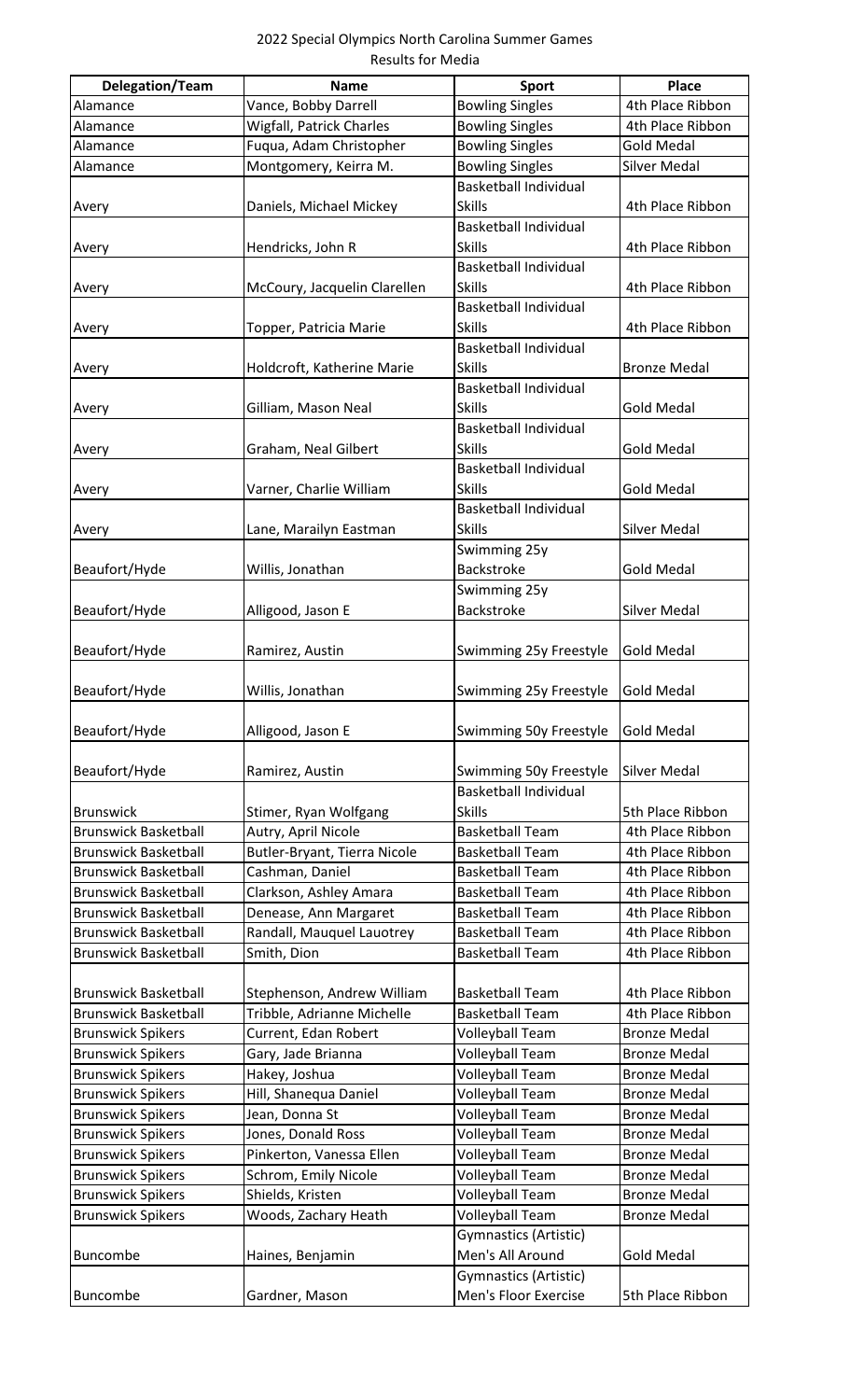|                 |                        | <b>Gymnastics (Artistic)</b>  |                     |
|-----------------|------------------------|-------------------------------|---------------------|
| <b>Buncombe</b> | Haines, Benjamin       | Men's Floor Exercise          | <b>Silver Medal</b> |
|                 |                        | Gymnastics (Artistic)         |                     |
| Buncombe        | Haines, Benjamin       | Men's Horizontal Bar          | <b>Silver Medal</b> |
|                 |                        | Gymnastics (Artistic)         |                     |
| Buncombe        | Gardner, Mikayla Starr | Women's All Around            | <b>Bronze Medal</b> |
|                 |                        | <b>Gymnastics (Artistic)</b>  |                     |
| Buncombe        | Depasquale, Madison    | Women's All Around            | <b>Gold Medal</b>   |
|                 |                        | Gymnastics (Artistic)         |                     |
| Buncombe        | Kusz, Gabby            | Women's All Around            | <b>Gold Medal</b>   |
|                 |                        | Gymnastics (Artistic)         |                     |
| <b>Buncombe</b> | Teske, Shea Marie      | Women's All Around            | <b>Gold Medal</b>   |
|                 |                        | <b>Gymnastics (Artistic)</b>  |                     |
| Buncombe        | Haines, Benjamin       | <b>Men's Parallel Bars</b>    | <b>Gold Medal</b>   |
|                 |                        |                               |                     |
| Buncombe        | Johnson, Trinity Jade  | Swimming 100y Butterfly       | <b>Gold Medal</b>   |
|                 |                        | Gymnastics (Artistic)         |                     |
| Buncombe        | Haines, Benjamin       | Men's Pommel Horse            | <b>Gold Medal</b>   |
|                 |                        | <b>Gymnastics (Artistic)</b>  |                     |
| Buncombe        | Haines, Benjamin       | Men's Rings                   | <b>Silver Medal</b> |
|                 |                        | <b>Gymnastics (Artistic)</b>  |                     |
| Buncombe        | Gardner, Mason         | Men's Vault                   | <b>Bronze Medal</b> |
|                 |                        | <b>Gymnastics (Artistic)</b>  |                     |
| <b>Buncombe</b> | Haines, Benjamin       | Men's Vault                   | <b>Gold Medal</b>   |
|                 |                        | Swimming 25y                  | Participation       |
| <b>Buncombe</b> | Russell, Noel Lavender | Backstroke                    | Ribbon              |
|                 |                        | Swimming 25y                  | Participation       |
| Buncombe        | Williams, Leeann       | Backstroke                    | Ribbon              |
|                 |                        | Swimming 25y                  |                     |
| Buncombe        | Milling, Benjamin Ray  | <b>Breaststroke</b>           | <b>Gold Medal</b>   |
|                 |                        |                               |                     |
| Buncombe        | Milling, Benjamin Ray  | Swimming 25y Freestyle        | <b>Gold Medal</b>   |
|                 |                        |                               |                     |
| Buncombe        | Russell, Noel Lavender | Swimming 25y Freestyle        | <b>Gold Medal</b>   |
|                 |                        |                               |                     |
| <b>Buncombe</b> | Williams, Leeann       | Swimming 25y Freestyle        | <b>Gold Medal</b>   |
|                 |                        |                               |                     |
|                 |                        | <b>Gymnastics (Artistic)</b>  |                     |
| Buncombe        | Depasquale, Madison    | Women's Balance Beam          | <b>Gold Medal</b>   |
|                 |                        |                               |                     |
|                 |                        | <b>Gymnastics (Artistic)</b>  |                     |
| Buncombe        | Kusz, Gabby            | Women's Balance Beam          | <b>Gold Medal</b>   |
|                 |                        |                               |                     |
|                 |                        | <b>Gymnastics (Artistic)</b>  |                     |
| Buncombe        | Teske, Shea Marie      | Women's Balance Beam          | <b>Gold Medal</b>   |
|                 |                        |                               |                     |
|                 |                        | <b>Gymnastics (Artistic)</b>  |                     |
| Buncombe        | Gardner, Mikayla Starr | Women's Balance Beam          | <b>Silver Medal</b> |
|                 |                        |                               |                     |
|                 |                        | <b>Gymnastics (Artistic)</b>  |                     |
| Buncombe        | Gardner, Mikayla Starr | <b>Women's Floor Exercise</b> | <b>Bronze Medal</b> |
|                 |                        |                               |                     |
|                 |                        | <b>Gymnastics (Artistic)</b>  |                     |
| Buncombe        | Depasquale, Madison    | <b>Women's Floor Exercise</b> | <b>Gold Medal</b>   |
|                 |                        |                               |                     |
|                 |                        | <b>Gymnastics (Artistic)</b>  |                     |
| Buncombe        | Teske, Shea Marie      | <b>Women's Floor Exercise</b> | <b>Gold Medal</b>   |
|                 |                        |                               |                     |
|                 |                        | <b>Gymnastics (Artistic)</b>  |                     |
| Buncombe        | Kusz, Gabby            | <b>Women's Floor Exercise</b> | <b>Silver Medal</b> |
|                 |                        |                               |                     |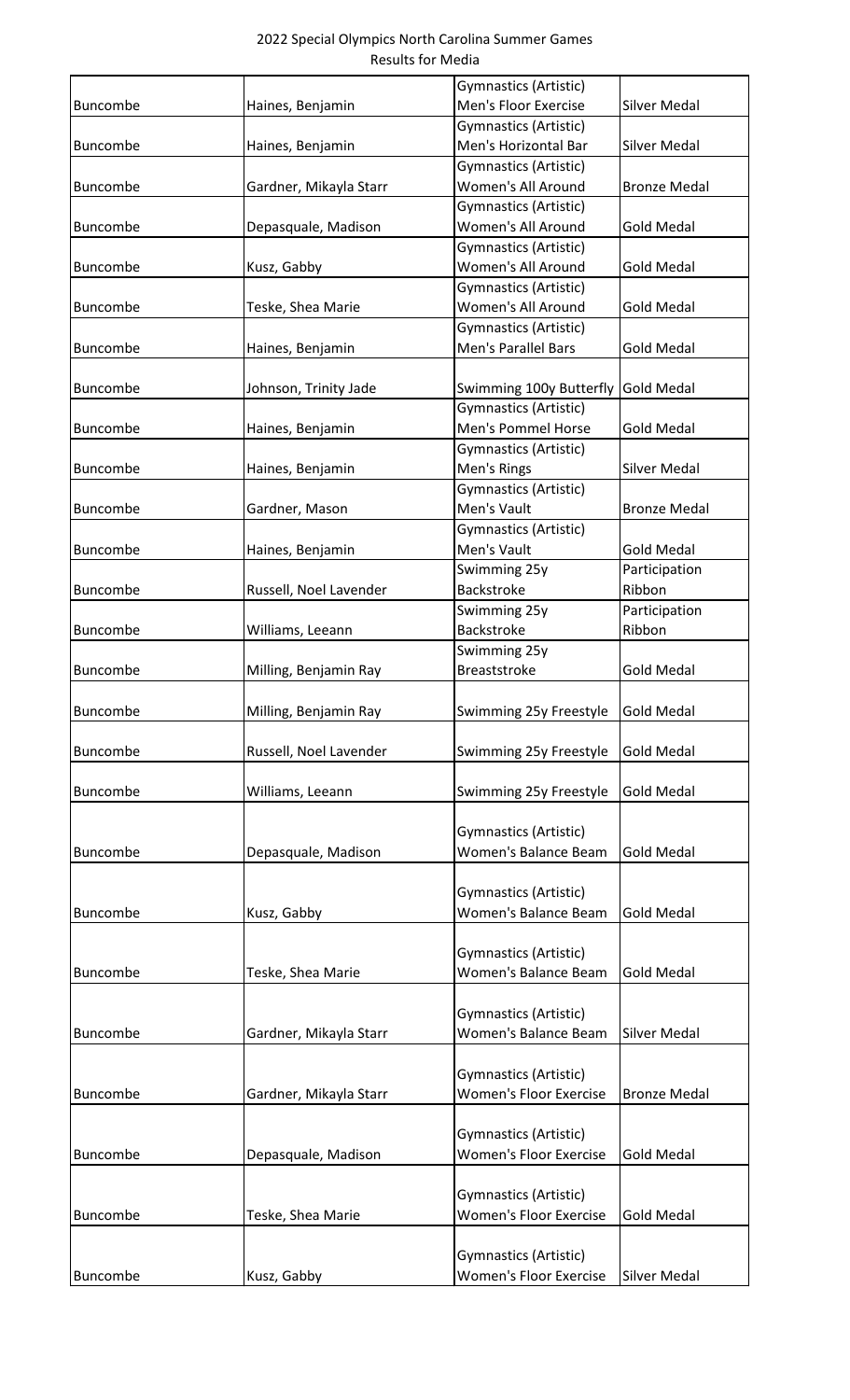| 2022 Special Olympics North Carolina Summer Games |
|---------------------------------------------------|
| Results for Media                                 |

|                            |                              | <b>Gymnastics (Artistic)</b>   |                     |
|----------------------------|------------------------------|--------------------------------|---------------------|
| Buncombe                   | Gardner, Mikayla Starr       | <b>Women's Uneven Bars</b>     | <b>Bronze Medal</b> |
|                            |                              | Gymnastics (Artistic)          |                     |
| Buncombe                   | Depasquale, Madison          | <b>Women's Uneven Bars</b>     | <b>Gold Medal</b>   |
|                            |                              | <b>Gymnastics (Artistic)</b>   |                     |
| Buncombe                   | Teske, Shea Marie            | <b>Women's Uneven Bars</b>     | <b>Gold Medal</b>   |
|                            |                              | Gymnastics (Artistic)          |                     |
| <b>Buncombe</b>            | Kusz, Gabby                  | <b>Women's Uneven Bars</b>     | <b>Silver Medal</b> |
|                            |                              | Swimming 50y                   |                     |
| <b>Buncombe</b>            | Johnson, Trinity Jade        | Backstroke                     | <b>Gold Medal</b>   |
|                            |                              | Swimming 50y                   | Participation       |
| <b>Buncombe</b>            | Burton, Elizabeth            | <b>Backstroke</b>              | Ribbon              |
|                            |                              | Swimming 50y                   | Participation       |
| Buncombe                   | Hetherington, Andrea Annie   | <b>Breaststroke</b>            | Ribbon              |
|                            |                              |                                | Participation       |
| Buncombe                   | Burton, Elizabeth            | Swimming 50y Butterfly         | Ribbon              |
|                            |                              |                                |                     |
| <b>Buncombe</b>            | Hetherington, Andrea Annie   | Swimming 50y Butterfly         | <b>Silver Medal</b> |
|                            |                              | <b>Gymnastics (Artistic)</b>   |                     |
| <b>Buncombe</b>            | Gardner, Mikayla Starr       | <b>Women's Vault</b>           | <b>Bronze Medal</b> |
|                            |                              | Gymnastics (Artistic)          |                     |
| Buncombe                   | Depasquale, Madison          | <b>Women's Vault</b>           | <b>Gold Medal</b>   |
|                            |                              | Gymnastics (Artistic)          |                     |
| <b>Buncombe</b>            | Kusz, Gabby                  | <b>Women's Vault</b>           | <b>Gold Medal</b>   |
|                            |                              | Gymnastics (Artistic)          |                     |
| Buncombe                   | Teske, Shea Marie            | <b>Women's Vault</b>           | <b>Gold Medal</b>   |
|                            |                              | Swimming 4X25y                 |                     |
| <b>Buncombe Dolphins 2</b> | Burton, Elizabeth            | Freestyle Relay                | <b>Gold Medal</b>   |
|                            |                              | Swimming 4X25y                 |                     |
| <b>Buncombe Dolphins 2</b> | Hetherington, Andrea Annie   | Freestyle Relay                | <b>Gold Medal</b>   |
|                            |                              | Swimming 4X25y                 |                     |
| <b>Buncombe Dolphins 2</b> | Johnson, Trinity Jade        | Freestyle Relay                | <b>Gold Medal</b>   |
|                            |                              | Swimming 4X25y                 |                     |
| <b>Buncombe Dolphins 2</b> | Russell, Noel Lavender       | Freestyle Relay                | <b>Gold Medal</b>   |
| <b>Burke Braves</b>        | Bunton, Nathaniel Thomas     | <b>Volleyball Team</b>         | <b>Silver Medal</b> |
| <b>Burke Braves</b>        | Chapman, John Arthur         | Volleyball Team                | <b>Silver Medal</b> |
| <b>Burke Braves</b>        | Chapman, Sherry Diane        | Volleyball Team                | Silver Medal        |
| <b>Burke Braves</b>        | Dykes, William Randolph      | <b>Volleyball Team</b>         | <b>Silver Medal</b> |
| <b>Burke Braves</b>        | Forney, Alexis Marie         | <b>Volleyball Team</b>         | <b>Silver Medal</b> |
| <b>Burke Braves</b>        | Livingston, Matthew Taylor   | Volleyball Team                | <b>Silver Medal</b> |
| <b>Burke Braves</b>        | Presnell, Elizabeth Keonna   | Volleyball Team                | <b>Silver Medal</b> |
| <b>Burke Braves</b>        | Reece, Mitchell Lee          | <b>Volleyball Team</b>         | Silver Medal        |
| <b>Burke Braves</b>        | Robinson, Baxter Barney      | <b>Volleyball Team</b>         | Silver Medal        |
| <b>Burke Braves</b>        | Traxler, Justin Alex         | Volleyball Team                | Silver Medal        |
| <b>Burke Braves</b>        | Traxler, Zachary Daniel      | Volleyball Team                | <b>Silver Medal</b> |
| <b>Burke Braves</b>        | Welch, Tyler J               | Volleyball Team                | Silver Medal        |
|                            |                              |                                |                     |
| Cabarrus                   | Baute, Caedon Luke           | <b>Powerlifting Benchpress</b> | <b>Bronze Medal</b> |
|                            |                              |                                |                     |
| Cabarrus                   | Culbertson, Erykah           | <b>Powerlifting Benchpress</b> | <b>Gold Medal</b>   |
|                            |                              |                                |                     |
| Cabarrus                   | Hitchcock, Payton Anne-Marie | <b>Powerlifting Benchpress</b> | Silver Medal        |
|                            |                              |                                |                     |
| Cabarrus                   | Williams, Jonathan B         | <b>Powerlifting Benchpress</b> | Silver Medal        |
|                            |                              | Swimming 100y                  |                     |
| Cabarrus                   | Mulhall, John P.             | <b>Individual Medley</b>       | <b>Gold Medal</b>   |
|                            |                              | Swimming 100y                  |                     |
| Cabarrus                   | Faggart, Amanda              | <b>Backstroke</b>              | <b>Gold Medal</b>   |
|                            |                              | Athletics/and Field 100m       |                     |
| Cabarrus                   | Rasnake, James Earl          | Dash                           | Gold Medal          |
|                            |                              |                                |                     |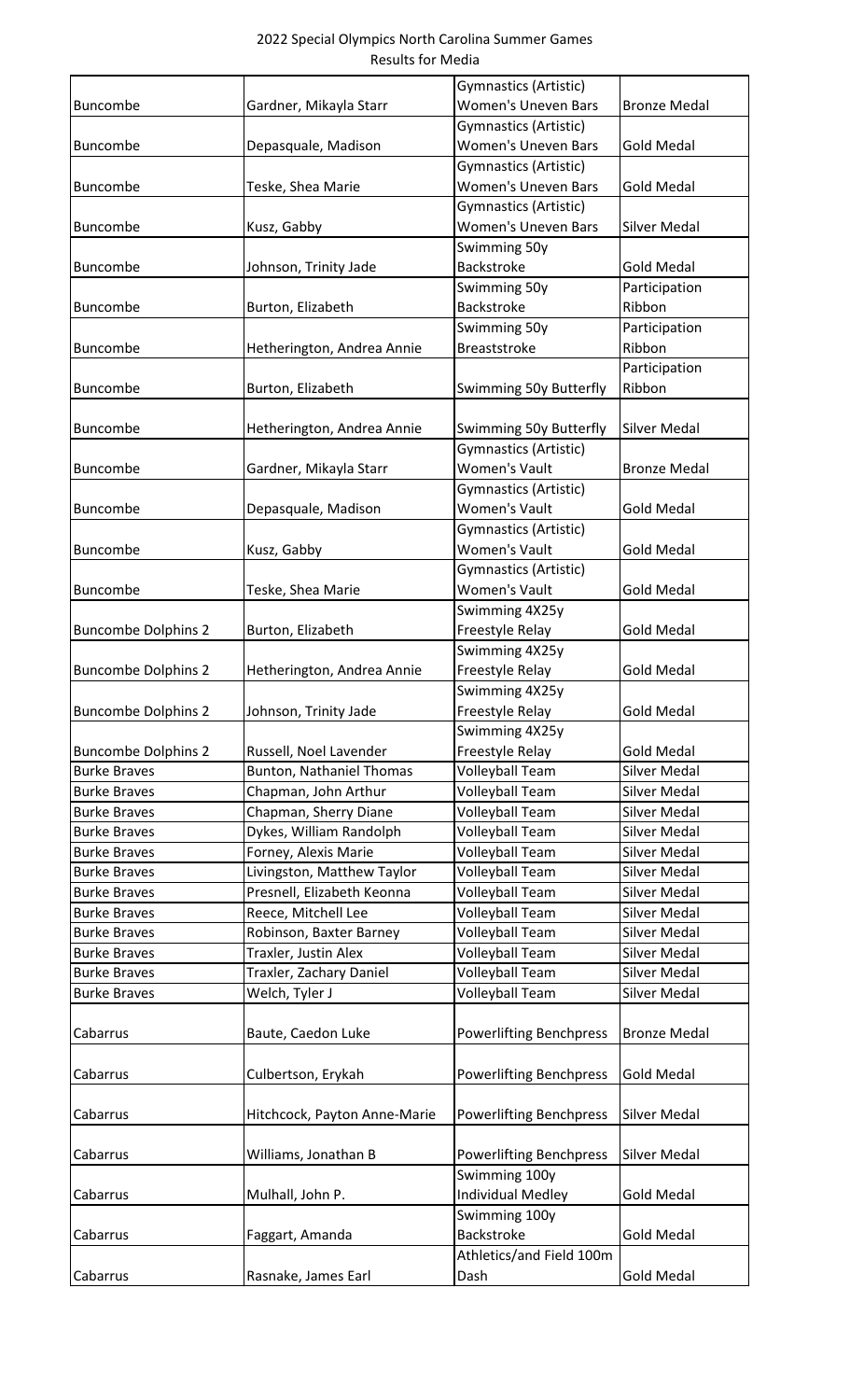|                      |                                           | Athletics/and Field 100m                         |                                       |
|----------------------|-------------------------------------------|--------------------------------------------------|---------------------------------------|
| Cabarrus             | Rasnake, John Emerson                     | Dash                                             | <b>Gold Medal</b>                     |
|                      |                                           | Swimming 100y                                    | Participation                         |
| Cabarrus             | Faggart, Amanda                           | <b>Individual Medley</b>                         | Ribbon                                |
|                      |                                           |                                                  |                                       |
| Cabarrus             | Watkins, Justin Loyd                      | Swimming 100y Freestyle Silver Medal             |                                       |
|                      |                                           | Athletics/and Field 200m                         |                                       |
| Cabarrus             | Scott, Chelsey Lynn                       | Dash                                             | <b>Silver Medal</b>                   |
|                      |                                           | Athletics/and Field 200m                         |                                       |
| Cabarrus             | Scott, Lee Robert                         | Dash                                             | Silver Medal                          |
|                      |                                           | Athletics/and Field                              |                                       |
| Cabarrus             | Scott, Lee Robert                         | Running Long Jump                                | Silver Medal                          |
|                      |                                           | Athletics/and Field Shot                         |                                       |
| Cabarrus             | Rasnake, James Earl                       | Put                                              | <b>Gold Medal</b>                     |
|                      |                                           | Athletics/and Field Shot                         |                                       |
| Cabarrus             | Rasnake, John Emerson                     | Put                                              | <b>Gold Medal</b><br>4th Place Ribbon |
| Cabarrus<br>Cabarrus | Collins, Ashley L.<br>Crites, Sarah Renea | <b>Bowling Singles</b><br><b>Bowling Singles</b> | 8th Place Ribbon                      |
| Cabarrus             | Collins, Dale F.                          | <b>Bowling Singles</b>                           | <b>Bronze Medal</b>                   |
| Cabarrus             | Gonzalez, Donovan Matthew                 | <b>Bowling Singles</b>                           | Silver Medal                          |
| Cabarrus             | Norris, Anthony M.                        | <b>Bowling Singles</b>                           | Silver Medal                          |
| Cabarrus             | Baute, Caedon Luke                        | <b>Powerlifting Deadlift</b>                     | 5th Place Ribbon                      |
|                      |                                           | Athletics/and Field 400m                         |                                       |
| Cabarrus             | Scott, Chelsey Lynn                       | Walk                                             | <b>Gold Medal</b>                     |
|                      |                                           |                                                  |                                       |
| Cabarrus             | Hitchcock, Payton Anne-Marie              | <b>Powerlifting Deadlift</b>                     | <b>Gold Medal</b>                     |
| Cabarrus             | Culbertson, Erykah                        | <b>Powerlifting Deadlift</b>                     | Silver Medal                          |
| Cabarrus             | Williams, Jonathan B                      | <b>Powerlifting Deadlift</b>                     | Silver Medal                          |
|                      |                                           | Swimming 25y                                     |                                       |
| Cabarrus             | Dwyer, Bailey Madison                     | Backstroke                                       | <b>Gold Medal</b>                     |
| Cabarrus             | Theiss, Nicholas                          | <b>Bowling Singles Ramp</b>                      | <b>Gold Medal</b>                     |
| Cabarrus             | Baute, Caedon Luke                        | <b>Powerlifting Squat</b>                        | 4th Place Ribbon                      |
|                      |                                           |                                                  |                                       |
| Cabarrus             | Hitchcock, Payton Anne-Marie              | <b>Powerlifting Squat</b>                        | <b>Gold Medal</b>                     |
| Cabarrus             | Williams, Jonathan B                      | Powerlifting Squat                               | <b>Gold Medal</b>                     |
| Cabarrus             | Culbertson, Erykah                        | <b>Powerlifting Squat</b>                        | Silver Medal                          |
|                      |                                           |                                                  | Participation                         |
| Cabarrus             | Dwyer, Bailey Madison                     | Swimming 25y Freestyle                           | Ribbon                                |
|                      |                                           |                                                  | Participation                         |
| Cabarrus             | Hutchinson, Brian Keith                   | Swimming 25y Freestyle                           | Ribbon                                |
|                      |                                           |                                                  | Participation                         |
| Cabarrus             | Potts, Douglas Aaron                      | Swimming 25y Freestyle                           | Ribbon                                |
|                      |                                           | Swimming 50y                                     |                                       |
| Cabarrus             | Wolcott, Bevin                            | Backstroke                                       | 4th Place Ribbon                      |
|                      |                                           | Swimming 50y                                     |                                       |
| Cabarrus             | Auten, Amanda Catherine                   | Backstroke                                       | <b>Bronze Medal</b>                   |
|                      |                                           | Swimming 50y                                     |                                       |
| Cabarrus             | Brown, McKenzie Cheyenne                  | <b>Backstroke</b>                                | <b>Gold Medal</b>                     |
|                      |                                           | Swimming 50y                                     |                                       |
| Cabarrus             | Kluttz, Starr                             | Backstroke                                       | <b>Gold Medal</b>                     |
| Cabarrus             |                                           | Swimming 50y<br>Backstroke                       | <b>Gold Medal</b>                     |
|                      | Patterson, Ted Jones                      | Swimming 50y                                     | Participation                         |
| Cabarrus             | Miller, Nicole Jami                       | Backstroke                                       | Ribbon                                |
|                      |                                           | Swimming 50y                                     |                                       |
| Cabarrus             | Robinson, Darius Marellus                 | <b>Backstroke</b>                                | <b>Silver Medal</b>                   |
|                      |                                           | Swimming 50y                                     |                                       |
| Cabarrus             | O'Morrow, Stephen                         | <b>Breaststroke</b>                              | <b>Gold Medal</b>                     |
|                      |                                           |                                                  |                                       |
| Cabarrus             | Robinson, Darius Marellus                 | Swimming 50y Freestyle                           | 4th Place Ribbon                      |
|                      |                                           |                                                  |                                       |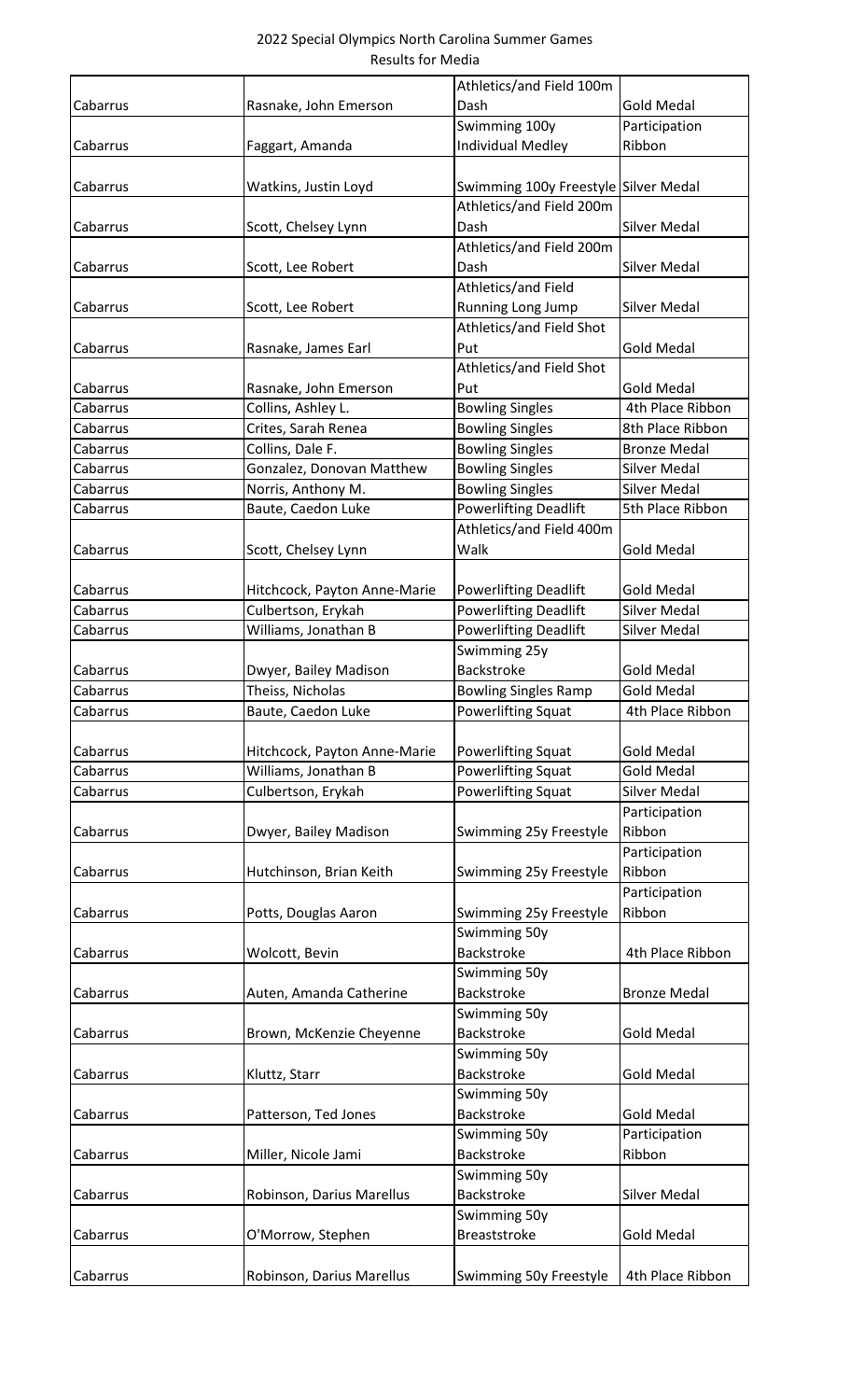| Cabarrus                   | Kluttz, Starr                | Swimming 50y Freestyle                                 | 5th Place Ribbon    |
|----------------------------|------------------------------|--------------------------------------------------------|---------------------|
| Cabarrus                   | O'Morrow, Stephen            | Swimming 50y Freestyle                                 | 5th Place Ribbon    |
| Cabarrus                   | Miller, Nicole Jami          | Swimming 50y Freestyle                                 | <b>Bronze Medal</b> |
| Cabarrus                   | Wolcott, Bevin               | Swimming 50y Freestyle                                 | <b>Bronze Medal</b> |
| Cabarrus                   | Brown, McKenzie Cheyenne     | Swimming 50y Freestyle                                 | <b>Gold Medal</b>   |
| Cabarrus                   | Watkins, Justin Loyd         | Swimming 50y Freestyle                                 | <b>Gold Medal</b>   |
| Cabarrus                   | Auten, Amanda Catherine      | Swimming 50y Freestyle                                 | <b>Silver Medal</b> |
| Cabarrus                   | Hutchinson, Brian Keith      | Swimming 50y Freestyle                                 | Silver Medal        |
| Cabarrus                   | Mulhall, John P.             | Swimming 50y Freestyle                                 | <b>Silver Medal</b> |
| Cabarrus                   | Patterson, Ted Jones         | Swimming 50y Freestyle                                 | <b>Silver Medal</b> |
| Cabarrus                   | Potts, Douglas Aaron         | Swimming 50y Freestyle<br><b>Basketball Individual</b> | Silver Medal        |
| Cabarrus                   | Hughes, Sarah Elizabeth      | <b>Skills</b>                                          | <b>Gold Medal</b>   |
| Cabarrus                   | Manning, Patrick             | <b>Basketball Individual</b><br><b>Skills</b>          | <b>Silver Medal</b> |
| Cabarrus                   | Orellana, Elizabeth          | <b>Basketball Individual</b><br><b>Skills</b>          | Silver Medal        |
| Cabarrus                   | Baute, Caedon Luke           | <b>Powerlifting Triple</b><br>Combination              | 4th Place Ribbon    |
| Cabarrus                   | Hitchcock, Payton Anne-Marie | <b>Powerlifting Triple</b><br>Combination              | <b>Gold Medal</b>   |
| Cabarrus                   | Williams, Jonathan B         | <b>Powerlifting Triple</b><br>Combination              | <b>Gold Medal</b>   |
| Cabarrus                   | Culbertson, Erykah           | <b>Powerlifting Triple</b><br>Combination              | <b>Silver Medal</b> |
| Cabarrus                   | Orellana, Elizabeth          | Volleyball Individual Skills Bronze Medal              |                     |
| Cabarrus                   | Hughes, Sarah Elizabeth      | Volleyball Individual Skills Gold Medal                |                     |
| Cabarrus                   | Manning, Patrick             | Volleyball Individual Skills Silver Medal              |                     |
| Cabarrus Asteroids         | Cole, Thomas Jeffery         | Volleyball Team                                        | 4th Place Ribbon    |
| <b>Cabarrus Asteroids</b>  | Hoyle, Jureal T              | <b>Volleyball Team</b>                                 | 4th Place Ribbon    |
| <b>Cabarrus Asteroids</b>  | Kaiser, Harry Thomas         | Volleyball Team                                        | 4th Place Ribbon    |
| <b>Cabarrus Asteroids</b>  | Matthews, Wyatt              | Volleyball Team                                        | 4th Place Ribbon    |
| Cabarrus Asteroids         | Reed, Todd Tho               | <b>Volleyball Team</b>                                 | 4th Place Ribbon    |
| Cabarrus Asteroids         | Rish, Kelly Anne             | Volleyball Team                                        | 4th Place Ribbon    |
| Cabarrus Asteroids         | Rocker, Lauren               | <b>Volleyball Team</b>                                 | 4th Place Ribbon    |
| Cabarrus Asteroids         | Sparks, Tyler                | Volleyball Team                                        | 4th Place Ribbon    |
| <b>Cabarrus Bulldozers</b> | Brown, Austin                | <b>Basketball Team</b>                                 | <b>Gold Medal</b>   |
| <b>Cabarrus Bulldozers</b> | Brown, Brandon Bradley       | <b>Basketball Team</b>                                 | <b>Gold Medal</b>   |
| <b>Cabarrus Bulldozers</b> | Deese, Marvin Allen          | <b>Basketball Team</b>                                 | <b>Gold Medal</b>   |
| <b>Cabarrus Bulldozers</b> | Griffin, Anthony Lamar       | <b>Basketball Team</b>                                 | <b>Gold Medal</b>   |
| <b>Cabarrus Bulldozers</b> | Harrington, Edgar Wayne      | <b>Basketball Team</b>                                 | <b>Gold Medal</b>   |
| <b>Cabarrus Bulldozers</b> | Harrington, Noah Alexander   | <b>Basketball Team</b>                                 | <b>Gold Medal</b>   |
| Cabarrus Bulldozers        | Harrington, Patrick Wayne    | <b>Basketball Team</b>                                 | <b>Gold Medal</b>   |
| <b>Cabarrus Bulldozers</b> | Hawk, Aimun Elizabeth        | <b>Basketball Team</b>                                 | <b>Gold Medal</b>   |
| <b>Cabarrus Bulldozers</b> | Jude, Darrius Jerome         | <b>Basketball Team</b>                                 | <b>Gold Medal</b>   |
| <b>Cabarrus Bulldozers</b> | Koob, Eli                    | <b>Basketball Team</b>                                 | <b>Gold Medal</b>   |
| Cabarrus Bulldozers        | Trull, William C             | <b>Basketball Team</b>                                 | <b>Gold Medal</b>   |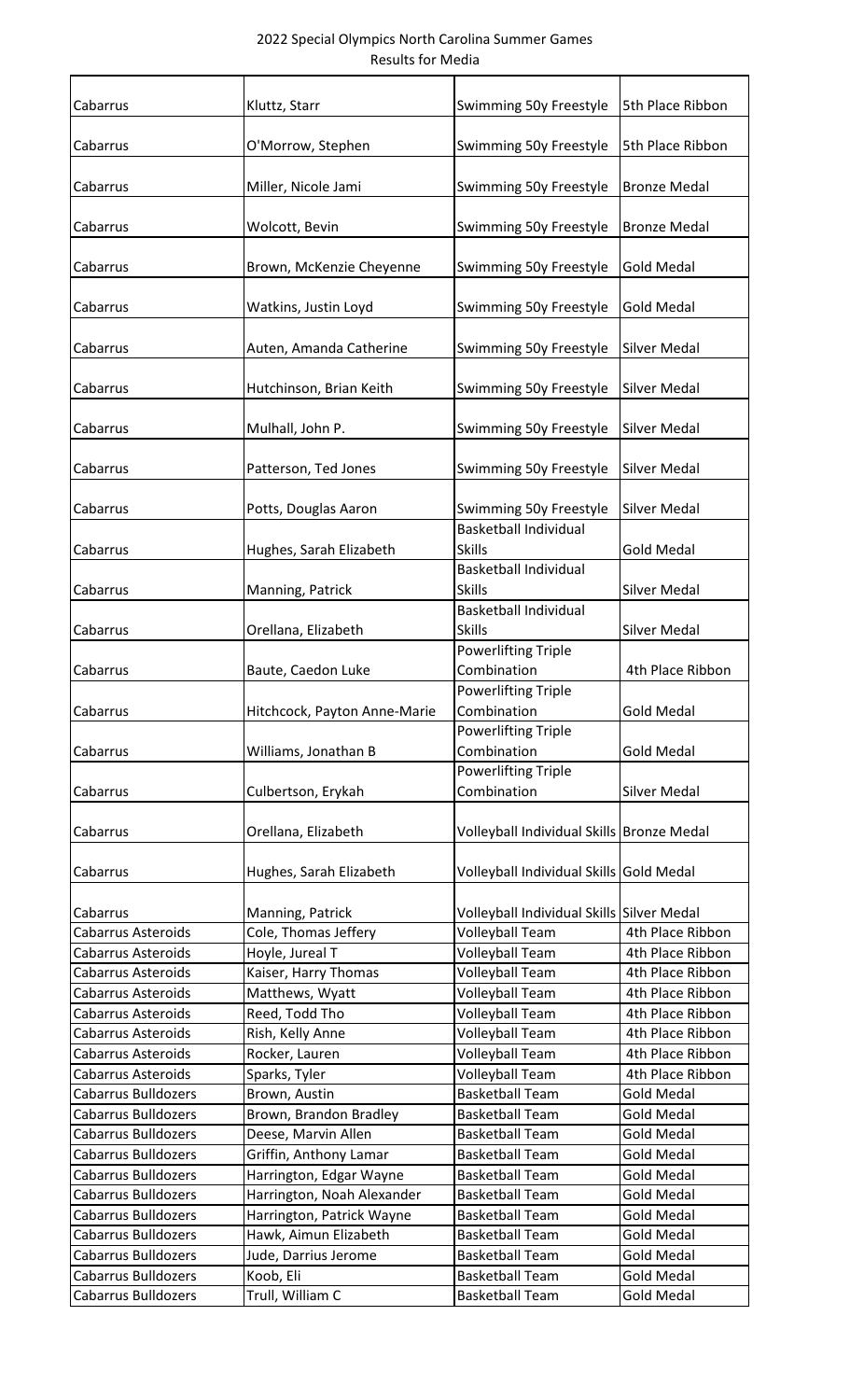| 2022 Special Olympics North Carolina Summer Games |
|---------------------------------------------------|
| <b>Results for Media</b>                          |

| Cabarrus Green                 |                                                    | Swimming 4X25y                        |                     |
|--------------------------------|----------------------------------------------------|---------------------------------------|---------------------|
| Seadragons                     | Brown, McKenzie Cheyenne                           | Freestyle Relay                       | Silver Medal        |
| Cabarrus Green                 |                                                    | Swimming 4X25y                        |                     |
| Seadragons                     | Hutchinson, Brian Keith                            | Freestyle Relay                       | Silver Medal        |
| Cabarrus Green                 |                                                    | Swimming 4X25y                        |                     |
| Seadragons                     | Robinson, Darius Marellus                          | Freestyle Relay                       | Silver Medal        |
| Cabarrus Green                 |                                                    | Swimming 4X25y                        |                     |
| Seadragons                     | Watkins, Justin Loyd                               | Freestyle Relay                       | <b>Silver Medal</b> |
| Cabarrus Purple                |                                                    | Swimming 4X25y                        |                     |
| Seadragons                     | Kluttz, Starr                                      | Freestyle Relay                       | <b>Bronze Medal</b> |
| Cabarrus Purple                |                                                    | Swimming 4X25y                        |                     |
| Seadragons                     | O'Morrow, Stephen                                  | Freestyle Relay                       | <b>Bronze Medal</b> |
| Cabarrus Purple                |                                                    | Swimming 4X25y                        |                     |
| Seadragons                     | Patterson, Ted Jones                               | Freestyle Relay                       | <b>Bronze Medal</b> |
| Cabarrus Purple                |                                                    | Swimming 4X25y                        |                     |
|                                |                                                    |                                       |                     |
| Seadragons                     | Wolcott, Bevin                                     | Freestyle Relay                       | <b>Bronze Medal</b> |
|                                |                                                    | Swimming 4X25y                        |                     |
| <b>Cabarrus Silver Dragons</b> | Auten, Amanda Catherine                            | Freestyle Relay                       | Silver Medal        |
|                                |                                                    | Swimming 4X25y                        |                     |
| <b>Cabarrus Silver Dragons</b> | Faggart, Amanda                                    | Freestyle Relay                       | <b>Silver Medal</b> |
|                                |                                                    | Swimming 4X25y                        |                     |
| <b>Cabarrus Silver Dragons</b> | Miller, Nicole Jami                                | Freestyle Relay                       | <b>Silver Medal</b> |
|                                |                                                    | Swimming 4X25y                        |                     |
| <b>Cabarrus Silver Dragons</b> | Mulhall, John P.                                   | Freestyle Relay                       | <b>Silver Medal</b> |
| <b>Caldwell Generals</b>       | Beaver, Garland L                                  | <b>Basketball Team</b>                | Silver Medal        |
| <b>Caldwell Generals</b>       | Beck, Nicholas                                     | <b>Basketball Team</b>                | <b>Silver Medal</b> |
|                                | Cardwell, Joseph Theodore                          |                                       |                     |
| <b>Caldwell Generals</b>       | Adam                                               | <b>Basketball Team</b>                | Silver Medal        |
| <b>Caldwell Generals</b>       | Hicks, Brock                                       | <b>Basketball Team</b>                | Silver Medal        |
| <b>Caldwell Generals</b>       | Holder, Brandon James                              | <b>Basketball Team</b>                | <b>Silver Medal</b> |
|                                |                                                    |                                       |                     |
| <b>Caldwell Generals</b>       | Holder, Christopher Isaiah Scott   Basketball Team |                                       | <b>Silver Medal</b> |
| <b>Caldwell Generals</b>       | McElroy, Brian                                     | <b>Basketball Team</b>                | <b>Silver Medal</b> |
|                                |                                                    |                                       |                     |
| Caldwell Incredibowlers        | Ball, Faith Renne                                  | <b>Bowling Team</b>                   | <b>Bronze Medal</b> |
|                                |                                                    |                                       |                     |
| <b>Caldwell Incredibowlers</b> | Beaver, Paula                                      | <b>Bowling Team</b>                   | <b>Bronze Medal</b> |
|                                |                                                    |                                       |                     |
| <b>Caldwell Incredibowlers</b> | Hefner, Colby                                      | <b>Bowling Team</b>                   | <b>Bronze Medal</b> |
|                                |                                                    |                                       |                     |
| Caldwell Incredibowlers        |                                                    |                                       | <b>Bronze Medal</b> |
|                                | Smith, Nathaniel Lee                               | <b>Bowling Team</b>                   |                     |
|                                |                                                    |                                       |                     |
| <b>Caldwell Incredibowlers</b> | Wagoner, Bobby                                     | <b>Bowling Team</b>                   | <b>Bronze Medal</b> |
| <b>Caldwell Neon Express</b>   | Griffin, Joseph Sean                               | <b>Bowling Team</b>                   | <b>Gold Medal</b>   |
| <b>Caldwell Neon Express</b>   | Persinger, Joseph                                  | <b>Bowling Team</b>                   | <b>Gold Medal</b>   |
| <b>Caldwell Neon Express</b>   | Pitts, Larry                                       | <b>Bowling Team</b>                   | <b>Gold Medal</b>   |
| <b>Caldwell Neon Express</b>   | Setzer, Daniel Keith                               | <b>Bowling Team</b>                   | <b>Gold Medal</b>   |
| <b>Caldwell Neon Express</b>   | West, John                                         | <b>Bowling Team</b>                   | <b>Gold Medal</b>   |
| Carteret                       | Jackson, Pandora Abigail                           | <b>Bowling Singles</b>                | 5th Place Ribbon    |
| Carteret                       | Becton, Rayshawn L                                 | <b>Bowling Singles</b>                | <b>Gold Medal</b>   |
| Carteret                       | Wood, John Kelly                                   | <b>Bowling Singles</b>                | <b>Gold Medal</b>   |
|                                |                                                    | Athletics/and Field 50m               |                     |
| Caswell Center                 | Lane, Ronnie                                       | Dash                                  | <b>Bronze Medal</b> |
|                                |                                                    | Athletics/and Field 50m               |                     |
|                                |                                                    |                                       |                     |
| Caswell Center                 | Edwards, Travanti                                  | Dash                                  | <b>Gold Medal</b>   |
|                                |                                                    |                                       |                     |
|                                |                                                    | Athletics/and Field 50m               |                     |
| Caswell Center                 | Ormond, Willie Earl                                | Dash                                  | <b>Gold Medal</b>   |
|                                |                                                    | Athletics/and Field 50m               |                     |
| <b>Caswell Center</b>          | Rivera, Kevin Deshaune                             | Dash                                  | Silver Medal        |
| <b>Caswell Center</b>          | Lane, Ronnie                                       | Athletics/and Field<br>Softball Throw | <b>Bronze Medal</b> |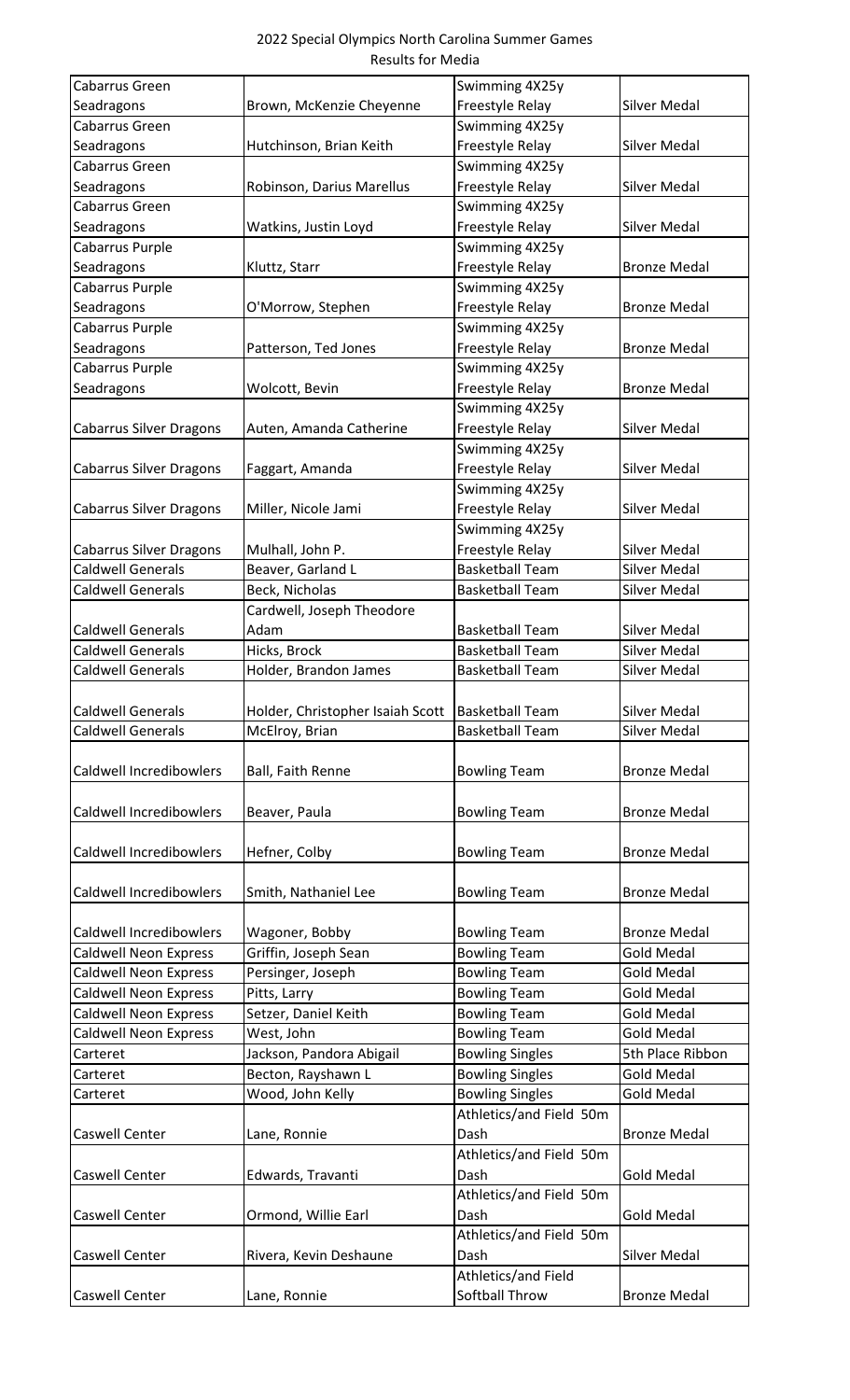|                                                                   |                                               | <b>Athletics/and Field</b>                       |                                          |
|-------------------------------------------------------------------|-----------------------------------------------|--------------------------------------------------|------------------------------------------|
| Caswell Center                                                    | Edwards, Travanti                             | Softball Throw                                   | <b>Gold Medal</b>                        |
|                                                                   |                                               | Athletics/and Field                              |                                          |
| <b>Caswell Center</b>                                             | Ormond, Willie Earl                           | Softball Throw                                   | <b>Silver Medal</b>                      |
|                                                                   |                                               | Athletics/and Field                              |                                          |
| Caswell Center                                                    | Rivera, Kevin Deshaune                        | Softball Throw                                   | <b>Silver Medal</b>                      |
|                                                                   |                                               |                                                  |                                          |
| <b>Caswell Center Fireballs</b>                                   | Hargett, Richard Earl                         | <b>Bowling Doubles</b>                           | <b>Bronze Medal</b>                      |
|                                                                   |                                               |                                                  |                                          |
| <b>Caswell Center Fireballs</b><br><b>Caswell Center Strikers</b> | Meadows, Ronnie L.<br>Natale, Anthony Patrick | <b>Bowling Doubles</b><br><b>Bowling Doubles</b> | <b>Bronze Medal</b><br><b>Gold Medal</b> |
| <b>Caswell Center Strikers</b>                                    | White, James                                  | <b>Bowling Doubles</b>                           | <b>Gold Medal</b>                        |
| <b>Cleveland Mustangs</b>                                         | Black, Brian Keith                            | <b>Basketball Team</b>                           | <b>Gold Medal</b>                        |
|                                                                   |                                               |                                                  |                                          |
| <b>Cleveland Mustangs</b>                                         | Campbell, Christopher Tanike                  | <b>Basketball Team</b>                           | <b>Gold Medal</b>                        |
| <b>Cleveland Mustangs</b>                                         | Campbell, Lamorris Raydel                     | <b>Basketball Team</b>                           | <b>Gold Medal</b>                        |
| <b>Cleveland Mustangs</b>                                         | Fisher Jr., Kenneth Eugene                    | <b>Basketball Team</b>                           | <b>Gold Medal</b>                        |
| <b>Cleveland Mustangs</b>                                         | Littlejohn Jr, James Lionel                   | <b>Basketball Team</b>                           | <b>Gold Medal</b>                        |
| <b>Cleveland Mustangs</b>                                         | Mitchell Jr., Romey Alvin                     | <b>Basketball Team</b>                           | <b>Gold Medal</b>                        |
| <b>Cleveland Mustangs</b>                                         | Rice, Tavashia                                | <b>Basketball Team</b>                           | <b>Gold Medal</b>                        |
| <b>Cleveland Mustangs</b>                                         | Sanders, Jeirdon Jt                           | <b>Basketball Team</b>                           | <b>Gold Medal</b>                        |
| <b>Cleveland Mustangs</b>                                         | Smarr, Dayla Kilo                             | <b>Basketball Team</b>                           | <b>Gold Medal</b>                        |
| <b>Cleveland Mustangs</b>                                         | Tanner, Robert                                | <b>Basketball Team</b>                           | <b>Gold Medal</b>                        |
|                                                                   |                                               | Athletics/and Field 25m                          |                                          |
| Cumberland                                                        | Consalvi, Suhani                              | Dash                                             | <b>Gold Medal</b>                        |
|                                                                   |                                               | Athletics/and Field 25m                          |                                          |
| Cumberland                                                        | Nelson, Rickey Thomas                         | Dash                                             | <b>Gold Medal</b>                        |
|                                                                   |                                               | Athletics/and Field 50m                          |                                          |
| Cumberland                                                        | Raye, Ana'leiza Cariene - Miracle             | Dash                                             | <b>Gold Medal</b>                        |
|                                                                   |                                               | Athletics/and Field 50m                          |                                          |
| Cumberland                                                        | Raye, Palastrino                              | Dash                                             | <b>Gold Medal</b>                        |
| Cumberland                                                        |                                               | Athletics/and Field 50m<br>Dash                  | <b>Silver Medal</b>                      |
|                                                                   | Jefferson, Aaron Emmanuel                     |                                                  |                                          |
| Cumberland                                                        | Rembert, Brian Joseph                         | <b>Powerlifting Benchpress</b>                   | <b>Bronze Medal</b>                      |
|                                                                   |                                               |                                                  |                                          |
| Cumberland                                                        | Rodriguez, David Michael                      | <b>Powerlifting Benchpress</b>                   | <b>Gold Medal</b>                        |
|                                                                   |                                               |                                                  | Participation                            |
| Cumberland                                                        | Abdolvand, Paul                               | <b>Powerlifting Benchpress</b>                   | Ribbon                                   |
|                                                                   |                                               |                                                  | Participation                            |
| Cumberland                                                        | McKee, Trevor                                 | <b>Powerlifting Benchpress</b>                   | Ribbon                                   |
|                                                                   |                                               | Athletics/and Field Mini                         |                                          |
| Cumberland                                                        | Fonteneaux, Treveon Lamar                     | Javelin                                          | <b>Gold Medal</b>                        |
|                                                                   |                                               | Athletics/and Field Mini                         |                                          |
| Cumberland                                                        | Keels, Jonas Amare                            | Javelin                                          | <b>Gold Medal</b>                        |
|                                                                   |                                               | Athletics/and Field Mini                         |                                          |
| Cumberland                                                        | Rusk, Emma Leanne                             | Javelin                                          | <b>Gold Medal</b>                        |
|                                                                   |                                               | Athletics/and Field Mini                         |                                          |
| Cumberland                                                        | Smith, Aiden Albert Spencer                   | Javelin                                          | <b>Gold Medal</b>                        |
|                                                                   |                                               | Athletics/and Field Mini                         |                                          |
| Cumberland                                                        | Sylvester, Jason W.                           | Javelin<br>Athletics/and Field Mini              | <b>Gold Medal</b>                        |
| Cumberland                                                        |                                               | Javelin                                          | <b>Silver Medal</b>                      |
|                                                                   | McNeill, Ke'von                               | Athletics/and Field 100m                         |                                          |
| Cumberland                                                        | Smith, Aiden Albert Spencer                   | Dash                                             | 4th Place Ribbon                         |
|                                                                   |                                               |                                                  |                                          |
| Cumberland                                                        | Rodriguez, David Michael                      | <b>Powerlifting Combination</b>                  | <b>Gold Medal</b>                        |
|                                                                   |                                               | Athletics/and Field 100m                         |                                          |
| Cumberland                                                        | Keels, Jonas Amare                            | Dash                                             | <b>Bronze Medal</b>                      |
|                                                                   |                                               | Athletics/and Field 100m                         |                                          |
| Cumberland                                                        | McNeill, Ke'von                               | Dash                                             | <b>Bronze Medal</b>                      |
|                                                                   |                                               |                                                  |                                          |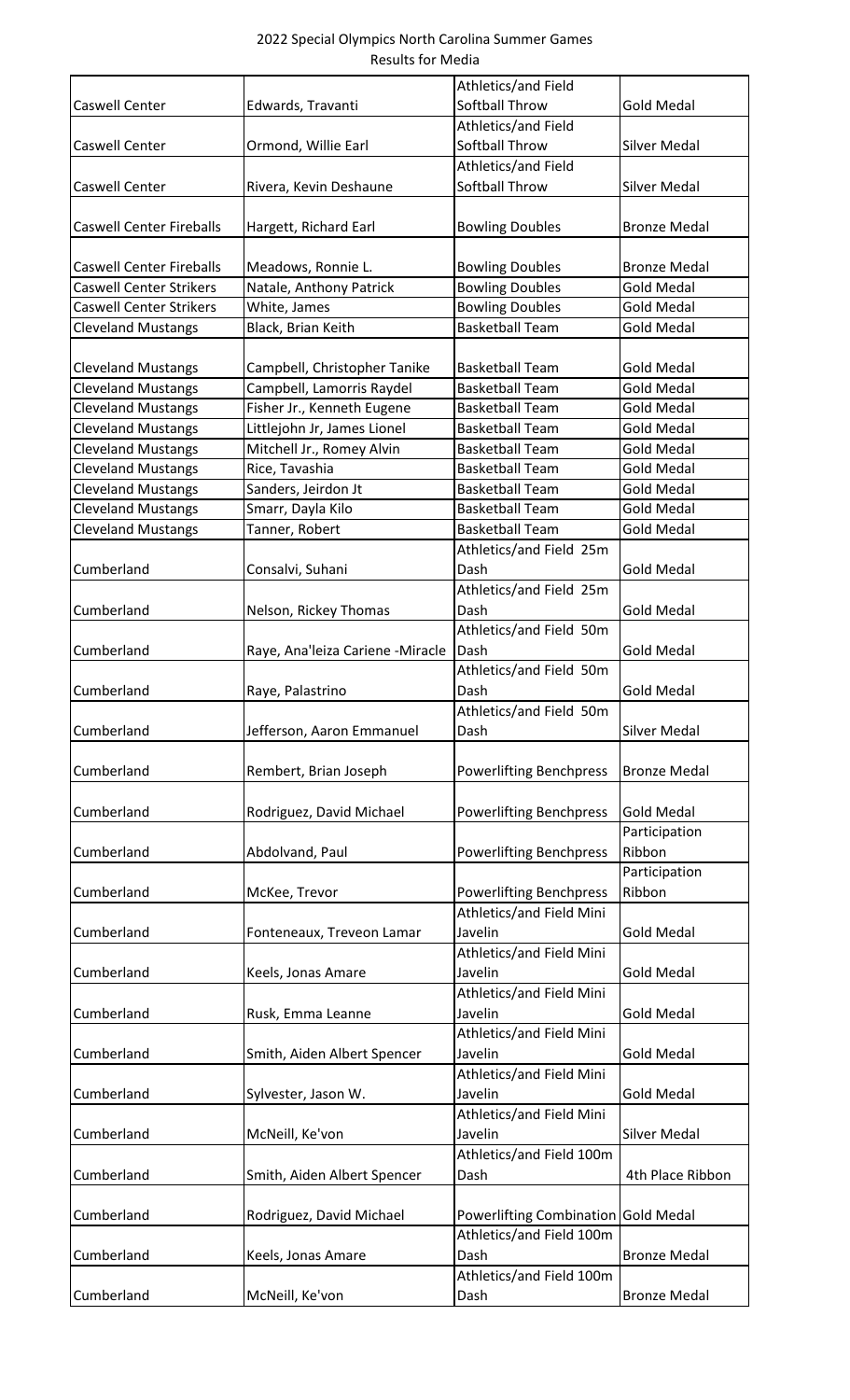|                          |                                          | Athletics/and Field 100m                    |                     |
|--------------------------|------------------------------------------|---------------------------------------------|---------------------|
| Cumberland               | Fonteneaux, Treveon Lamar                | Dash                                        | <b>Gold Medal</b>   |
|                          |                                          | Athletics/and Field 100m                    |                     |
| Cumberland               | Rusk, Emma Leanne                        | Dash                                        | <b>Gold Medal</b>   |
|                          |                                          | Athletics/and Field 100m                    |                     |
| Cumberland               | Sylvester, Jason W.                      | Dash                                        | <b>Gold Medal</b>   |
| Cumberland               | Abdolvand, Paul                          | <b>Powerlifting Deadlift</b>                | 4th Place Ribbon    |
| Cumberland               | Rembert, Brian Joseph                    | <b>Powerlifting Deadlift</b>                | 4th Place Ribbon    |
| Cumberland               | McKee, Trevor                            | <b>Powerlifting Deadlift</b>                | <b>Bronze Medal</b> |
| Cumberland               | Rodriguez, David Michael                 | <b>Powerlifting Deadlift</b>                | <b>Gold Medal</b>   |
|                          |                                          | Athletics/and Field                         |                     |
| Cumberland               | Jefferson, Aaron Emmanuel                | Softball Throw                              | <b>Gold Medal</b>   |
|                          |                                          | Athletics/and Field                         |                     |
| Cumberland               | Nelson, Rickey Thomas                    | Softball Throw                              | <b>Gold Medal</b>   |
|                          |                                          | Athletics/and Field                         |                     |
| Cumberland               | Consalvi, Suhani                         | Softball Throw                              | <b>Silver Medal</b> |
|                          |                                          | Athletics/and Field                         |                     |
| Cumberland               | Raye, Ana'leiza Cariene - Miracle        | <b>Softball Throw</b>                       | <b>Silver Medal</b> |
|                          |                                          | Athletics/and Field                         |                     |
| Cumberland               | Raye, Palastrino                         | Softball Throw                              | <b>Silver Medal</b> |
| Cumberland               | Abdolvand, Paul                          | <b>Powerlifting Squat</b>                   | <b>Bronze Medal</b> |
| Cumberland               | Rembert, Brian Joseph                    | <b>Powerlifting Squat</b>                   | <b>Bronze Medal</b> |
|                          |                                          |                                             | Participation       |
| Cumberland               | McKee, Trevor                            | <b>Powerlifting Squat</b>                   | Ribbon              |
|                          |                                          | <b>Powerlifting Triple</b>                  |                     |
| Cumberland               | Rembert, Brian Joseph                    | Combination                                 | 4th Place Ribbon    |
|                          |                                          | <b>Powerlifting Triple</b>                  |                     |
| Cumberland               | McKee, Trevor                            | Combination                                 | 5th Place Ribbon    |
|                          |                                          | <b>Powerlifting Triple</b>                  |                     |
| Cumberland               | Abdolvand, Paul                          | Combination                                 | <b>Bronze Medal</b> |
| <b>Cumberland Saints</b> | Douglass, James                          | <b>Volleyball Team</b>                      | <b>Gold Medal</b>   |
| <b>Cumberland Saints</b> | Holmes, Joseph                           | <b>Volleyball Team</b>                      | <b>Gold Medal</b>   |
| <b>Cumberland Saints</b> | Hunsucker, Ryan Terry                    | Volleyball Team                             | <b>Gold Medal</b>   |
| <b>Cumberland Saints</b> | Miller, Robert Cody                      | Volleyball Team                             | <b>Gold Medal</b>   |
| <b>Cumberland Saints</b> | Novak, Matthew Steven                    | Volleyball Team                             | <b>Gold Medal</b>   |
| <b>Cumberland Saints</b> | Raye, Eric-Lanza                         | Volleyball Team                             | <b>Gold Medal</b>   |
| <b>Cumberland Saints</b> | Ridgeway, Steve Richard                  | Volleyball Team                             | <b>Gold Medal</b>   |
| <b>Cumberland Saints</b> | Wharton, Lenwood                         | Volleyball Team                             | <b>Gold Medal</b>   |
| <b>Cumberland Saints</b> | Wilson, Daryl Kyle                       | Volleyball Team                             | <b>Gold Medal</b>   |
|                          |                                          | Athletics/and Field 50m                     |                     |
| Dare                     | Hanson, Diamond J.h                      | Dash                                        | Silver Medal        |
|                          |                                          | Athletics/and Field Mini                    |                     |
|                          | Harrell, Ryan                            | Javelin                                     | <b>Bronze Medal</b> |
| Dare                     |                                          | Athletics/and Field Mini                    |                     |
| Dare                     |                                          | Javelin                                     | <b>Gold Medal</b>   |
|                          | McCoy, Emily Sarah                       | Athletics/and Field                         |                     |
| Dare                     | Huggins, Hannah Leigh                    | Running Long Jump                           | <b>Gold Medal</b>   |
|                          |                                          | Athletics/and Field                         |                     |
|                          |                                          |                                             | <b>Silver Medal</b> |
| Dare<br>Dare             | Turner, Emerson James<br>Mroz, Christine | Running Long Jump<br><b>Bowling Singles</b> | 4th Place Ribbon    |
|                          |                                          |                                             |                     |
| Dare                     | Butler, Mike                             | <b>Bowling Singles</b>                      | 6th Place Ribbon    |
| Dare                     | Koeleveld, Edgar John                    | <b>Bowling Singles</b>                      | 6th Place Ribbon    |
| Dare                     | Skinner, Channing                        | <b>Bowling Singles</b>                      | 6th Place Ribbon    |
| Dare                     | Patton, Dorothy                          | <b>Bowling Singles</b>                      | 5th Place Ribbon    |
| Dare                     | Warren, Amanda                           | <b>Bowling Singles</b>                      | 5th Place Ribbon    |
| Dare                     | Martz, Andrew Michael                    | <b>Bowling Singles</b>                      | <b>Bronze Medal</b> |
| Dare                     | White, Lance G.                          | <b>Bowling Singles</b>                      | <b>Bronze Medal</b> |
| Dare                     | Fairley, Kasey Paul                      | <b>Bowling Singles</b>                      | <b>Gold Medal</b>   |
| Dare                     | Gavoni, Kristin Leigh                    | <b>Bowling Singles</b>                      | <b>Gold Medal</b>   |
| Dare                     | Marion, Lisa                             | <b>Bowling Singles</b>                      | <b>Gold Medal</b>   |
| Dare                     | Anderson, Gina Marie                     | <b>Bowling Singles</b>                      | <b>Silver Medal</b> |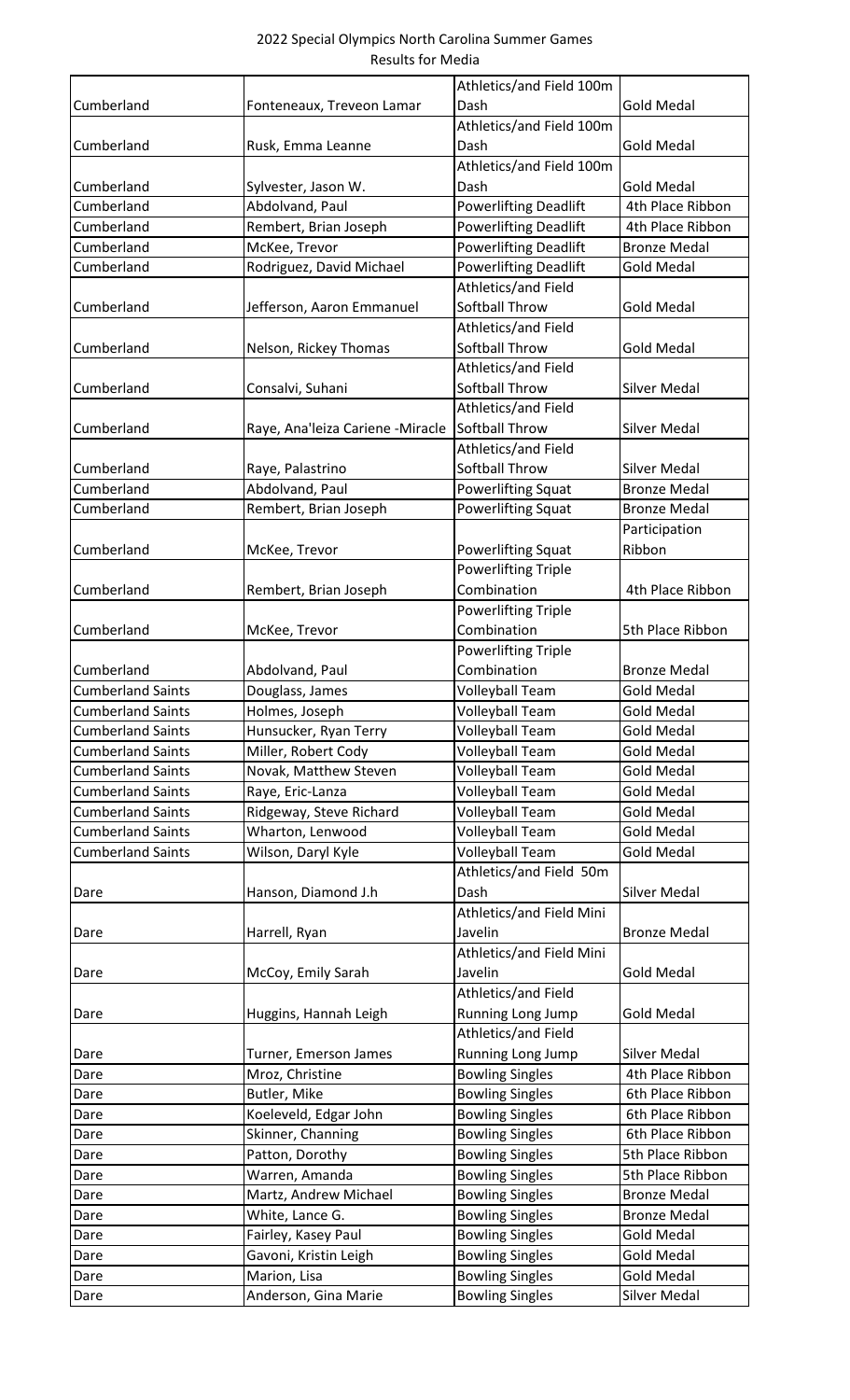| Dare     | Hook, James Thomas             | <b>Bowling Singles</b>                                           | <b>Silver Medal</b> |
|----------|--------------------------------|------------------------------------------------------------------|---------------------|
|          |                                | Athletics/and Field 100m                                         |                     |
| Dare     | Turner, Emerson James          | Dash                                                             | 4th Place Ribbon    |
|          |                                | Swimming 100y                                                    |                     |
| Dare     | Nelson, Zachary Dylan          | Breaststroke                                                     | <b>Gold Medal</b>   |
|          |                                |                                                                  |                     |
| Dare     | Slagle, Christopher Jacob      | Swimming 100y Freestyle Gold Medal                               |                     |
|          |                                | Swimming 100y                                                    |                     |
| Dare     | Lucast, Zechariah Scott        | <b>Individual Medley</b>                                         | <b>Gold Medal</b>   |
|          |                                | Athletics/and Field 100m                                         |                     |
| Dare     | Harrell, Ryan                  | Dash                                                             | <b>Gold Medal</b>   |
|          |                                | Athletics/and Field 100m                                         |                     |
| Dare     | McCoy, Emily Sarah             | Dash                                                             | <b>Gold Medal</b>   |
|          |                                | Swimming 100y                                                    |                     |
| Dare     | Nelson, Zachary Dylan          | <b>Individual Medley</b>                                         | <b>Silver Medal</b> |
|          |                                | Athletics/and Field 100m                                         |                     |
| Dare     | Huggins, Hannah Leigh          | Walk                                                             | <b>Silver Medal</b> |
|          |                                | Swimming 25y                                                     |                     |
| Dare     | Holland, Allison Rose          | Backstroke                                                       | <b>Bronze Medal</b> |
|          |                                | Athletics/and Field                                              | Participation       |
| Dare     | Hanson, Diamond J.h            | Softball Throw                                                   | Ribbon              |
|          |                                |                                                                  |                     |
| Dare     | Holland, Allison Rose          | Swimming 25y Freestyle                                           | <b>Gold Medal</b>   |
|          |                                | Swimming 50y                                                     |                     |
| Dare     | Bonanni, Andrew William        | Backstroke                                                       | Silver Medal        |
|          |                                |                                                                  |                     |
| Dare     | Slagle, Christopher Jacob      | Swimming 50y Butterfly                                           | <b>Gold Medal</b>   |
|          |                                |                                                                  |                     |
| Dare     | Bonanni, Andrew William        | Swimming 50y Freestyle                                           | 4th Place Ribbon    |
|          |                                |                                                                  |                     |
| Dare     | Lucast, Zechariah Scott        | Swimming 50y Freestyle                                           | <b>Gold Medal</b>   |
|          |                                | <b>Basketball Individual</b>                                     |                     |
| Dare     | Moravec, Dennis                | <b>Skills</b>                                                    | <b>Bronze Medal</b> |
|          |                                | <b>Basketball Individual</b>                                     |                     |
| Dare     | Snowden, Owen                  | <b>Skills</b>                                                    | <b>Bronze Medal</b> |
|          |                                | <b>Basketball Individual</b>                                     |                     |
| Dare     | Cottee, Kevin Shawn            | <b>Skills</b>                                                    | <b>Gold Medal</b>   |
|          | Ferebee- Adams, Brayden        | <b>Basketball Individual</b>                                     |                     |
| Dare     | Joseph                         | <b>Skills</b>                                                    | <b>Gold Medal</b>   |
|          |                                | <b>Basketball Individual</b>                                     |                     |
| Dare     | Estrada, Ricardo Jeffrey       | <b>Skills</b>                                                    | <b>Silver Medal</b> |
|          |                                | Athletics/and Field                                              |                     |
| Davidson | Duggins, Bryce Alexander       | <b>Running Long Jump</b>                                         | <b>Gold Medal</b>   |
|          |                                | Athletics/and Field                                              |                     |
| Davidson | Wallace, Matthew Travis        | Running Long Jump                                                | <b>Gold Medal</b>   |
|          |                                | Athletics/and Field                                              |                     |
| Davidson | Wallace, Robert Roosevelt      | Running Long Jump                                                | <b>Silver Medal</b> |
|          |                                | Athletics/and Field 400m                                         |                     |
| Davidson | Bowers, Kimberly Jean          | Walk                                                             | <b>Gold Medal</b>   |
|          |                                | Athletics/and Field 400m                                         |                     |
| Davidson | Bowers, Tracy Elizabeth        | Walk                                                             | Silver Medal        |
|          |                                | Athletics/and Field 100m                                         |                     |
| Davidson | Duggins, Bryce Alexander       | Dash                                                             | 6th Place Ribbon    |
|          |                                | Athletics/and Field 100m                                         |                     |
| Davidson | Wallace, Robert Roosevelt      | Dash                                                             | 5th Place Ribbon    |
|          |                                | Athletics/and Field 100m                                         |                     |
| Davidson | Bowers, Kimberly Jean          | Walk                                                             | <b>Gold Medal</b>   |
|          |                                |                                                                  |                     |
| Davidson | Tesh, Adler Grafton            | Swimming 100y Freestyle Silver Medal<br>Athletics/and Field 100m |                     |
| Davidson |                                | Dash                                                             | <b>Silver Medal</b> |
|          | <b>Wallace, Matthew Travis</b> |                                                                  |                     |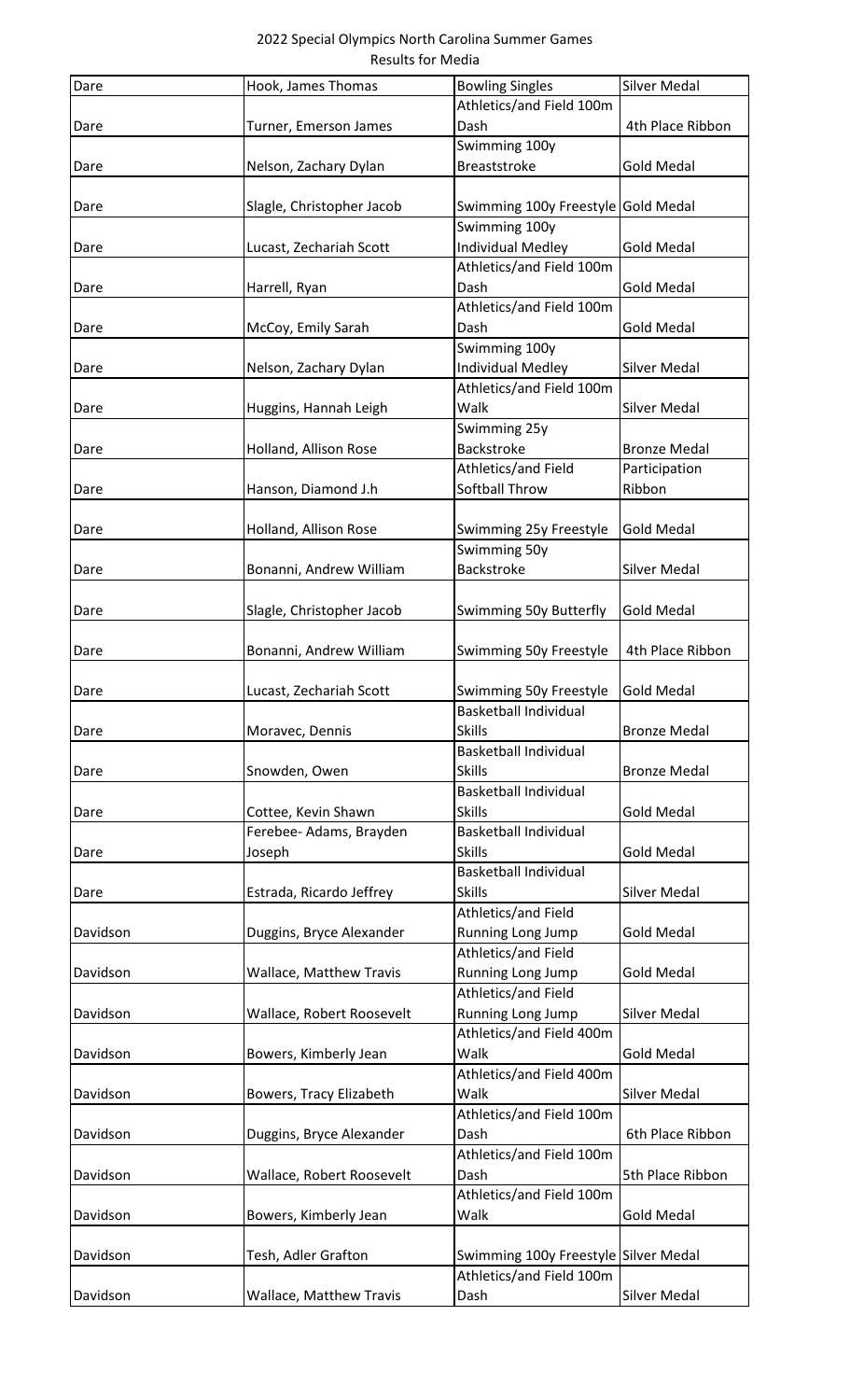|          |                          | Athletics/and Field 100m                                         |                     |
|----------|--------------------------|------------------------------------------------------------------|---------------------|
| Davidson | Bowers, Tracy Elizabeth  | Walk                                                             | Silver Medal        |
| Davidson | Yokeley, Josiah Thomas   | Swimming 25y Freestyle                                           | <b>Gold Medal</b>   |
| Davidson | Yokeley, Josiah Thomas   | Swimming 50y Freestyle                                           | Gold Medal          |
| Davidson | Tesh, Adler Grafton      | Swimming 50y Freestyle                                           | Silver Medal        |
| Davie    | Cowden, Ivy Lou          | Athletics/and Field 25m<br><b>Assisted Walk</b>                  | <b>Gold Medal</b>   |
| Davie    | Cornatzer, Salem Gray    | Athletics/and Field 50m<br>Dash                                  | <b>Gold Medal</b>   |
| Davie    | Cote, Makenzie Jordan    | Athletics/and Field 50m<br>Dash                                  | <b>Gold Medal</b>   |
| Davie    | Cote, Makenzie Jordan    | Athletics/and Field 50m<br>Walk                                  | <b>Bronze Medal</b> |
| Davie    | Cornatzer, Salem Gray    | Athletics/and Field 50m<br>Walk                                  | <b>Gold Medal</b>   |
| Davie    | Brown, Tommy             | Athletics/and Field 400m<br>Dash                                 | <b>Bronze Medal</b> |
| Davie    | Hutchins, Cosmo Austin   | Athletics/and Field 400m<br>Dash                                 | <b>Gold Medal</b>   |
| Davie    | Hutchins, Cosmo Austin   | Athletics/and Field<br>Running Long Jump                         | <b>Gold Medal</b>   |
| Davie    | Stevens, Kyle Carlton    | Athletics/and Field Shot<br>Put                                  | Silver Medal        |
| Davie    | Cowden, Ivy Lou          | Athletics/and Field 10m<br><b>Asissted Walk</b>                  | <b>Gold Medal</b>   |
| Davie    | Riddle, Sarah            | Athletics/and Field 100m<br>Dash                                 | <b>Gold Medal</b>   |
| Davie    | Riddle, Sarah            | Athletics/and Field 100m<br>Walk                                 | <b>Gold Medal</b>   |
| Davie    | Stevens, Kyle Carlton    | Athletics/and Field 100m<br>Dash                                 | <b>Silver Medal</b> |
| Durham   | Johnson, Mariah Alayna   | Athletics/and Field 25m<br>Dash                                  | <b>Gold Medal</b>   |
| Durham   | Ragusa, Anna             | Athletics/and Field 25m<br>Dash                                  | <b>Gold Medal</b>   |
| Durham   | Johnson, Mariah Alayna   | Athletics/and Field 50m<br>Dash                                  | <b>Gold Medal</b>   |
| Durham   | Ragusa, Anna             | Athletics/and Field 50m<br>Dash                                  | <b>Gold Medal</b>   |
| Durham   | Roper, Alixander Ari     | Athletics/and Field<br>Running Long Jump                         | <b>Silver Medal</b> |
| Durham   | Roper, Alixander Ari     | Athletics/and Field Shot<br>Put                                  | <b>Gold Medal</b>   |
| Durham   | Galaverna, Andre         | <b>Bowling Singles</b>                                           | 5th Place Ribbon    |
| Durham   | Papinchak, Amy Lynne     | <b>Bowling Singles</b>                                           | <b>Bronze Medal</b> |
| Durham   | Harden, Jermaie Scott    | <b>Bowling Singles</b>                                           | <b>Gold Medal</b>   |
| Durham   | Vernon, Nicholas Scott   | <b>Bowling Singles</b>                                           | <b>Gold Medal</b>   |
| Durham   | Williams, Adrian Luke    | <b>Bowling Singles</b>                                           | <b>Silver Medal</b> |
|          |                          |                                                                  |                     |
| Durham   | Chaisson, Anthony        | Swimming 100y Freestyle<br>Athletics/and Field 100m              | 4th Place Ribbon    |
| Durham   | Carroll, Joseph Michael  | Dash                                                             | 7th Place Ribbon    |
| Durham   | Kuehner, Austin Richard  | Swimming 100y Freestyle Bronze Medal<br>Athletics/and Field 200m |                     |
| Durham   | Stiff, Grant Larenzo     | Dash                                                             | <b>Bronze Medal</b> |
| Durham   | Bryson, Matthew Marshall | Swimming 100y Freestyle Gold Medal                               |                     |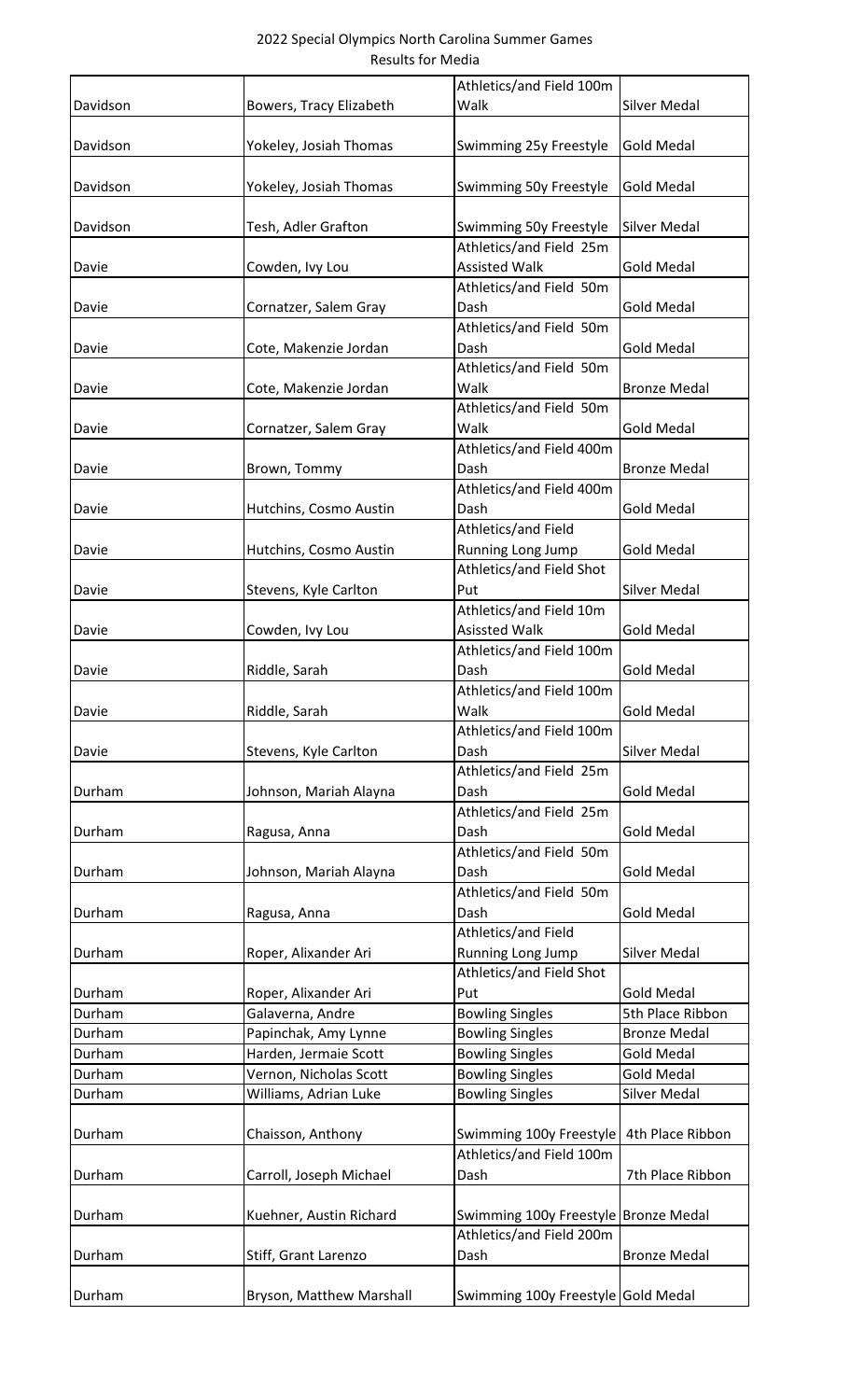|                         |                          | Swimming 25y                         |                     |
|-------------------------|--------------------------|--------------------------------------|---------------------|
| Durham                  | Fawcett, Fayza Sylvia    | Backstroke                           | <b>Bronze Medal</b> |
|                         |                          | Swimming 100y                        |                     |
| Durham                  | Furiness, Alexander      | <b>Backstroke</b>                    | <b>Gold Medal</b>   |
|                         |                          | Swimming 25y                         |                     |
| Durham                  | Chergui, Malak           | Backstroke                           | <b>Gold Medal</b>   |
|                         |                          | Swimming 25y<br><b>Backstroke</b>    |                     |
| Durham                  | Harris, Gage Glenn       | Athletics/and Field 100m             | <b>Gold Medal</b>   |
| Durham                  | Kreiselman, Richard John | Dash                                 | <b>Gold Medal</b>   |
|                         |                          | Athletics/and Field 100m             |                     |
| Durham                  | Stiff, Grant Larenzo     | Dash                                 | <b>Gold Medal</b>   |
|                         |                          | Athletics/and Field 200m             |                     |
| Durham                  | Brandon, Idris           | Dash                                 | <b>Gold Medal</b>   |
|                         |                          |                                      |                     |
| Durham                  | Furiness, Alexander      | Swimming 100y Freestyle Silver Medal |                     |
|                         |                          | Swimming 25y                         |                     |
| Durham                  | Kadiyala, Shruthi        | <b>Backstroke</b>                    | <b>Gold Medal</b>   |
|                         |                          | Athletics/and Field 100m             |                     |
| Durham                  | Brandon, Idris           | Dash                                 | <b>Silver Medal</b> |
|                         |                          | Athletics/and Field 200m             |                     |
| Durham                  | Carroll, Joseph Michael  | Dash                                 | Silver Medal        |
|                         |                          | Athletics/and Field 200m             |                     |
| Durham                  | Kreiselman, Richard John | Dash                                 | Silver Medal        |
|                         |                          |                                      |                     |
| Durham                  | Kadiyala, Shruthi        | Swimming 25y Freestyle               | 4th Place Ribbon    |
|                         |                          |                                      |                     |
| Durham                  | Desmond, Jane            | Swimming 25y Freestyle               | <b>Bronze Medal</b> |
|                         | Cuaresma, Dennis-Marc    |                                      |                     |
| Durham                  | Quianlan                 | Swimming 25y Freestyle               | <b>Gold Medal</b>   |
|                         |                          |                                      |                     |
| Durham                  | Fawcett, Fayza Sylvia    | Swimming 25y Freestyle               | <b>Gold Medal</b>   |
| Durham                  | Harris, Gage Glenn       |                                      | <b>Gold Medal</b>   |
|                         |                          | Swimming 25y Freestyle               |                     |
| Durham                  | Beckmann, Thomas         | Swimming 25y Freestyle               | <b>Silver Medal</b> |
|                         |                          |                                      |                     |
| Durham                  | Desmond, Jane            | Swimming 50y Freestyle               | 4th Place Ribbon    |
|                         |                          |                                      |                     |
| Durham                  | Kuehner, Austin Richard  | Swimming 50y Freestyle               | <b>Bronze Medal</b> |
|                         |                          |                                      |                     |
| Durham                  | Bryson, Matthew Marshall | Swimming 50y Freestyle               | <b>Gold Medal</b>   |
|                         | Cuaresma, Dennis-Marc    |                                      |                     |
| Durham                  | Quianlan                 | Swimming 50y Freestyle               | <b>Gold Medal</b>   |
|                         |                          |                                      |                     |
| Durham                  | Beckmann, Thomas         | Swimming 50y Freestyle               | <b>Silver Medal</b> |
|                         |                          |                                      |                     |
| Durham                  | Chaisson, Anthony        | Swimming 50y Freestyle               | <b>Silver Medal</b> |
|                         |                          |                                      |                     |
| Durham                  | Chergui, Malak           | Swimming 50y Freestyle               | <b>Silver Medal</b> |
|                         |                          | Swimming 4X25y                       |                     |
| <b>Durham Dolphins</b>  | Beckmann, Thomas         | Freestyle Relay                      | <b>Gold Medal</b>   |
|                         |                          | Swimming 4X25y                       |                     |
| <b>Durham Dolphins</b>  | Chaisson, Anthony        | Freestyle Relay                      | <b>Gold Medal</b>   |
|                         |                          | Swimming 4X25y                       |                     |
| <b>Durham Dolphins</b>  | Desmond, Jane            | Freestyle Relay                      | <b>Gold Medal</b>   |
|                         |                          | Swimming 4X25y                       |                     |
| Durham Dolphins         | Kuehner, Austin Richard  | Freestyle Relay<br>Swimming 4X25y    | <b>Gold Medal</b>   |
|                         |                          |                                      | Participation       |
| <b>Durham Stingrays</b> | Bryson, Matthew Marshall | Freestyle Relay                      | Ribbon              |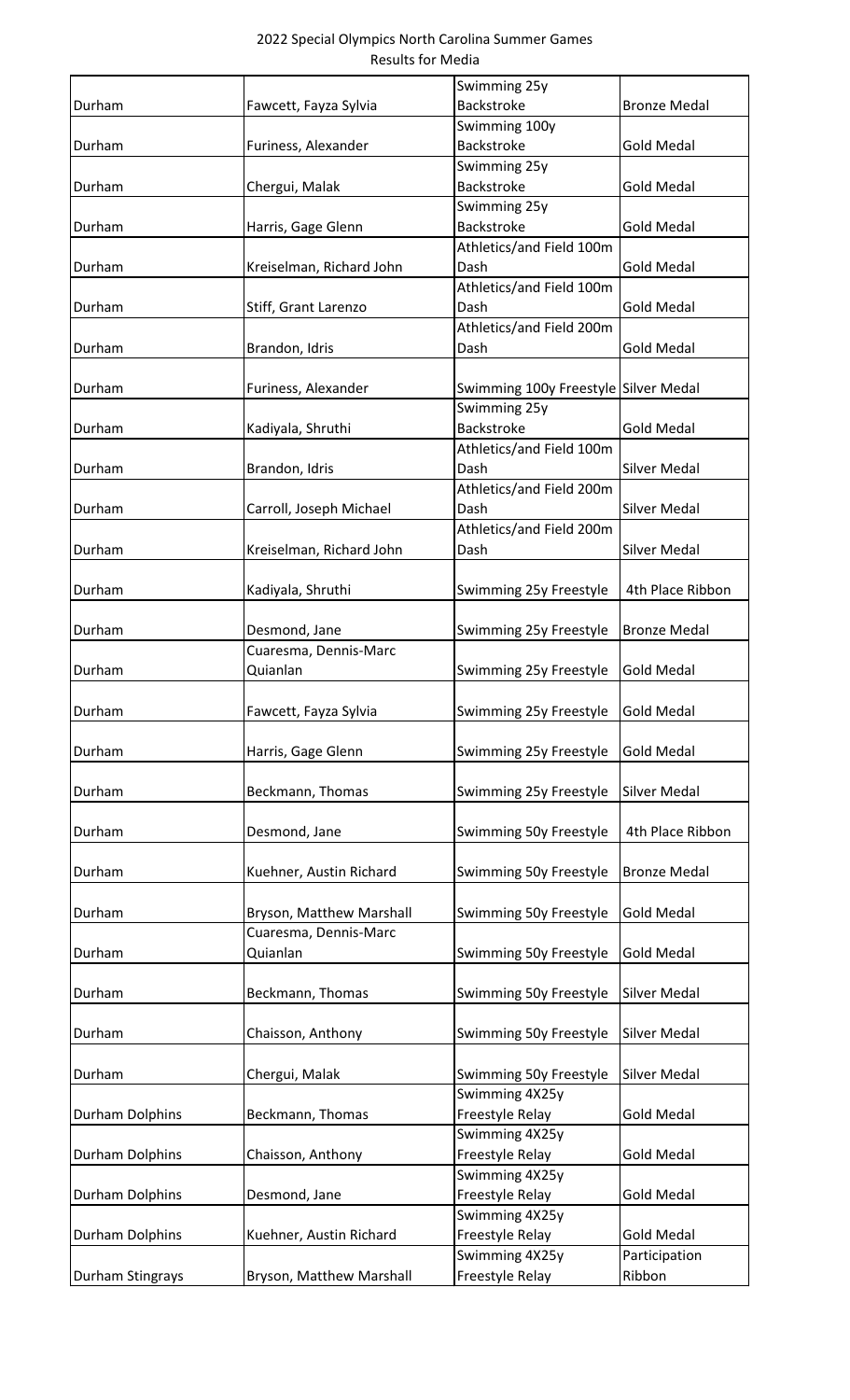|                         | Cuaresma, Dennis-Marc          | Swimming 4X25y                 | Participation       |
|-------------------------|--------------------------------|--------------------------------|---------------------|
| Durham Stingrays        | Quianlan                       | Freestyle Relay                | Ribbon              |
|                         |                                | Swimming 4X25y                 | Participation       |
| Durham Stingrays        | Furiness, Alexander            | Freestyle Relay                | Ribbon              |
|                         |                                | Swimming 4X25y                 | Participation       |
| Durham Stingrays        | Harris, Gage Glenn             | Freestyle Relay                | Ribbon              |
|                         |                                | Athletics/and Field 25m        |                     |
| Franklin                | Stancil Jr, Quinton Lorenzo    | Walk                           | <b>Gold Medal</b>   |
|                         |                                | Athletics/and Field 50m        |                     |
| Franklin                | Stancil Jr, Quinton Lorenzo    | Walk                           | <b>Gold Medal</b>   |
|                         |                                | Athletics/and Field Shot       |                     |
| Franklin                | Hingle, Jeremy Joseph          | Put                            | <b>Gold Medal</b>   |
|                         |                                | Athletics/and Field 100m       |                     |
| Franklin                | Perkins, Brian Wilson          | Dash                           | <b>Bronze Medal</b> |
|                         |                                | Athletics/and Field 100m       |                     |
| Franklin                | Hingle, Jeremy Joseph          | Dash                           | <b>Gold Medal</b>   |
|                         |                                | Athletics/and Field 100m       |                     |
| Franklin                | Perkins, Brian Wilson          | Walk                           | <b>Gold Medal</b>   |
|                         |                                | Athletics/and Field 200m       |                     |
| Franklin                | Mendoza, Anna Luisa            | Dash                           | <b>Gold Medal</b>   |
|                         |                                | Athletics/and Field 100m       |                     |
| Franklin                | Mendoza, Anna Luisa            | Dash                           | <b>Silver Medal</b> |
| Gaston                  | Birch, Cameron Isaiah          | <b>Bowling Singles</b>         | 4th Place Ribbon    |
| Gaston                  | Cummins, Brady                 | <b>Bowling Singles</b>         | 4th Place Ribbon    |
| Gaston                  | Shields, Austin Cody           | <b>Bowling Singles</b>         | 6th Place Ribbon    |
| Gaston                  | Rutz, MacKenzie Marian         | <b>Bowling Singles</b>         | <b>Bronze Medal</b> |
| Gaston                  | Hazelton, Rhett Christian      | <b>Bowling Singles</b>         | <b>Silver Medal</b> |
| Gaston                  | Phillips, Bradley James        | <b>Bowling Singles</b>         | <b>Silver Medal</b> |
| Gaston                  | Smith, Zachary                 | <b>Bowling Singles</b>         | <b>Silver Medal</b> |
|                         |                                |                                | Participation       |
| Gaston                  | Hutchinson, Samantha Brooke    | Swimming 25y Freestyle         | Ribbon              |
|                         |                                |                                |                     |
| Gaston                  | Hutchinson, Samantha Brooke    | Swimming 25y Kickboard         | <b>Gold Medal</b>   |
| <b>Gaston All Stars</b> | Campbell, Taylor Danielle      | Volleyball Team                | <b>Silver Medal</b> |
| <b>Gaston All Stars</b> | Gibson, Thomas Trey            | <b>Volleyball Team</b>         | <b>Silver Medal</b> |
| <b>Gaston All Stars</b> | Hollander, Zac Austin          | <b>Volleyball Team</b>         | <b>Silver Medal</b> |
|                         |                                |                                |                     |
| <b>Gaston All Stars</b> | Hollar-Vernon, Hayden Michael  | <b>Volleyball Team</b>         | <b>Silver Medal</b> |
| <b>Gaston All Stars</b> | Moore, Zaeva Loralei           | <b>Volleyball Team</b>         | <b>Silver Medal</b> |
| <b>Gaston All Stars</b> | Oehlers, Robert Michel         | <b>Volleyball Team</b>         | <b>Silver Medal</b> |
| <b>Gaston All Stars</b> | Vernon, Barbary Barbie         | Volleyball Team                | <b>Silver Medal</b> |
| <b>Gaston Bowlers</b>   | Beasley, Greyson Young         | <b>Bowling Doubles</b>         | <b>Silver Medal</b> |
| <b>Gaston Bowlers</b>   | Wrenn, Colby Tyler             | <b>Bowling Doubles</b>         | <b>Silver Medal</b> |
|                         |                                |                                |                     |
| <b>Gaston Dueces</b>    | Watson, Joel Thomas            | <b>Bowling Unified Doubles</b> | <b>Gold Medal</b>   |
| <b>Gaston Knockouts</b> | Cooper, David Brae             | <b>Bowling Doubles</b>         | <b>Bronze Medal</b> |
| <b>Gaston Knockouts</b> | Scheck, Tucker                 | <b>Bowling Doubles</b>         | <b>Bronze Medal</b> |
|                         |                                |                                |                     |
| <b>Gaston Rollers</b>   | Scheck, Geno (Unified Partner) | <b>Bowling Unified Doubles</b> | <b>Silver Medal</b> |
|                         |                                |                                |                     |
| <b>Gaston Rollers</b>   | Scheck, Wilbur Stanley         | <b>Bowling Unified Doubles</b> | <b>Silver Medal</b> |
| <b>Gaston Spiders</b>   | Henry, Dylan Matthew           | <b>Basketball Team</b>         | <b>Bronze Medal</b> |
| <b>Gaston Spiders</b>   | Lacaria, Nathan Benedict       | <b>Basketball Team</b>         | <b>Bronze Medal</b> |
| <b>Gaston Spiders</b>   | Logan, Desmond                 | <b>Basketball Team</b>         | <b>Bronze Medal</b> |
| <b>Gaston Spiders</b>   | Lowery, Dontravis Travis       | <b>Basketball Team</b>         | <b>Bronze Medal</b> |
| <b>Gaston Spiders</b>   | Rushing, David                 | <b>Basketball Team</b>         | <b>Bronze Medal</b> |
| <b>Gaston Spiders</b>   | Stevens, Skyler Brock          | <b>Basketball Team</b>         | <b>Bronze Medal</b> |
| <b>Gaston Spiders</b>   | Sutton, Michael Terry          | <b>Basketball Team</b>         | <b>Bronze Medal</b> |
| <b>Gaston Strikers</b>  | Hembree, David Malone          | <b>Bowling Doubles</b>         | <b>Silver Medal</b> |
| <b>Gaston Strikers</b>  | Scheck, Lucas                  | <b>Bowling Doubles</b>         | <b>Silver Medal</b> |
|                         |                                |                                |                     |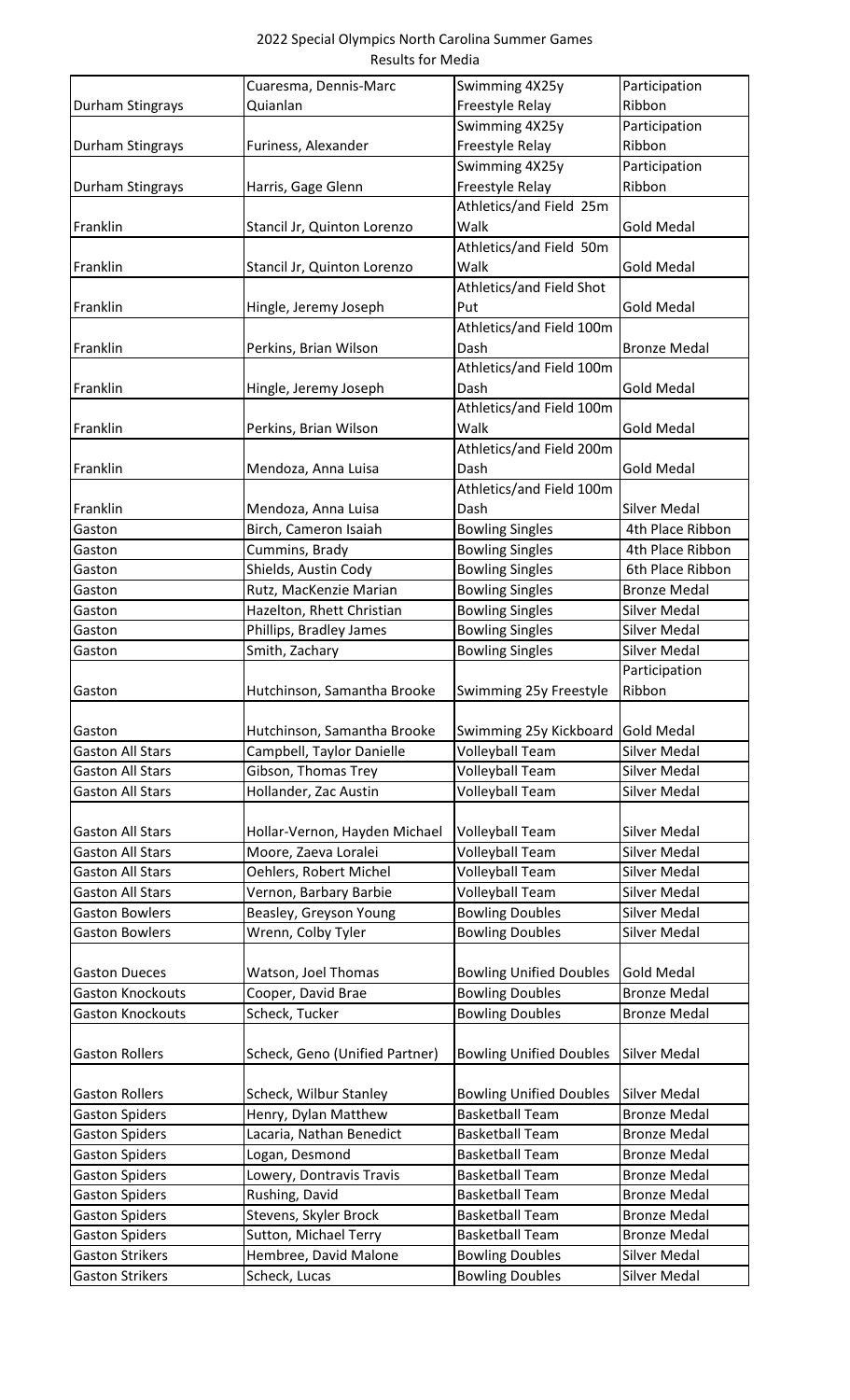| 2022 Special Olympics North Carolina Summer Games |
|---------------------------------------------------|
| Results for Media                                 |

|                          |                              | Swimming 4X25y                     | Participation       |
|--------------------------|------------------------------|------------------------------------|---------------------|
| <b>Guilford Dolphins</b> | Ferguson, Patrick Ryan       | Freestyle Relay                    | Ribbon              |
|                          |                              | Swimming 4X25y                     | Participation       |
| <b>Guilford Dolphins</b> | Glasscoe, Jordan Nicole      | Freestyle Relay                    | Ribbon              |
|                          |                              | Swimming 4X25y                     | Participation       |
| <b>Guilford Dolphins</b> | Hammer, William Brent        | Freestyle Relay                    | Ribbon              |
|                          |                              | Swimming 4X25y                     | Participation       |
| <b>Guilford Dolphins</b> | Joyner, Devin                | Freestyle Relay                    | Ribbon              |
|                          |                              | Swimming 4X25y                     |                     |
| <b>Guilford Sharks</b>   | Clark, Scott                 | Freestyle Relay                    | <b>Silver Medal</b> |
|                          |                              | Swimming 4X25y                     |                     |
| <b>Guilford Sharks</b>   | Elliott, Christine Elizabeth | Freestyle Relay                    | <b>Silver Medal</b> |
|                          |                              | Swimming 4X25y                     |                     |
| <b>Guilford Sharks</b>   | Nawar, Chase Samy            | Freestyle Relay                    | <b>Silver Medal</b> |
|                          |                              | Swimming 4X25y                     |                     |
| <b>Guilford Sharks</b>   | Weber, David Peter           | Freestyle Relay                    | <b>Silver Medal</b> |
|                          |                              | Athletics/and Field 50m            |                     |
| Guilford/Greensboro      | Fagg, Michael                | Dash                               | <b>Bronze Medal</b> |
|                          |                              | Athletics/and Field 50m            |                     |
| Guilford/Greensboro      | Dalton, Nancy Ginni          | Dash                               | <b>Gold Medal</b>   |
|                          |                              | Athletics/and Field 50m            |                     |
| Guilford/Greensboro      | Garson, Richard M            | Dash                               | <b>Gold Medal</b>   |
|                          |                              | Athletics/and Field 50m            |                     |
| Guilford/Greensboro      | White, Victor                | Walk                               | <b>Gold Medal</b>   |
|                          |                              | Athletics/and Field 50m            |                     |
| Guilford/Greensboro      | Hightower, Wendell Kendrick  | Walk                               | <b>Silver Medal</b> |
|                          |                              | Athletics/and Field Mini           |                     |
| Guilford/Greensboro      | Boyd, Ellis Nathaniel        | Javelin                            | <b>Gold Medal</b>   |
|                          |                              | Athletics/and Field Mini           |                     |
| Guilford/Greensboro      | Spaulding, Dearrus Rodman    | Javelin                            | <b>Silver Medal</b> |
|                          |                              | Athletics/and Field Shot           |                     |
| Guilford/Greensboro      | Rice, Bradley C.             | Put                                | <b>Gold Medal</b>   |
|                          |                              | Athletics/and Field 100m           |                     |
| Guilford/Greensboro      | Spaulding, Dearrus Rodman    | Dash                               | <b>Bronze Medal</b> |
|                          |                              | Athletics/and Field 100m           |                     |
| Guilford/Greensboro      | Boyd, Ellis Nathaniel        | Dash                               | <b>Gold Medal</b>   |
|                          |                              | Athletics/and Field 100m           |                     |
| Guilford/Greensboro      | Rice, Bradley C.             | Dash                               | <b>Gold Medal</b>   |
|                          |                              | Athletics/and Field 100m           |                     |
|                          |                              |                                    |                     |
| Guilford/Greensboro      | Westfall, Garrett Lee        | Dash                               | <b>Gold Medal</b>   |
|                          |                              | Athletics/and Field 200m           |                     |
| Guilford/Greensboro      | Westfall, Garrett Lee        | Dash                               | <b>Gold Medal</b>   |
|                          |                              | Athletics/and Field                |                     |
| Guilford/Greensboro      | Fagg, Michael                | Softball Throw                     | <b>Bronze Medal</b> |
|                          |                              | Athletics/and Field                |                     |
| Guilford/Greensboro      | Hightower, Wendell Kendrick  | Softball Throw                     | <b>Bronze Medal</b> |
|                          |                              | Athletics/and Field                |                     |
| Guilford/Greensboro      | Dalton, Nancy Ginni          | Softball Throw                     | <b>Gold Medal</b>   |
|                          |                              | Athletics/and Field                |                     |
| Guilford/Greensboro      | White, Victor                | Softball Throw                     | <b>Gold Medal</b>   |
|                          |                              | Athletics/and Field                |                     |
| Guilford/Greensboro      | Garson, Richard M            | Softball Throw                     | <b>Silver Medal</b> |
|                          |                              |                                    |                     |
| Guilford/High Point      | Hammer, William Brent        | Swimming 800y Freestyle Gold Medal |                     |
|                          |                              |                                    |                     |
| Guilford/High Point      | Nawar, Chase Samy            | Swimming 800y Freestyle Gold Medal |                     |
|                          |                              | Swimming 200y                      | Participation       |
| Guilford/High Point      | Nawar, Chase Samy            | <b>Individual Medley</b>           | Ribbon              |
|                          |                              | Swimming 200y                      |                     |
| Guilford/High Point      | Elliott, Christine Elizabeth | <b>Individual Medley</b>           | <b>Silver Medal</b> |
| Guilford/High Point      | Green, Jackson Paul          | <b>Bowling Singles</b>             | 4th Place Ribbon    |
|                          |                              |                                    |                     |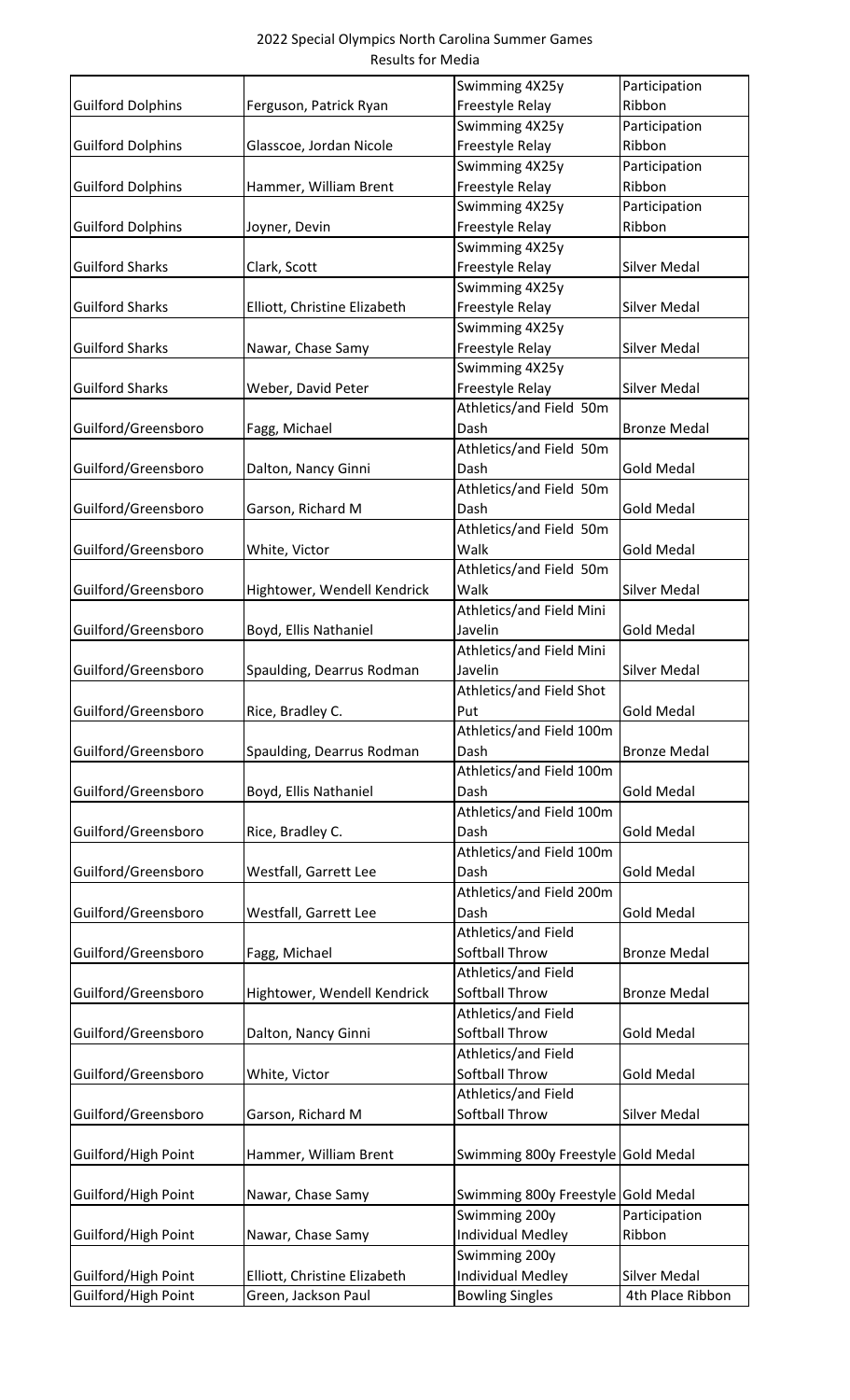| Guilford/High Point | Lynch, Beria L.              | <b>Bowling Singles</b>                    | 4th Place Ribbon    |
|---------------------|------------------------------|-------------------------------------------|---------------------|
| Guilford/High Point | Norris, Ryan X               | <b>Bowling Singles</b>                    | 4th Place Ribbon    |
| Guilford/High Point | Simmons, Valerie Elise       | <b>Bowling Singles</b>                    | 4th Place Ribbon    |
| Guilford/High Point | Burke, Arlene Gerise         | <b>Bowling Singles</b>                    | 6th Place Ribbon    |
| Guilford/High Point | Arthurs, Linda Gabrielle     | <b>Bowling Singles</b>                    | 5th Place Ribbon    |
| Guilford/High Point | Asbury, Shane Chad           | <b>Bowling Singles</b>                    | 5th Place Ribbon    |
| Guilford/High Point | Vlahos, Nick                 | <b>Bowling Singles</b>                    | 5th Place Ribbon    |
| Guilford/High Point | Hayes, Nicole Elise          | <b>Bowling Singles</b>                    | <b>Bronze Medal</b> |
| Guilford/High Point | Moeckly, Jon Albert          | <b>Bowling Singles</b>                    | <b>Bronze Medal</b> |
| Guilford/High Point | Ross, Ophelia Sue            | <b>Bowling Singles</b>                    | <b>Bronze Medal</b> |
| Guilford/High Point | Bilhardt, Connor             | <b>Bowling Singles</b>                    | <b>Gold Medal</b>   |
| Guilford/High Point | Clark, Timothy               | <b>Bowling Singles</b>                    | <b>Gold Medal</b>   |
| Guilford/High Point | Daily, Marcus Lawrence       | <b>Bowling Singles</b>                    | <b>Gold Medal</b>   |
| Guilford/High Point | Norris, Jacob Quin           | <b>Bowling Singles</b>                    | <b>Gold Medal</b>   |
| Guilford/High Point | Lichtenberger, Erica Denise  | <b>Bowling Singles</b>                    | Silver Medal        |
| Guilford/High Point | Lynn, Justin                 | <b>Bowling Singles</b>                    | <b>Silver Medal</b> |
| Guilford/High Point | Parker, Anthony "TJ"         | <b>Bowling Singles</b>                    | Silver Medal        |
| Guilford/High Point | Walton, Henry Douglas        | <b>Bowling Singles</b>                    | Silver Medal        |
|                     |                              | Swimming 25y                              |                     |
|                     |                              | Backstroke                                | <b>Bronze Medal</b> |
| Guilford/High Point | McCarthy, John J             |                                           |                     |
| Guilford/High Point | Miles, Terry Tamar           | <b>Bowling Singles Ramp</b>               | <b>Bronze Medal</b> |
| Guilford/High Point | Rambach II, Edward Walter    | <b>Bowling Singles Ramp</b>               | <b>Silver Medal</b> |
|                     |                              |                                           |                     |
| Guilford/High Point | Joyner, Devin                | Swimming 100y Freestyle Bronze Medal      |                     |
|                     |                              | Swimming 100y                             |                     |
| Guilford/High Point | Elliott, Christine Elizabeth | <b>Breaststroke</b>                       | <b>Gold Medal</b>   |
|                     |                              |                                           |                     |
| Guilford/High Point | Ferguson, Patrick Ryan       | Swimming 100y Freestyle Gold Medal        |                     |
|                     |                              | Swimming 100y                             |                     |
| Guilford/High Point | Clark, Scott                 | <b>Individual Medley</b>                  | <b>Gold Medal</b>   |
|                     |                              |                                           |                     |
| Guilford/High Point | Hammer, William Brent        | Swimming 200y Freestyle Gold Medal        |                     |
|                     |                              | Swimming 50y                              |                     |
| Guilford/High Point | Glasscoe, Jordan Nicole      | Backstroke                                | <b>Gold Medal</b>   |
|                     |                              | Swimming 50y                              | Participation       |
| Guilford/High Point | Ferguson, Patrick Ryan       | Backstroke                                | Ribbon              |
|                     |                              | Swimming 50y                              | Participation       |
| Guilford/High Point | Weber, David Peter           | Backstroke                                | Ribbon              |
|                     |                              | Swimming 50y                              |                     |
| Guilford/High Point | Clark, Scott                 | Breaststroke                              | <b>Bronze Medal</b> |
|                     |                              |                                           |                     |
| Guilford/High Point | Glasscoe, Jordan Nicole      | Swimming 50y Freestyle                    | <b>Gold Medal</b>   |
|                     |                              |                                           |                     |
| Guilford/High Point | Joyner, Devin                | Swimming 50y Freestyle                    | <b>Gold Medal</b>   |
|                     |                              |                                           |                     |
| Guilford/High Point | McCarthy, John J             | Swimming 50y Freestyle                    | <b>Gold Medal</b>   |
|                     |                              |                                           | Participation       |
| Guilford/High Point | Weber, David Peter           | Swimming 50y Freestyle                    | Ribbon              |
|                     |                              | <b>Basketball Individual</b>              |                     |
| Guilford/High Point | Wright, Sara Michael         | <b>Skills</b>                             | <b>Gold Medal</b>   |
|                     |                              | <b>Basketball Individual</b>              |                     |
| Guilford/High Point | Burkhead, Lauren Hayley      | <b>Skills</b>                             | Silver Medal        |
|                     |                              | <b>Basketball Individual</b>              |                     |
| Guilford/High Point | McAllister, Samuel C         | <b>Skills</b>                             | <b>Silver Medal</b> |
|                     |                              |                                           |                     |
| Guilford/High Point | McAllister, Samuel C         | Volleyball Individual Skills Gold Medal   |                     |
|                     |                              |                                           |                     |
| Guilford/High Point | Burkhead, Lauren Hayley      | Volleyball Individual Skills Silver Medal |                     |
|                     |                              |                                           |                     |
| Guilford/High Point | Wright, Sara Michael         | Volleyball Individual Skills Silver Medal |                     |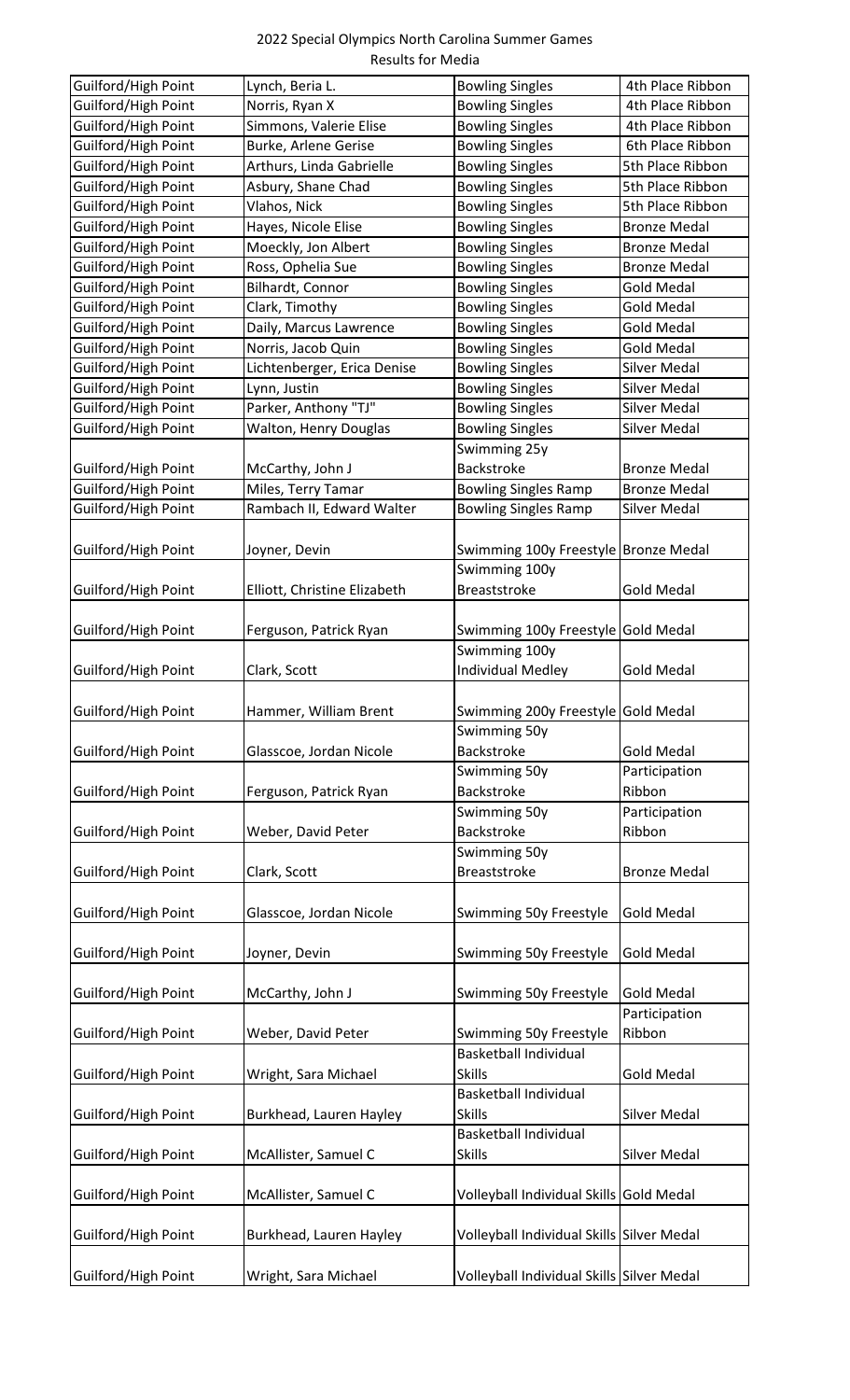|                            |                            | Athletics/and Field 25m            |                     |
|----------------------------|----------------------------|------------------------------------|---------------------|
| Harnett                    | Crawley, Sarah Elizabeth   | Dash                               | <b>Silver Medal</b> |
|                            |                            | Athletics/and Field Mini           |                     |
| Harnett                    | Butrum, Ethan Ray          | Javelin                            | <b>Gold Medal</b>   |
|                            |                            | Athletics/and Field Mini           |                     |
| Harnett                    | Lecronier, Marcus John     | Javelin                            | <b>Gold Medal</b>   |
| Harnett                    | McLean Jr, Stanley (Cj)    | <b>Bowling Singles</b>             | 5th Place Ribbon    |
| Harnett                    | Elliott, Samantha Ashlee   | <b>Bowling Singles</b>             | <b>Bronze Medal</b> |
|                            |                            | Swimming 25y                       |                     |
| Harnett                    | Dixon, Kelly Nichole       | Backstroke                         | <b>Bronze Medal</b> |
|                            |                            | Athletics/and Field 100m           |                     |
| Harnett                    |                            | Dash                               | 4th Place Ribbon    |
|                            | Butrum, Ethan Ray          |                                    |                     |
|                            |                            | Athletics/and Field 100m<br>Dash   |                     |
| Harnett                    | Lecronier, Marcus John     |                                    | <b>Gold Medal</b>   |
|                            |                            | Athletics/and Field                |                     |
| Harnett                    | Crawley, Sarah Elizabeth   | Softball Throw                     | <b>Gold Medal</b>   |
|                            |                            | Swimming 25y Flotation             |                     |
| Harnett                    | Whittington, Ellen Renee   | Race                               | <b>Gold Medal</b>   |
|                            |                            |                                    |                     |
| Harnett                    | Dixon, Kelly Nichole       | Swimming 25y Freestyle             | 5th Place Ribbon    |
|                            |                            |                                    |                     |
| Harnett                    | Burt, Jessica Susan        | Swimming 25y Freestyle             | <b>Bronze Medal</b> |
|                            |                            |                                    |                     |
| Harnett                    | Whittington, Ellen Renee   | Swimming 25y Kickboard             | <b>Bronze Medal</b> |
|                            |                            |                                    |                     |
| Harnett                    | Burt, Jessica Susan        | Swimming 25y Kickboard             | <b>Gold Medal</b>   |
| Harnett Team 1             | Milliken, Blair            | <b>Bowling Doubles</b>             | 4th Place Ribbon    |
| Harnett Team 1             | Young Jr., Kenneth Ray     | <b>Bowling Doubles</b>             | 4th Place Ribbon    |
| Harnett Team 2             | Avery Jr., Larry           | <b>Bowling Doubles</b>             | <b>Gold Medal</b>   |
| Harnett Team 2             | Bass Jr., Harold           | <b>Bowling Doubles</b>             | <b>Gold Medal</b>   |
| <b>High Point Jayhawks</b> | Boyce, Justin              | <b>Basketball Team</b>             | <b>Silver Medal</b> |
| <b>High Point Jayhawks</b> | Gilmore, Michael           | <b>Basketball Team</b>             | <b>Silver Medal</b> |
| <b>High Point Jayhawks</b> | Hinson, Malik              | <b>Basketball Team</b>             | <b>Silver Medal</b> |
| <b>High Point Jayhawks</b> | Jackson, Joshua James      | <b>Basketball Team</b>             | <b>Silver Medal</b> |
| <b>High Point Jayhawks</b> | Lowery, Jasper             | <b>Basketball Team</b>             | <b>Silver Medal</b> |
| <b>High Point Jayhawks</b> | Raper, Chaz                | <b>Basketball Team</b>             | <b>Silver Medal</b> |
| <b>High Point Jayhawks</b> | Reid, Randolph III         | <b>Basketball Team</b>             | Silver Medal        |
|                            |                            | Swimming 25y Assisted              |                     |
| Iredell                    | Bailey, Braeden Ray        | Swim                               | <b>Gold Medal</b>   |
| Iredell                    | Snook, Kimberly            | <b>Bowling Singles</b>             | 4th Place Ribbon    |
| Iredell                    | Farmer, Monique Shanita    | <b>Bowling Singles</b>             | 7th Place Ribbon    |
| Iredell                    | Hansen, Delaney Anne       | <b>Bowling Singles</b>             | 7th Place Ribbon    |
| Iredell                    | Smith, Keith E.            | <b>Bowling Singles</b>             | 7th Place Ribbon    |
| Iredell                    | Gandy, William Christopher | <b>Bowling Singles</b>             | 5th Place Ribbon    |
| Iredell                    | Wynn, Randy                | <b>Bowling Singles</b>             | 5th Place Ribbon    |
| Iredell                    |                            |                                    | <b>Bronze Medal</b> |
| Iredell                    | Fox, Preston Lynn          | <b>Bowling Singles</b>             |                     |
|                            | Humes, Jonathan R          | <b>Bowling Singles</b>             | <b>Bronze Medal</b> |
| Iredell                    | Moore, Josh                | <b>Bowling Singles</b>             | <b>Bronze Medal</b> |
| Iredell                    | Stroud, Chase Randall      | <b>Bowling Singles</b>             | <b>Gold Medal</b>   |
| Iredell                    | Troutman, Brett Lee        | <b>Bowling Singles</b>             | <b>Silver Medal</b> |
|                            |                            | Swimming 25y                       |                     |
| Iredell                    | Eroh, Jaxson Conner        | Backstroke                         | <b>Gold Medal</b>   |
|                            |                            | Swimming 25y                       | Participation       |
| Iredell                    | Reid, Patricia Ann         | Backstroke                         | Ribbon              |
|                            |                            |                                    |                     |
| Iredell                    | Williams, Hunter Evan      | Swimming 100y Freestyle Gold Medal |                     |
|                            |                            |                                    | Participation       |
| Iredell                    | Bowie, Jeffrey Tyler       | Swimming 100y Freestyle Ribbon     |                     |
|                            |                            |                                    |                     |
| Iredell                    | Eroh, Jaxson Conner        | Swimming 25y Freestyle             | <b>Gold Medal</b>   |
|                            |                            |                                    |                     |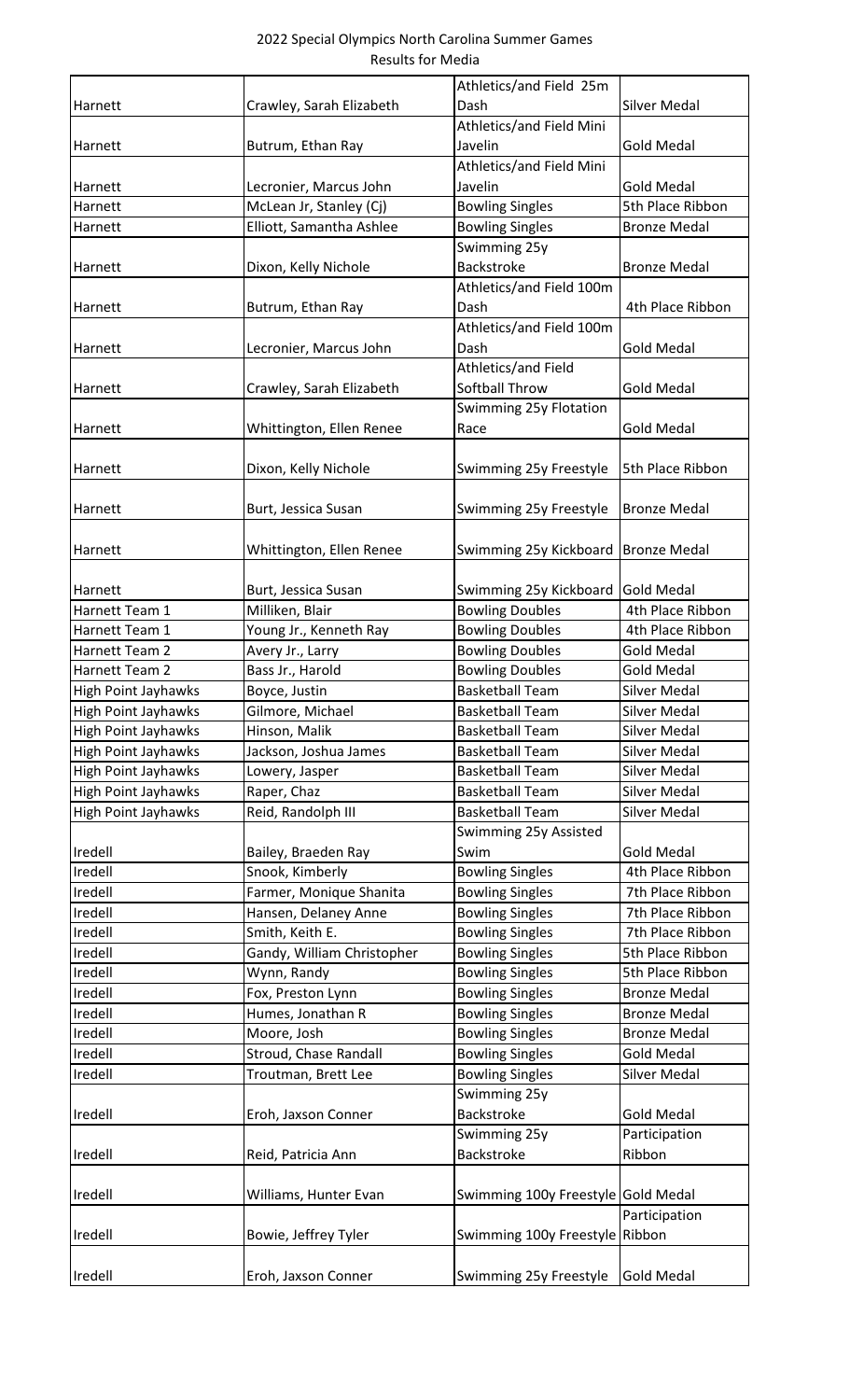| Iredell         | Reid, Patricia Ann            | Swimming 25y Freestyle         | <b>Silver Medal</b> |
|-----------------|-------------------------------|--------------------------------|---------------------|
|                 |                               | Swimming 50y                   | Participation       |
| Iredell         | Williams, Hunter Evan         | Backstroke                     | Ribbon              |
|                 |                               |                                |                     |
| Iredell         | Bowie, Jeffrey Tyler          | Swimming 50y Freestyle         | <b>Bronze Medal</b> |
| Johnston        |                               | Swimming 25y<br>Backstroke     | <b>Gold Medal</b>   |
|                 | Anderson, Katlyn M            | Swimming 25y                   |                     |
| Johnston        | Peedin, Rebecca Ann           | Backstroke                     | <b>Gold Medal</b>   |
|                 |                               | Swimming 25y                   |                     |
| Johnston        | Flemer, Aaron Corbett         | Backstroke                     | <b>Silver Medal</b> |
|                 |                               | Swimming 25y Flotation         |                     |
| Johnston        | Larsen, Hunter James          | Race                           | <b>Gold Medal</b>   |
|                 |                               |                                |                     |
| Johnston        | Flemer, Aaron Corbett         | Swimming 25y Freestyle         | <b>Bronze Medal</b> |
|                 |                               |                                |                     |
| Johnston        | Stanley, Justin Taylor        | Swimming 25y Freestyle         | <b>Gold Medal</b>   |
|                 |                               |                                |                     |
| Johnston        | Stanley, Sherrie G            | Swimming 25y Freestyle         | <b>Gold Medal</b>   |
| Johnston        | Anderson, Katlyn M            | Swimming 25y Freestyle         | <b>Silver Medal</b> |
|                 |                               |                                |                     |
| Johnston        | Peedin, Rebecca Ann           | Swimming 25y Freestyle         | <b>Silver Medal</b> |
|                 |                               | Swimming 50y                   |                     |
| Johnston        | Stanley, Sherrie G            | <b>Backstroke</b>              | <b>Bronze Medal</b> |
| Johnston Kiss 2 | Creech, Ricky Moore           | <b>Bowling Team</b>            | <b>Gold Medal</b>   |
| Johnston Kiss 2 | Kelley, Robert James          | <b>Bowling Team</b>            | <b>Gold Medal</b>   |
|                 |                               |                                |                     |
| Johnston Kiss 2 | Thompson, Christopher O'Keith | <b>Bowling Team</b>            | <b>Gold Medal</b>   |
| Johnston Kiss 2 | Worley, Anthony Wayne         | <b>Bowling Team</b>            | <b>Gold Medal</b>   |
| Johnston Kiss 2 | Worley, Christopher Harold    | <b>Bowling Team</b>            | <b>Gold Medal</b>   |
|                 |                               |                                |                     |
| Lake Norman     | Abbott, Eli                   | <b>Powerlifting Benchpress</b> | 4th Place Ribbon    |
|                 |                               |                                |                     |
| Lake Norman     | Warden, Bryce Allen           | <b>Powerlifting Benchpress</b> | <b>Bronze Medal</b> |
|                 |                               |                                |                     |
| Lake Norman     | Bunton, Seth Ray              | <b>Powerlifting Benchpress</b> | <b>Gold Medal</b>   |
| Lake Norman     | Furin, Joseph Matthew         | <b>Powerlifting Benchpress</b> | <b>Gold Medal</b>   |
|                 |                               |                                |                     |
| Lake Norman     | Williams, Bryant Reece        | <b>Powerlifting Benchpress</b> | <b>Gold Medal</b>   |
|                 |                               |                                |                     |
| Lake Norman     | Plyler, Samuel Richard        | <b>Powerlifting Benchpress</b> | <b>Silver Medal</b> |
|                 |                               | Swimming 25y Assisted          |                     |
| Lake Norman     | Smilie, Nathan                | Swim                           | <b>Gold Medal</b>   |
| Lake Norman     | Abbott, Eli                   | <b>Powerlifting Deadlift</b>   | <b>Bronze Medal</b> |
| Lake Norman     | Warden, Bryce Allen           | <b>Powerlifting Deadlift</b>   | <b>Bronze Medal</b> |
| Lake Norman     | Bunton, Seth Ray              | <b>Powerlifting Deadlift</b>   | <b>Gold Medal</b>   |
| Lake Norman     | Plyler, Samuel Richard        | <b>Powerlifting Deadlift</b>   | <b>Gold Medal</b>   |
| Lake Norman     | Furin, Joseph Matthew         | <b>Powerlifting Deadlift</b>   | <b>Silver Medal</b> |
| Lake Norman     | Williams, Bryant Reece        | <b>Powerlifting Deadlift</b>   | <b>Silver Medal</b> |
|                 |                               | Swimming 25y                   |                     |
| Lake Norman     | Milstead, Kristen Nicole      | Backstroke                     | 5th Place Ribbon    |
|                 |                               | Swimming 25y                   | Participation       |
| Lake Norman     | Boswell, Lucy                 | Backstroke                     | Ribbon              |
| Lake Norman     | Bunton, Seth Ray              | <b>Powerlifting Squat</b>      | 4th Place Ribbon    |
| Lake Norman     | Warden, Bryce Allen           | <b>Powerlifting Squat</b>      | <b>Bronze Medal</b> |
| Lake Norman     | Williams, Bryant Reece        | <b>Powerlifting Squat</b>      | <b>Gold Medal</b>   |
| Lake Norman     | Abbott, Eli                   | <b>Powerlifting Squat</b>      | <b>Silver Medal</b> |
| Lake Norman     | Furin, Joseph Matthew         | <b>Powerlifting Squat</b>      | <b>Silver Medal</b> |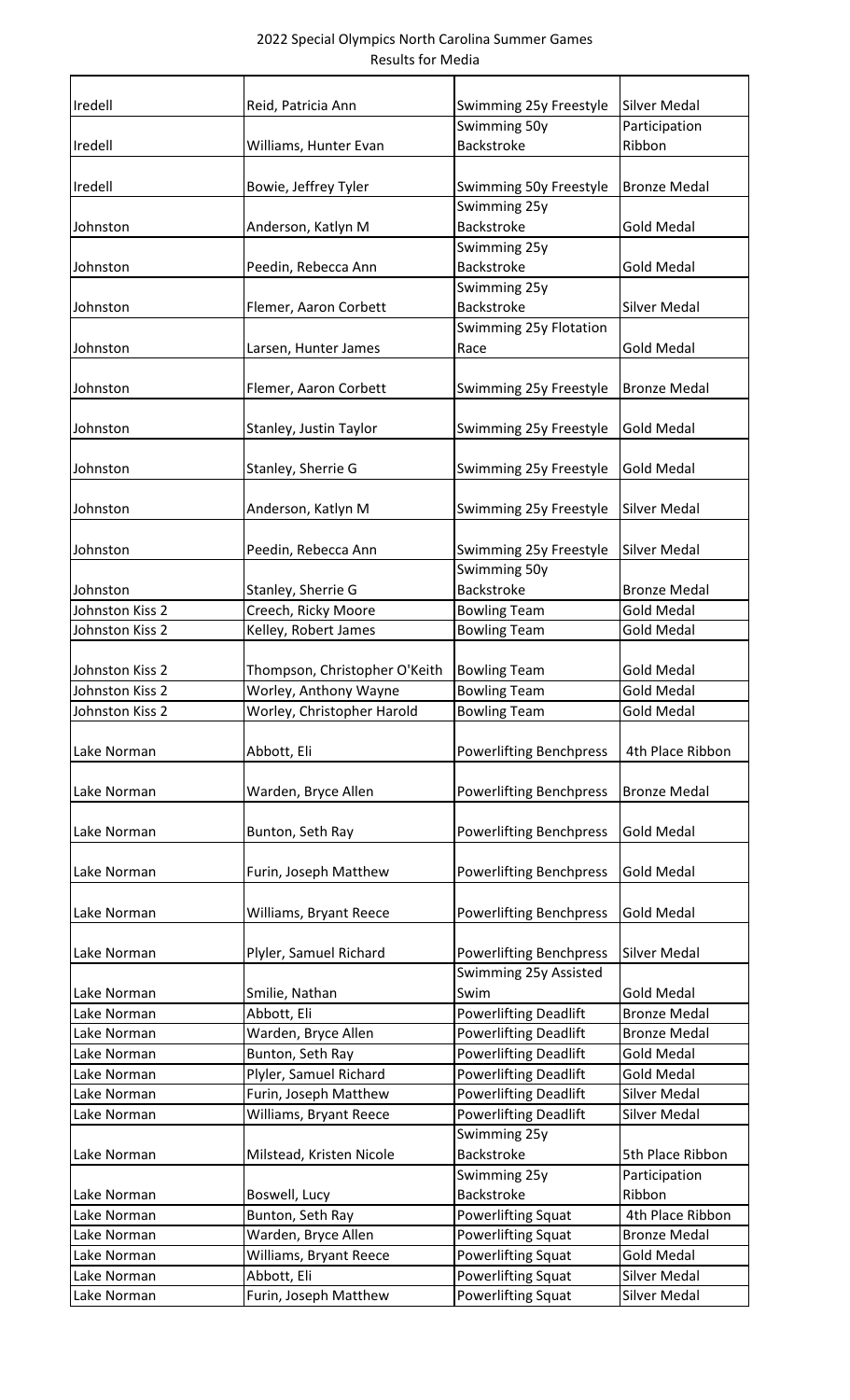| Lake Norman | Plyler, Samuel Richard   | <b>Powerlifting Squat</b>                  | <b>Silver Medal</b> |
|-------------|--------------------------|--------------------------------------------|---------------------|
|             |                          |                                            |                     |
| Lake Norman | Roland, Jordan Craig     | Swimming 100y Freestyle   4th Place Ribbon |                     |
| Lake Norman | Harris, Ja'von           | Swimming 100y Freestyle Bronze Medal       |                     |
|             |                          |                                            |                     |
| Lake Norman | Murphy, Daniel Richard   | Swimming 100y Freestyle Bronze Medal       |                     |
|             |                          |                                            |                     |
| Lake Norman | Tisdale, Amber Rose      | Swimming 100y Freestyle Gold Medal         |                     |
| Lake Norman |                          |                                            |                     |
|             | Gray, Stephen Van        | Swimming 100y Freestyle Silver Medal       |                     |
| Lake Norman | Wallace, Rain Victoria   | Swimming 25y Freestyle                     | <b>Gold Medal</b>   |
|             |                          | Swimming 50y                               |                     |
| Lake Norman | Beayon, Katelyn Martha   | Backstroke                                 | <b>Bronze Medal</b> |
|             |                          | Swimming 50y                               |                     |
| Lake Norman | LaFont, Bailey           | Backstroke<br>Swimming 50y                 | <b>Bronze Medal</b> |
| Lake Norman | Greenblatt, Carrie Ann   | Backstroke                                 | <b>Gold Medal</b>   |
|             |                          | Swimming 50y                               |                     |
| Lake Norman | Harris, Jamarion         | Backstroke                                 | <b>Gold Medal</b>   |
|             |                          | Swimming 50y                               |                     |
| Lake Norman | St George, Astin Marvin  | Backstroke                                 | <b>Gold Medal</b>   |
| Lake Norman | Gray, Stephen Van        | Swimming 50y<br>Backstroke                 | <b>Silver Medal</b> |
|             |                          | Swimming 50y                               |                     |
| Lake Norman | Roland, Jordan Craig     | Backstroke                                 | <b>Silver Medal</b> |
|             |                          |                                            |                     |
| Lake Norman | Boswell, Lucy            | Swimming 50y Freestyle                     | 4th Place Ribbon    |
|             |                          |                                            |                     |
| Lake Norman | Murphy, Daniel Richard   | Swimming 50y Freestyle                     | 5th Place Ribbon    |
| Lake Norman | Greenblatt, Carrie Ann   | Swimming 50y Freestyle                     | <b>Gold Medal</b>   |
|             |                          |                                            |                     |
| Lake Norman | Harris, Jamarion         | Swimming 50y Freestyle                     | <b>Gold Medal</b>   |
|             |                          |                                            |                     |
| Lake Norman | LaFont, Bailey           | Swimming 50y Freestyle                     | <b>Gold Medal</b>   |
| Lake Norman | Milstead, Kristen Nicole | Swimming 50y Freestyle                     | <b>Gold Medal</b>   |
|             |                          |                                            |                     |
| Lake Norman | Tisdale, Amber Rose      | Swimming 50y Freestyle                     | <b>Gold Medal</b>   |
|             |                          |                                            |                     |
| Lake Norman | Beayon, Katelyn Martha   | Swimming 50y Freestyle                     | <b>Silver Medal</b> |
| Lake Norman | Harris, Ja'von           | Swimming 50y Freestyle                     | <b>Silver Medal</b> |
|             |                          |                                            |                     |
| Lake Norman | Smilie, Nathan           | Swimming 25y Kickboard                     | <b>Gold Medal</b>   |
|             |                          |                                            |                     |
| Lake Norman | Wallace, Rain Victoria   | Swimming 25y Kickboard                     | <b>Gold Medal</b>   |
| Lake Norman | St George, Astin Marvin  | Swimming 50y Freestyle                     | <b>Silver Medal</b> |
|             |                          | <b>Powerlifting Triple</b>                 |                     |
| Lake Norman | Abbott, Eli              | Combination                                | <b>Bronze Medal</b> |
|             |                          | <b>Powerlifting Triple</b>                 |                     |
| Lake Norman | Warden, Bryce Allen      | Combination                                | <b>Bronze Medal</b> |
| Lake Norman | Furin, Joseph Matthew    | <b>Powerlifting Triple</b><br>Combination  | <b>Gold Medal</b>   |
|             |                          | <b>Powerlifting Triple</b>                 |                     |
| Lake Norman | Williams, Bryant Reece   | Combination                                | <b>Gold Medal</b>   |
|             |                          | <b>Powerlifting Triple</b>                 |                     |
| Lake Norman | Bunton, Seth Ray         | Combination                                | <b>Silver Medal</b> |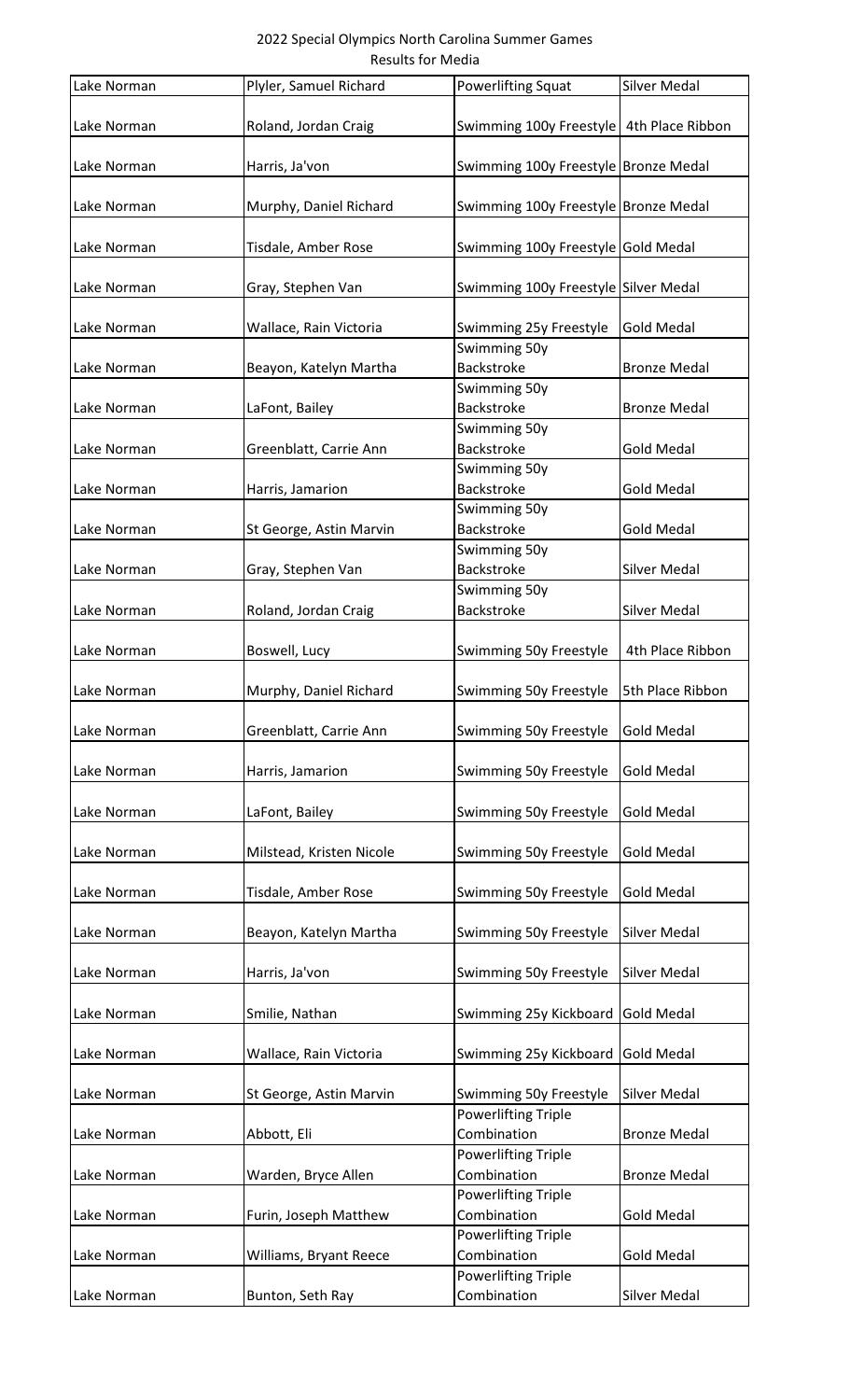|                        |                               | <b>Powerlifting Triple</b>              |                     |
|------------------------|-------------------------------|-----------------------------------------|---------------------|
| Lake Norman            | Plyler, Samuel Richard        | Combination                             | Silver Medal        |
| Lake Norman Dyno-Myte  | Coons, John A.                | <b>Bowling Doubles</b>                  | <b>Bronze Medal</b> |
| Lake Norman Dyno-Myte  | Woods, James Robert           | <b>Bowling Doubles</b>                  | <b>Bronze Medal</b> |
| Lake Norman Good Times | Bozza, Denise Louise          | <b>Bowling Doubles</b>                  | <b>Gold Medal</b>   |
| Lake Norman Good Times | White, Daniel Haldemann       | <b>Bowling Doubles</b>                  | <b>Gold Medal</b>   |
| Lake Norman            |                               | Swimming 4X25y                          |                     |
| Hammerheads1           | Harris, Ja'von                | Freestyle Relay                         | <b>Silver Medal</b> |
| Lake Norman            |                               | Swimming 4X25y                          |                     |
| Hammerheads1           | Milstead, Kristen Nicole      | Freestyle Relay                         | Silver Medal        |
| Lake Norman            |                               | Swimming 4X25y                          |                     |
| Hammerheads1           | Murphy, Daniel Richard        | Freestyle Relay                         | <b>Silver Medal</b> |
| Lake Norman            |                               | Swimming 4X25y                          |                     |
| Hammerheads1           | Roland, Jordan Craig          | Freestyle Relay                         | <b>Silver Medal</b> |
| Lake Norman            |                               | Swimming 4X25y                          |                     |
| Hammerheads2           | Beayon, Katelyn Martha        | Freestyle Relay                         | <b>Gold Medal</b>   |
| Lake Norman            |                               | Swimming 4X25y                          |                     |
| Hammerheads2           | Gray, Stephen Van             | Freestyle Relay                         | <b>Gold Medal</b>   |
| Lake Norman            |                               | Swimming 4X25y                          |                     |
| Hammerheads2           | LaFont, Bailey                | Freestyle Relay                         | <b>Gold Medal</b>   |
| Lake Norman            |                               | Swimming 4X25y                          |                     |
| Hammerheads2           | St George, Astin Marvin       | Freestyle Relay                         | <b>Gold Medal</b>   |
| Lake Norman Lakers     | Brown, Tina Diane             | <b>Basketball Team</b>                  | <b>Bronze Medal</b> |
| Lake Norman Lakers     | Buoniconti, Ashton            | <b>Basketball Team</b>                  | <b>Bronze Medal</b> |
| Lake Norman Lakers     | Edgerton, Hakeem Diaz         | <b>Basketball Team</b>                  | <b>Bronze Medal</b> |
| Lake Norman Lakers     | Gouch, Jonathan Friel         | <b>Basketball Team</b>                  | <b>Bronze Medal</b> |
| Lake Norman Lakers     | Martin, Benjamin J.           | <b>Basketball Team</b>                  | <b>Bronze Medal</b> |
| Lake Norman Lakers     | Thompson, Amari David         | <b>Basketball Team</b>                  | <b>Bronze Medal</b> |
| Lake Norman Lakers     | Tobin, Brennan                | <b>Basketball Team</b>                  | <b>Bronze Medal</b> |
| Lake Norman Wave       |                               |                                         |                     |
| <b>Makers</b>          | MacAluso, Madison             | <b>Bowling Doubles</b>                  | 4th Place Ribbon    |
| Lake Norman Wave       |                               |                                         |                     |
| <b>Makers</b>          | Poole, Joseph Tyler           | <b>Bowling Doubles</b>                  | 4th Place Ribbon    |
| Lincoln                | Vanderpool, Charlese Danielle | Swimming 25y Assisted<br>Swim           | <b>Gold Medal</b>   |
|                        |                               | Swimming 25y                            |                     |
| Lincoln                | Setzer, Tanner James          | Backstroke                              | <b>Gold Medal</b>   |
|                        |                               | Swimming 25y                            |                     |
| Lincoln                | Clark, Reid Dallas            | Backstroke                              | <b>Silver Medal</b> |
|                        |                               | Swimming 25y                            |                     |
| Lincoln                | Payseur, Amber Nichole        | Backstroke                              | Silver Medal        |
|                        |                               | Swimming 25y                            |                     |
| Lincoln                | Reel, Mitchell D              | Backstroke                              | <b>Silver Medal</b> |
| Lincoln                | Vanderpool, Charlese Danielle | Swimming 15m Walk                       | <b>Gold Medal</b>   |
| Lincoln                | Payseur, Amber Nichole        | Swimming 25y Freestyle                  | <b>Bronze Medal</b> |
|                        |                               |                                         |                     |
| Lincoln                | Clark, Reid Dallas            | Swimming 25y Freestyle                  | <b>Gold Medal</b>   |
| Lincoln                | Reel, Mitchell D              | Swimming 25y Freestyle                  | <b>Gold Medal</b>   |
| Lincoln                | Setzer, Tanner James          | Swimming 25y Freestyle                  | <b>Gold Medal</b>   |
| Lincoln                |                               |                                         | <b>Gold Medal</b>   |
|                        | Danese, Olivia                | Swimming 500y Freestyle<br>Swimming 50y |                     |
| Lincoln                | Hovis, Bradley Tyler          | Breaststroke                            | <b>Silver Medal</b> |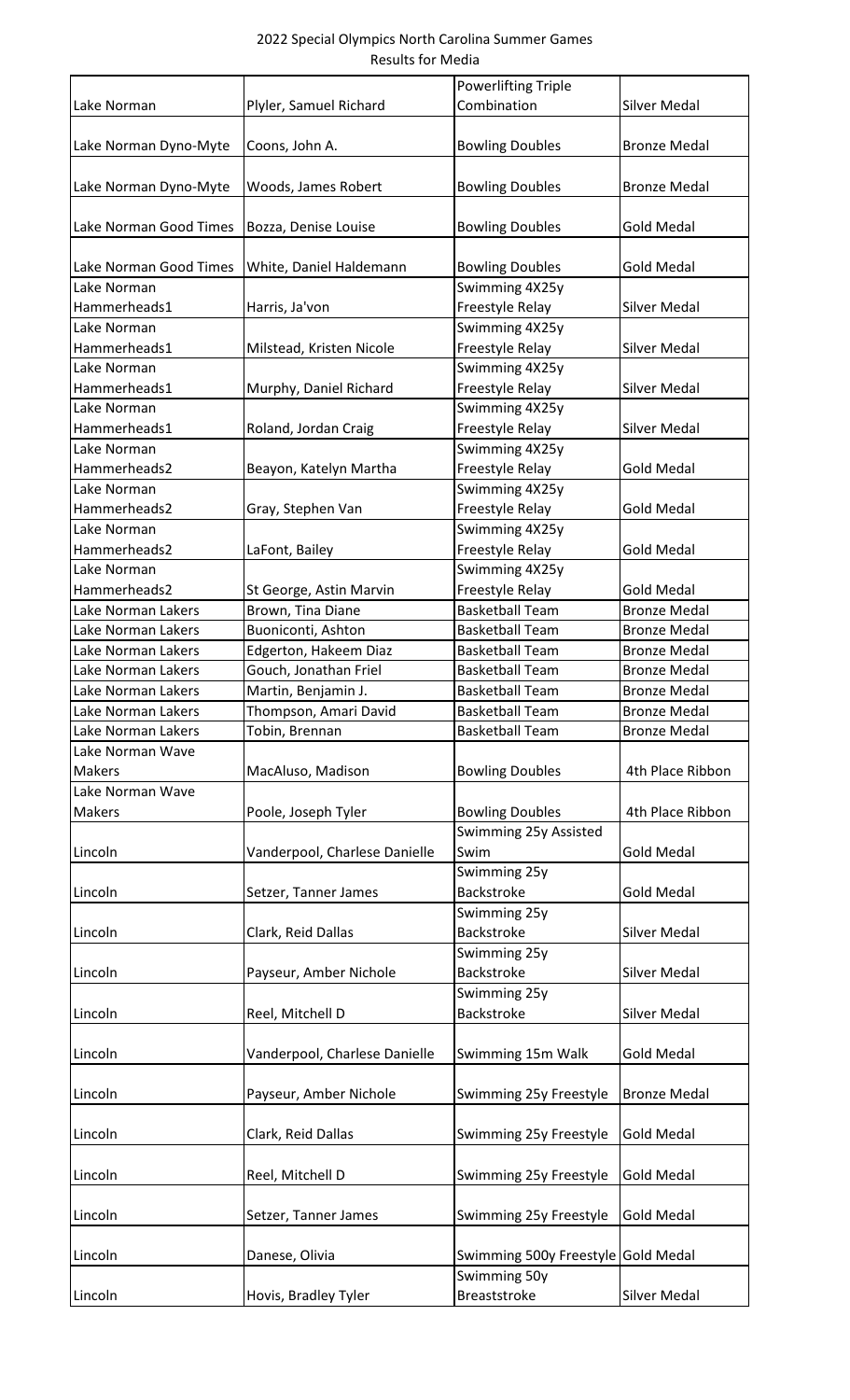| Lincoln                       | Hovis, Bradley Tyler       | Swimming 50y Freestyle                    | <b>Gold Medal</b>   |
|-------------------------------|----------------------------|-------------------------------------------|---------------------|
|                               |                            |                                           | Participation       |
| Lincoln                       | Danese, Olivia             | Swimming 50y Freestyle                    | Ribbon              |
| Lincoln Haybales              | Broome, Richard Aaron      | <b>Bowling Doubles</b>                    | 4th Place Ribbon    |
| Lincoln Haybales              | Wooten, Zachary Steven     | <b>Bowling Doubles</b>                    | 4th Place Ribbon    |
|                               |                            | Swimming 4X25y Medley                     | Participation       |
| Lincoln Orcas                 | Clark, Reid Dallas         | Relay                                     | Ribbon              |
|                               |                            | Swimming 4X25y Medley                     | Participation       |
| Lincoln Orcas                 | Danese, Olivia             | Relay                                     | Ribbon              |
|                               |                            | Swimming 4X25y Medley                     | Participation       |
| Lincoln Orcas                 | Hovis, Bradley Tyler       | Relay                                     | Ribbon              |
|                               |                            | Swimming 4X25y Medley                     | Participation       |
| Lincoln Orcas                 | Setzer, Tanner James       | Relay                                     | Ribbon              |
| <b>Lincoln Serial Bowlers</b> | Glover, Anthony Jermaine   | <b>Bowling Doubles</b>                    | <b>Bronze Medal</b> |
| <b>Lincoln Serial Bowlers</b> | Sain, Heather Leigh        | <b>Bowling Doubles</b>                    | <b>Bronze Medal</b> |
|                               |                            | <b>Gymnastics (Artistic)</b>              |                     |
| Mecklenburg                   | Vila, Valentino Vincent    | Men's All Around                          | 4th Place Ribbon    |
|                               |                            | Gymnastics (Artistic)                     |                     |
| Mecklenburg                   | Kinsey, William James      | Men's All Around                          | 5th Place Ribbon    |
|                               |                            | Gymnastics (Artistic)                     |                     |
| Mecklenburg                   | Deister, Elijah "eli"      | Men's All Around                          | <b>Bronze Medal</b> |
|                               |                            | Athletics/and Field 800m                  |                     |
| Mecklenburg                   | Stober, Kyle Richard       | Run                                       | <b>Gold Medal</b>   |
|                               |                            | Athletics/and Field 800m                  |                     |
| Mecklenburg                   | Howard, Katie June         | Run                                       | <b>Silver Medal</b> |
|                               |                            | Gymnastics (Artistic)<br>Men's All Around | <b>Gold Medal</b>   |
| Mecklenburg                   | Maddex, Zeke               | <b>Gymnastics (Artistic)</b>              |                     |
| Mecklenburg                   | Maddex, Chase Lovatt       | Men's All Around                          | <b>Silver Medal</b> |
|                               |                            | Gymnastics (Artistic)                     |                     |
| Mecklenburg                   | Deister, Elijah "eli"      | Men's Floor Exercise                      | 4th Place Ribbon    |
|                               |                            | Gymnastics (Artistic)                     |                     |
| Mecklenburg                   | Kinsey, William James      | Men's Floor Exercise                      | 6th Place Ribbon    |
|                               |                            | Gymnastics (Artistic)                     |                     |
| Mecklenburg                   | Maddex, Chase Lovatt       | Men's Floor Exercise                      | <b>Bronze Medal</b> |
|                               |                            | Gymnastics (Artistic)                     |                     |
| Mecklenburg                   | Maddex, Zeke               | Men's Floor Exercise                      | <b>Gold Medal</b>   |
|                               |                            | Gymnastics (Artistic)                     |                     |
| Mecklenburg                   | Vila, Valentino Vincent    | Men's Floor Exercise                      | <b>Silver Medal</b> |
|                               |                            | Gymnastics (Artistic)                     |                     |
| Mecklenburg                   | Kinsey, William James      | Men's Horizontal Bar                      | 4th Place Ribbon    |
|                               |                            | Gymnastics (Artistic)                     |                     |
| Mecklenburg                   | Vila, Valentino Vincent    | Men's Horizontal Bar                      | 5th Place Ribbon    |
|                               |                            | Gymnastics (Artistic)                     |                     |
| Mecklenburg                   | Deister, Elijah "eli"      | Men's Horizontal Bar                      | <b>Bronze Medal</b> |
|                               |                            | Gymnastics (Artistic)                     |                     |
| Mecklenburg                   | Maddex, Chase Lovatt       | Men's Horizontal Bar                      | <b>Gold Medal</b>   |
|                               |                            | Gymnastics (Artistic)                     |                     |
| Mecklenburg                   | Maddex, Zeke               | Men's Horizontal Bar                      | <b>Silver Medal</b> |
|                               |                            | Gymnastics (Artistic)                     |                     |
| Mecklenburg                   | Arnone, Rae                | Women's All Around                        | 4th Place Ribbon    |
|                               |                            | Gymnastics (Artistic)                     |                     |
| Mecklenburg                   | McKnight, Angel            | Women's All Around                        | 4th Place Ribbon    |
|                               |                            | <b>Gymnastics (Artistic)</b>              |                     |
| Mecklenburg                   | Mulroy, Brielle            | Women's All Around                        | <b>Bronze Medal</b> |
|                               |                            | Gymnastics (Artistic)                     |                     |
| Mecklenburg                   | Stern, Alexa (Lexi) Morgan | Women's All Around                        | <b>Bronze Medal</b> |
|                               |                            | Gymnastics (Artistic)                     |                     |
| Mecklenburg                   | Collins, Skylar Louise     | Women's All Around                        | <b>Gold Medal</b>   |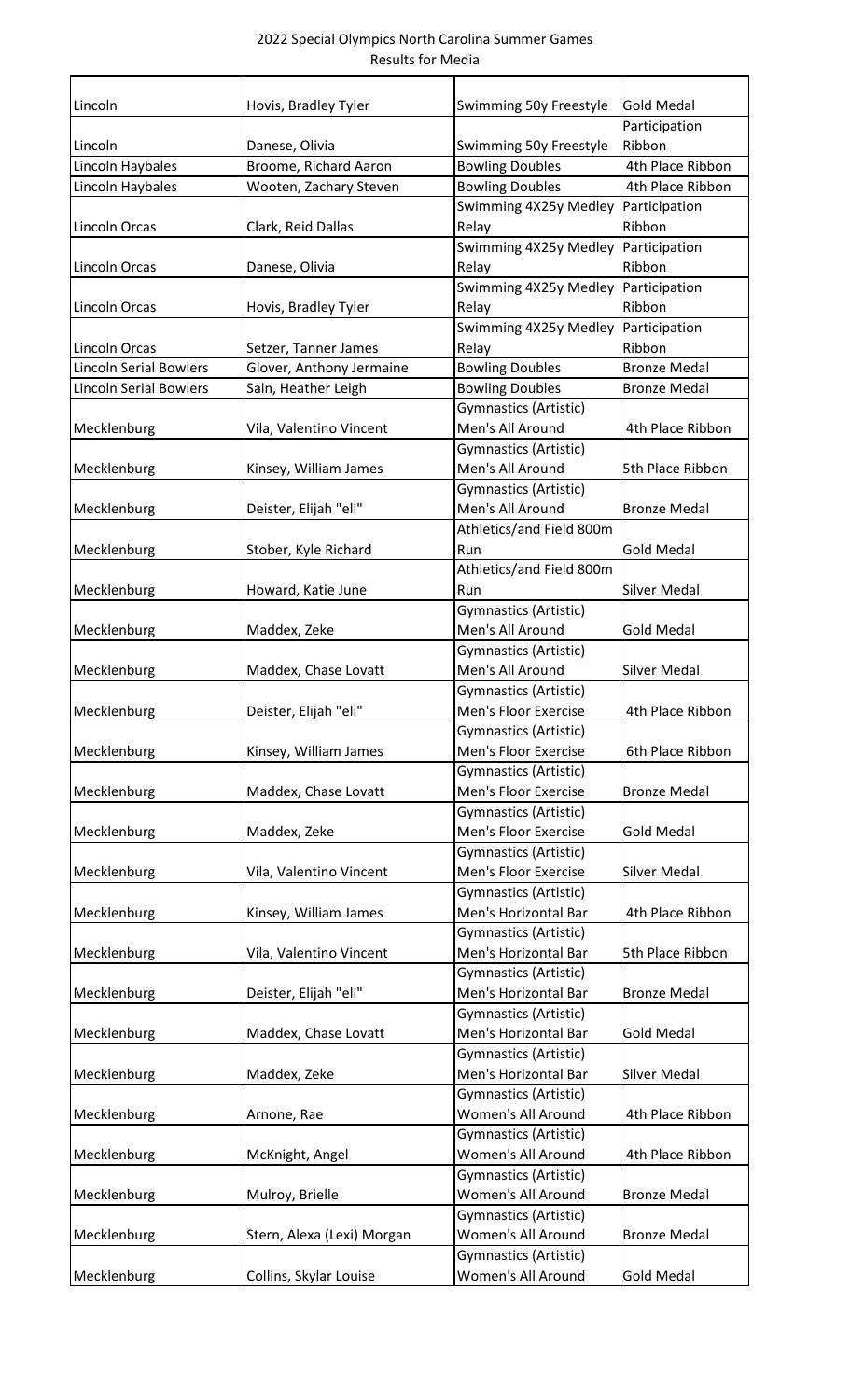| 2022 Special Olympics North Carolina Summer Games |
|---------------------------------------------------|
| <b>Results for Media</b>                          |

|             |                          | Gymnastics (Artistic)        |                     |
|-------------|--------------------------|------------------------------|---------------------|
| Mecklenburg | Ortman, Devani Renee     | Women's All Around           | <b>Gold Medal</b>   |
|             |                          | Gymnastics (Artistic)        |                     |
| Mecklenburg | Rosa, Alondra N          | Women's All Around           | <b>Gold Medal</b>   |
|             |                          | Gymnastics (Artistic)        |                     |
| Mecklenburg | Taylor, Lauren M         | Women's All Around           | <b>Gold Medal</b>   |
|             |                          | Gymnastics (Artistic)        |                     |
| Mecklenburg | Trimakas, Anna V         | Women's All Around           | <b>Gold Medal</b>   |
|             |                          | Gymnastics (Artistic)        |                     |
| Mecklenburg | Calcasola, Olivia        | Women's All Around           | <b>Silver Medal</b> |
|             |                          | Gymnastics (Artistic)        |                     |
| Mecklenburg | Carrick, Kendal          | Women's All Around           | Silver Medal        |
|             |                          | Gymnastics (Artistic)        |                     |
| Mecklenburg | Correa, Isabella A.      | Women's All Around           | Silver Medal        |
|             |                          | Gymnastics (Artistic)        |                     |
| Mecklenburg | Foley, Felicity Madelyn  | Women's All Around           | <b>Silver Medal</b> |
|             |                          | Athletics/and Field 25m      |                     |
| Mecklenburg | Mitchell, Guy Scott      | Dash                         | <b>Gold Medal</b>   |
|             |                          | Athletics/and Field 25m      |                     |
| Mecklenburg | Umazar, Islah A.         | Dash                         | <b>Gold Medal</b>   |
|             |                          | Athletics/and Field 25m      |                     |
| Mecklenburg | Guerrero, Marlon         | Dash                         | <b>Silver Medal</b> |
|             |                          | <b>Gymnastics (Artistic)</b> |                     |
|             |                          | Men's Parallel Bars          | 4th Place Ribbon    |
| Mecklenburg | Vila, Valentino Vincent  |                              |                     |
|             |                          | Gymnastics (Artistic)        |                     |
| Mecklenburg | Kinsey, William James    | Men's Parallel Bars          | 5th Place Ribbon    |
|             |                          | Gymnastics (Artistic)        |                     |
| Mecklenburg | Deister, Elijah "eli"    | Men's Parallel Bars          | <b>Bronze Medal</b> |
|             |                          | Gymnastics (Artistic)        |                     |
| Mecklenburg | Gregory, Sarah Elizabeth | Women's All Around           | <b>Silver Medal</b> |
|             |                          | Gymnastics (Artistic)        |                     |
| Mecklenburg | Quinter, Grace E.        | Women's All Around           | Silver Medal        |
|             |                          | Gymnastics (Artistic)        |                     |
| Mecklenburg | Wyckoff, Alyssa Marie    | Women's All Around           | <b>Silver Medal</b> |
|             |                          | Gymnastics (Artistic)        |                     |
| Mecklenburg | Maddex, Zeke             | Men's Parallel Bars          | <b>Gold Medal</b>   |
|             |                          | Gymnastics (Artistic)        |                     |
| Mecklenburg | Maddex, Chase Lovatt     | <b>Men's Parallel Bars</b>   | Silver Medal        |
|             |                          | Gymnastics (Artistic)        |                     |
| Mecklenburg | Deister, Elijah "eli"    | Men's Pommel Horse           | 4th Place Ribbon    |
|             |                          | Gymnastics (Artistic)        |                     |
| Mecklenburg | Kinsey, William James    | Men's Pommel Horse           | 5th Place Ribbon    |
|             |                          | Gymnastics (Artistic)        |                     |
| Mecklenburg | Vila, Valentino Vincent  | Men's Pommel Horse           | <b>Bronze Medal</b> |
|             |                          | Gymnastics (Artistic)        |                     |
| Mecklenburg | Maddex, Chase Lovatt     | Men's Pommel Horse           | <b>Gold Medal</b>   |
|             |                          | Gymnastics (Artistic)        |                     |
| Mecklenburg | Maddex, Zeke             | Men's Pommel Horse           | <b>Silver Medal</b> |
|             |                          | Gymnastics (Artistic)        |                     |
| Mecklenburg | Vila, Valentino Vincent  | Men's Rings                  | 4th Place Ribbon    |
|             |                          | Gymnastics (Artistic)        |                     |
| Mecklenburg | Kinsey, William James    | Men's Rings                  | 5th Place Ribbon    |
|             |                          | Athletics/and Field 50m      |                     |
| Mecklenburg | Umazar, Islah A.         | Dash                         | <b>Bronze Medal</b> |
|             |                          | Athletics/and Field 50m      |                     |
| Mecklenburg | Guerrero, Marlon         | Dash                         | <b>Gold Medal</b>   |
|             |                          | Gymnastics (Artistic)        |                     |
| Mecklenburg | Maddex, Chase Lovatt     | Men's Rings                  | <b>Bronze Medal</b> |
|             |                          | Gymnastics (Artistic)        |                     |
| Mecklenburg | Deister, Elijah "eli"    | Men's Rings                  | <b>Gold Medal</b>   |
|             |                          |                              |                     |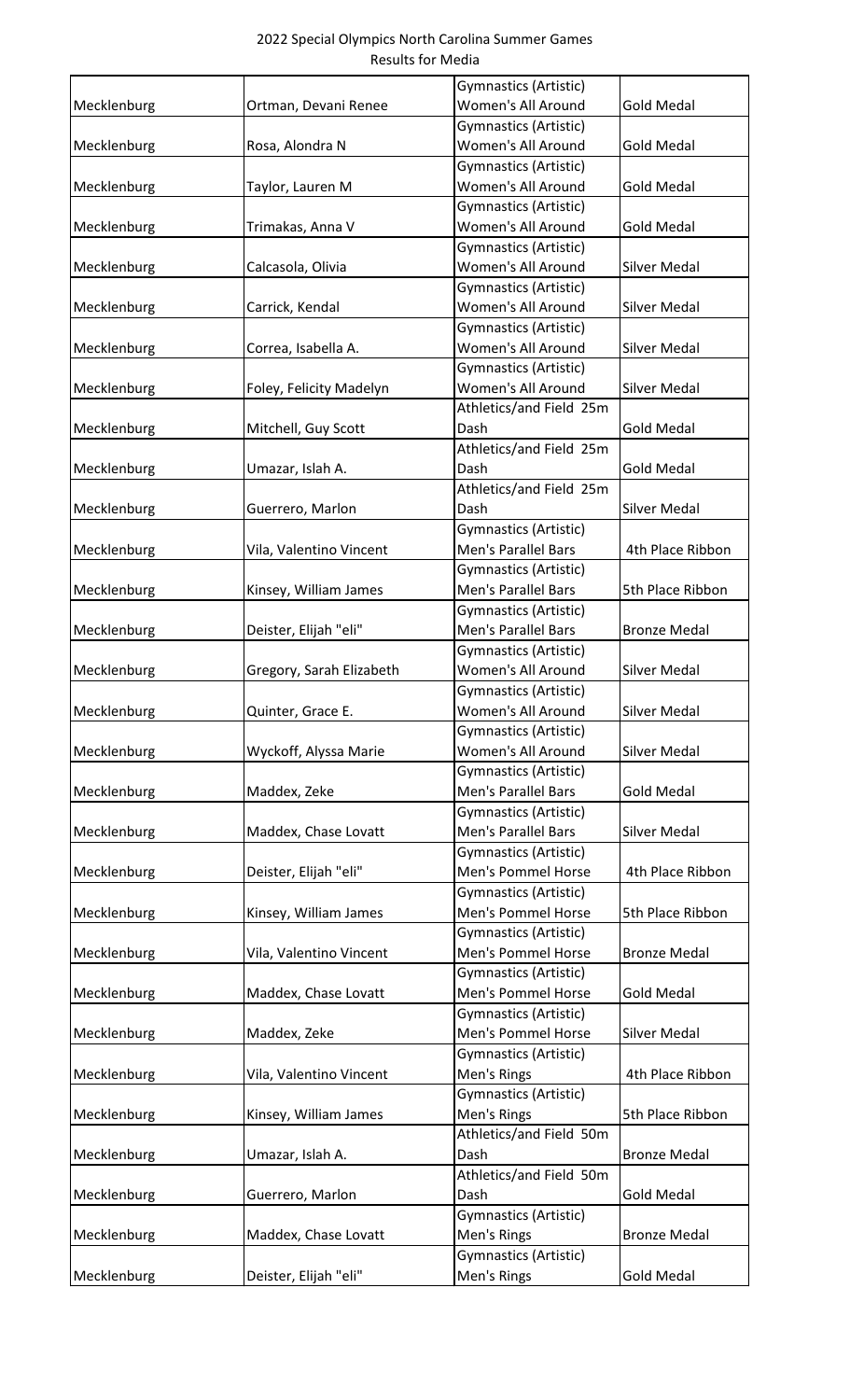|             |                           | <b>Gymnastics (Artistic)</b> |                     |
|-------------|---------------------------|------------------------------|---------------------|
| Mecklenburg | Maddex, Zeke              | Men's Rings                  | <b>Silver Medal</b> |
|             |                           | Athletics/and Field 50m      |                     |
| Mecklenburg | Goings, Corey Arthur      | Dash                         | <b>Silver Medal</b> |
|             |                           | Athletics/and Field 50m      |                     |
| Mecklenburg | Mitchell, Guy Scott       | Dash                         | <b>Silver Medal</b> |
|             |                           | <b>Gymnastics (Artistic)</b> |                     |
| Mecklenburg | Kinsey, William James     | Men's Vault                  | 4th Place Ribbon    |
|             |                           | Gymnastics (Artistic)        |                     |
| Mecklenburg | Vila, Valentino Vincent   | Men's Vault                  | 6th Place Ribbon    |
|             |                           | <b>Gymnastics (Artistic)</b> |                     |
| Mecklenburg | Deister, Elijah "eli"     | Men's Vault                  | 5th Place Ribbon    |
|             |                           | Gymnastics (Artistic)        |                     |
| Mecklenburg | Maddex, Zeke              | Men's Vault                  | <b>Gold Medal</b>   |
|             |                           | Gymnastics (Artistic)        |                     |
| Mecklenburg | Maddex, Chase Lovatt      | Men's Vault                  | Silver Medal        |
|             |                           | Athletics/and Field Mini     |                     |
| Mecklenburg | Sheehan, John Wooden      | Javelin                      | 4th Place Ribbon    |
|             |                           | Athletics/and Field Mini     |                     |
| Mecklenburg | Roberts, Bob Lee          | Javelin                      | <b>Bronze Medal</b> |
|             |                           | Athletics/and Field Mini     |                     |
| Mecklenburg | Johnston, Derrick Robert  | Javelin                      | <b>Gold Medal</b>   |
|             |                           | Athletics/and Field 400m     |                     |
| Mecklenburg | Miller, David             | Dash                         | <b>Gold Medal</b>   |
|             |                           | Athletics/and Field 400m     |                     |
| Mecklenburg | Stober, Kyle Richard      | Dash                         | <b>Gold Medal</b>   |
|             |                           | Athletics/and Field Mini     |                     |
| Mecklenburg | Mungo, Johnny J           | Javelin                      | <b>Gold Medal</b>   |
|             |                           | Athletics/and Field Mini     |                     |
| Mecklenburg | Jones, Aaron              | Javelin                      | <b>Silver Medal</b> |
|             |                           | Athletics/and Field Mini     |                     |
| Mecklenburg | Miller, David             | Javelin                      | Silver Medal        |
|             |                           | Athletics/and Field Mini     |                     |
| Mecklenburg | Pearce, Sophia Irene      | Javelin                      | Silver Medal        |
|             |                           | Athletics/and Field          |                     |
| Mecklenburg | Lewis, Robert Towner      | Running Long Jump            | <b>Bronze Medal</b> |
|             |                           | Athletics/and Field          |                     |
| Mecklenburg | Blount, Philip            | Running Long Jump            | <b>Gold Medal</b>   |
|             |                           | Athletics/and Field          |                     |
| Mecklenburg | Callaway, Robin Elizabeth | Running Long Jump            | <b>Gold Medal</b>   |
|             |                           | Athletics/and Field          |                     |
| Mecklenburg | Cargill, Jullian          | Running Long Jump            | <b>Gold Medal</b>   |
|             |                           | Athletics/and Field          |                     |
| Mecklenburg | Stuhr, Owen               | Running Long Jump            | <b>Gold Medal</b>   |
|             |                           | Athletics/and Field          |                     |
| Mecklenburg | Diachenko, Kara Marie     | Running Long Jump            | Silver Medal        |
|             |                           | Swimming 200y                |                     |
| Mecklenburg | Collam, Shireen Maya      | <b>Individual Medley</b>     | <b>Gold Medal</b>   |
| Mecklenburg | Cowick, Jim Katsura       | <b>Bowling Singles</b>       | 4th Place Ribbon    |
| Mecklenburg | Levy, Cole Richard        | <b>Bowling Singles</b>       | <b>Bronze Medal</b> |
| Mecklenburg | Cloninger, Ryan A.        | <b>Bowling Singles</b>       | <b>Gold Medal</b>   |
| Mecklenburg | White, Georgina Anna      | <b>Bowling Singles</b>       | <b>Gold Medal</b>   |
| Mecklenburg | Daly, Michael P.          | <b>Bowling Singles</b>       | Silver Medal        |
| Mecklenburg | Vaccaro, Nathan Paul      | <b>Bowling Singles</b>       | Silver Medal        |
|             |                           | Swimming 25y                 |                     |
| Mecklenburg | Sanchez-Delgado, Nicholas | <b>Backstroke</b>            | <b>Bronze Medal</b> |
|             |                           | Swimming 25y                 |                     |
| Mecklenburg | Pizani, Tisbe L.          | Backstroke                   | <b>Gold Medal</b>   |
|             |                           | Swimming 25y                 |                     |
| Mecklenburg | Poludniak, Carson Daniel  | Backstroke                   | <b>Gold Medal</b>   |
|             |                           |                              |                     |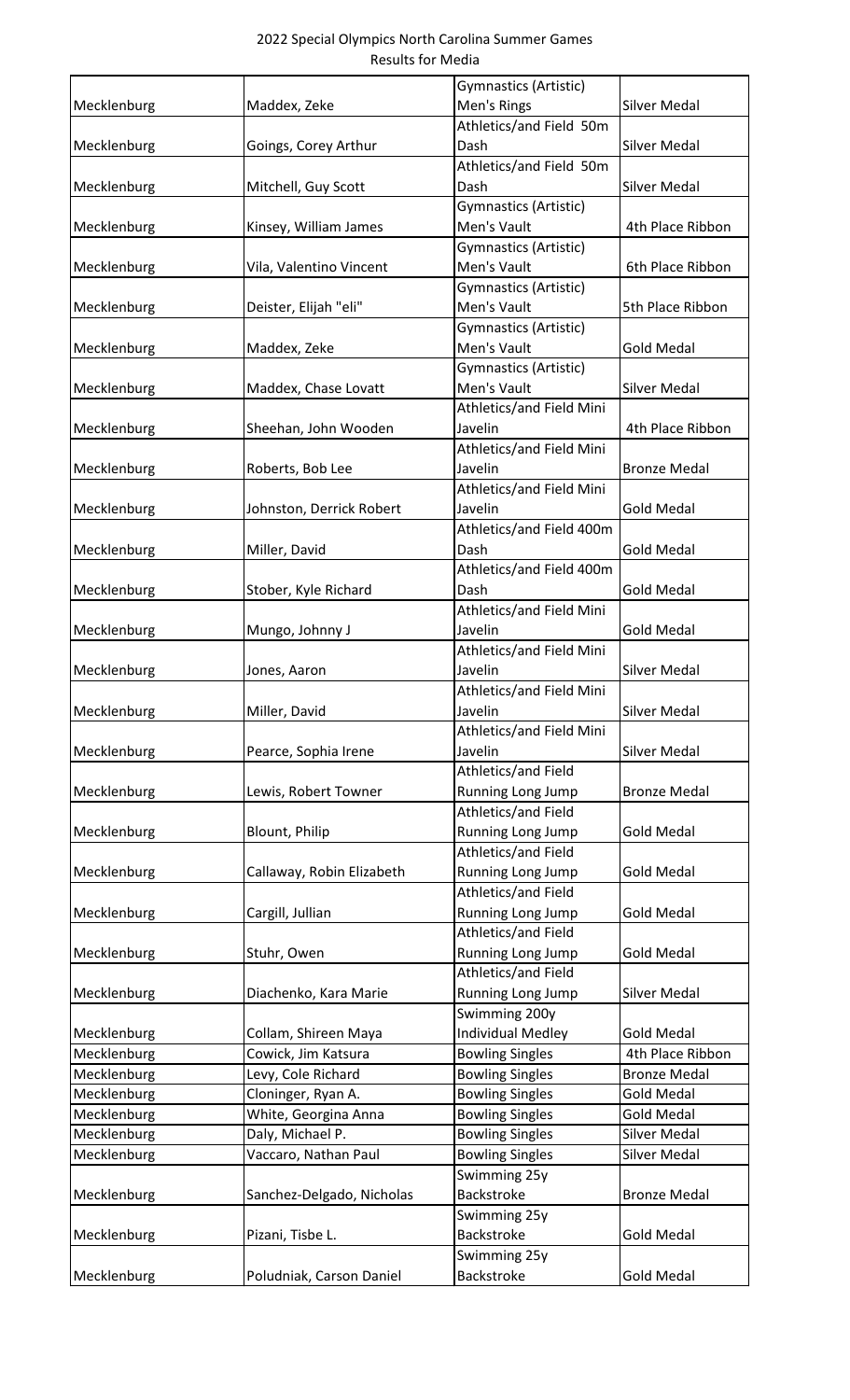|             |                            | Athletics/and Field                           |                     |
|-------------|----------------------------|-----------------------------------------------|---------------------|
| Mecklenburg | Goings, Corey Arthur       | <b>Standing Long Jump</b>                     | <b>Gold Medal</b>   |
| Mecklenburg | Gaines, Jocelyn Synclair   | Swimming 25y Butterfly                        | <b>Gold Medal</b>   |
|             |                            | Athletics/and Field 100m                      |                     |
| Mecklenburg | Blount, Philip             | Dash                                          | 4th Place Ribbon    |
|             |                            | Athletics/and Field 100m                      |                     |
| Mecklenburg | Callaway, Robin Elizabeth  | Dash                                          | 4th Place Ribbon    |
|             |                            | Athletics/and Field 100m                      |                     |
| Mecklenburg | Johnston, Derrick Robert   | Dash                                          | 8th Place Ribbon    |
|             |                            | Athletics/and Field 100m<br>Dash              | 5th Place Ribbon    |
| Mecklenburg | Stuhr, Owen                |                                               |                     |
| Mecklenburg | Arnone, Rae                | Gymnastics (Artistic)<br>Women's Balance Beam | 4th Place Ribbon    |
|             |                            |                                               |                     |
|             |                            | Gymnastics (Artistic)                         |                     |
| Mecklenburg | Correa, Isabella A.        | Women's Balance Beam                          | 4th Place Ribbon    |
|             |                            |                                               |                     |
|             |                            | Gymnastics (Artistic)                         |                     |
| Mecklenburg | Foley, Felicity Madelyn    | <b>Women's Balance Beam</b>                   | 4th Place Ribbon    |
|             |                            |                                               |                     |
|             |                            | Gymnastics (Artistic)                         |                     |
| Mecklenburg | McKnight, Angel            | Women's Balance Beam                          | <b>Bronze Medal</b> |
|             |                            | Gymnastics (Artistic)                         |                     |
| Mecklenburg | Mulroy, Brielle            | Women's Balance Beam                          | <b>Bronze Medal</b> |
|             |                            |                                               |                     |
|             |                            | Gymnastics (Artistic)                         |                     |
| Mecklenburg | Stern, Alexa (Lexi) Morgan | Women's Balance Beam                          | <b>Bronze Medal</b> |
|             |                            |                                               |                     |
|             |                            | Gymnastics (Artistic)                         |                     |
| Mecklenburg | Wyckoff, Alyssa Marie      | <b>Women's Balance Beam</b>                   | <b>Bronze Medal</b> |
|             |                            |                                               |                     |
|             |                            | Gymnastics (Artistic)                         |                     |
| Mecklenburg | Calcasola, Olivia          | Women's Balance Beam                          | <b>Gold Medal</b>   |
|             |                            |                                               |                     |
|             |                            | Gymnastics (Artistic)                         |                     |
| Mecklenburg | Ortman, Devani Renee       | Women's Balance Beam                          | <b>Gold Medal</b>   |
|             |                            |                                               |                     |
| Mecklenburg | Rosa, Alondra N            | Gymnastics (Artistic)<br>Women's Balance Beam | <b>Gold Medal</b>   |
|             |                            |                                               |                     |
|             |                            | Gymnastics (Artistic)                         |                     |
| Mecklenburg | Taylor, Lauren M           | Women's Balance Beam                          | <b>Gold Medal</b>   |
|             |                            | Athletics/and Field 100m                      |                     |
| Mecklenburg | Diachenko, Kara Marie      | Dash                                          | <b>Bronze Medal</b> |
|             |                            | Athletics/and Field 100m                      |                     |
| Mecklenburg | Pearce, Sophia Irene       | Dash                                          | <b>Bronze Medal</b> |
|             |                            | Athletics/and Field 100m                      |                     |
| Mecklenburg | Roberts, Bob Lee           | Dash                                          | <b>Bronze Medal</b> |
|             |                            | Athletics/and Field 100m                      |                     |
| Mecklenburg | Rudisill Jr, Michael P     | Dash                                          | <b>Bronze Medal</b> |
|             |                            |                                               |                     |
|             |                            | Gymnastics (Artistic)                         |                     |
| Mecklenburg | Trimakas, Anna V           | Women's Balance Beam                          | <b>Gold Medal</b>   |
|             |                            | Gymnastics (Artistic)                         |                     |
| Mecklenburg | Carrick, Kendal            | Women's Balance Beam                          | <b>Silver Medal</b> |
|             |                            |                                               |                     |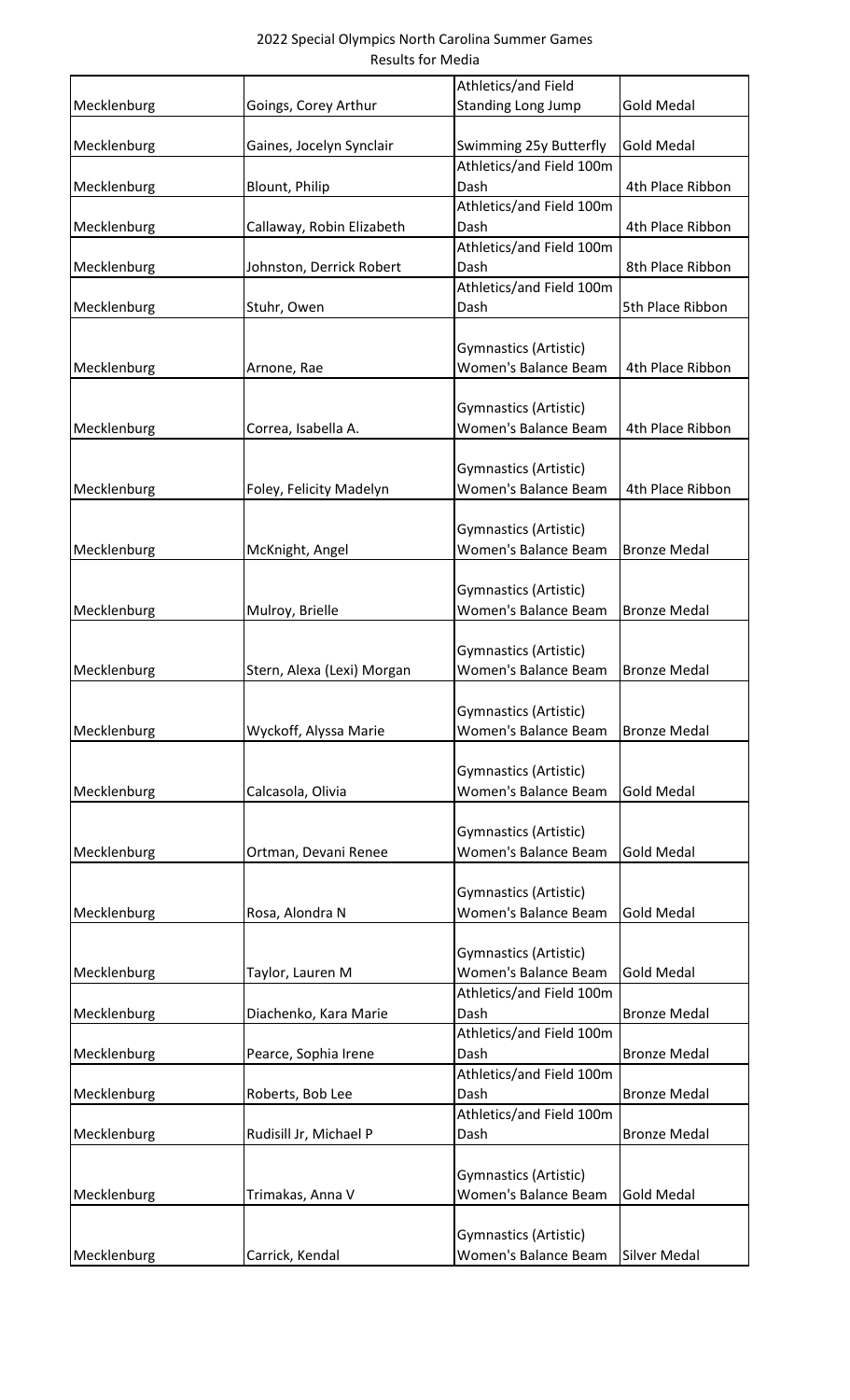|             |                            | Gymnastics (Artistic)                                  |                         |
|-------------|----------------------------|--------------------------------------------------------|-------------------------|
| Mecklenburg | Collins, Skylar Louise     | Women's Balance Beam                                   | <b>Silver Medal</b>     |
|             |                            |                                                        |                         |
|             |                            | Gymnastics (Artistic)                                  |                         |
| Mecklenburg | Gregory, Sarah Elizabeth   | Women's Balance Beam                                   | Silver Medal            |
|             |                            | Gymnastics (Artistic)                                  |                         |
| Mecklenburg | Quinter, Grace E.          | Women's Balance Beam                                   | Silver Medal            |
|             |                            |                                                        |                         |
|             |                            | Gymnastics (Artistic)                                  |                         |
| Mecklenburg | Arnone, Rae                | <b>Women's Floor Exercise</b>                          | 4th Place Ribbon        |
|             |                            |                                                        |                         |
|             |                            | Gymnastics (Artistic)                                  |                         |
| Mecklenburg | McKnight, Angel            | <b>Women's Floor Exercise</b>                          | 4th Place Ribbon        |
|             |                            |                                                        |                         |
| Mecklenburg | Foley, Felicity Madelyn    | Gymnastics (Artistic)<br><b>Women's Floor Exercise</b> | <b>Bronze Medal</b>     |
|             |                            |                                                        |                         |
|             |                            | Gymnastics (Artistic)                                  |                         |
| Mecklenburg | Mulroy, Brielle            | <b>Women's Floor Exercise</b>                          | <b>Bronze Medal</b>     |
|             |                            |                                                        |                         |
|             |                            | <b>Gymnastics (Artistic)</b>                           |                         |
| Mecklenburg | Stern, Alexa (Lexi) Morgan | <b>Women's Floor Exercise</b>                          | <b>Bronze Medal</b>     |
|             |                            |                                                        |                         |
|             |                            | Gymnastics (Artistic)                                  |                         |
| Mecklenburg | Carrick, Kendal            | <b>Women's Floor Exercise</b>                          | <b>Gold Medal</b>       |
|             |                            |                                                        |                         |
|             | Collins, Skylar Louise     | Gymnastics (Artistic)<br><b>Women's Floor Exercise</b> |                         |
| Mecklenburg |                            |                                                        | <b>Gold Medal</b>       |
| Mecklenburg | Collam, Shireen Maya       | Swimming 100y Freestyle Gold Medal                     |                         |
|             |                            |                                                        |                         |
| Mecklenburg | Martz, Philip Harry        | Swimming 100y Freestyle Gold Medal                     |                         |
|             |                            |                                                        |                         |
| Mecklenburg | Nichols, James Robert      | Swimming 100y Freestyle Gold Medal                     |                         |
|             |                            |                                                        |                         |
| Mecklenburg | Jackson, Jeffery Dale      | Swimming 200y Freestyle Gold Medal                     |                         |
|             |                            | Swimming 100y<br><b>Backstroke</b>                     | <b>Gold Medal</b>       |
| Mecklenburg | Nichols, James Robert      | Athletics/and Field 100m                               |                         |
| Mecklenburg | Biggerstaff, Micah Thomas  | Dash                                                   | <b>Gold Medal</b>       |
|             |                            | Athletics/and Field 100m                               |                         |
| Mecklenburg | Lewis, Robert Towner       | Dash                                                   | <b>Gold Medal</b>       |
|             |                            | Athletics/and Field 100m                               |                         |
| Mecklenburg | Mungo, Johnny J            | Dash                                                   | <b>Gold Medal</b>       |
|             |                            | Athletics/and Field 100m                               |                         |
| Mecklenburg | Ralston, Brianna           | <b>Wheelchair Race</b>                                 | <b>Gold Medal</b>       |
|             |                            | Athletics/and Field 200m                               |                         |
| Mecklenburg | Biggerstaff, Micah Thomas  | Dash                                                   | <b>Gold Medal</b>       |
|             |                            | Athletics/and Field 200m                               |                         |
| Mecklenburg | Ralston, Brianna           | <b>Wheelchair Race</b>                                 | <b>Gold Medal</b>       |
| Mecklenburg | Roy, Alexandria Maria      | Swimming 100y<br><b>Breaststroke</b>                   | Participation<br>Ribbon |
|             |                            |                                                        | Participation           |
| Mecklenburg | Roy, Alexandria Maria      | Swimming 100y Freestyle Ribbon                         |                         |
|             |                            |                                                        |                         |
|             |                            | <b>Gymnastics (Artistic)</b>                           |                         |
| Mecklenburg | Correa, Isabella A.        | <b>Women's Floor Exercise</b>                          | <b>Gold Medal</b>       |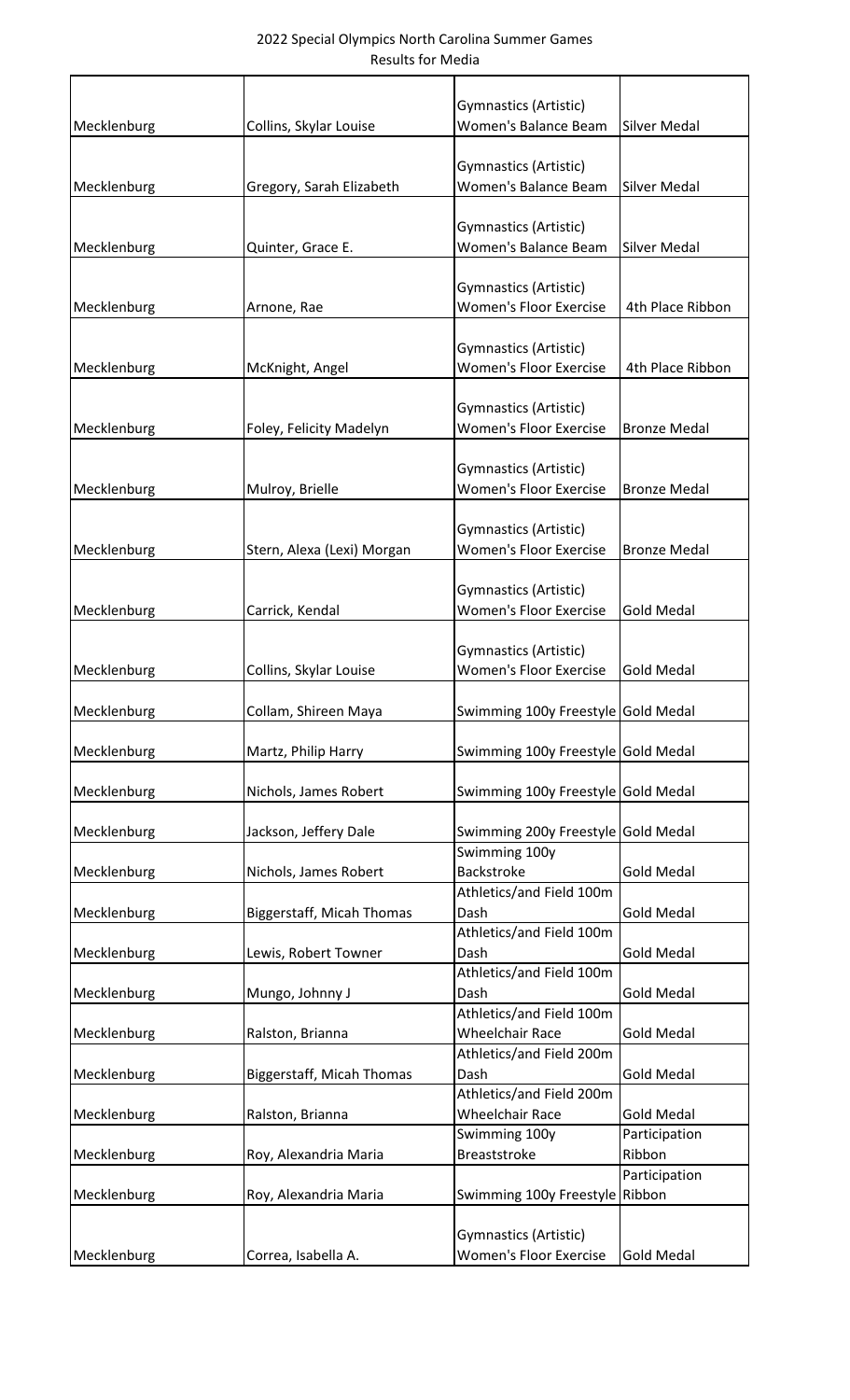| Mecklenburg | Gregory, Sarah Elizabeth   | Gymnastics (Artistic)<br><b>Women's Floor Exercise</b>        | <b>Gold Medal</b>                 |
|-------------|----------------------------|---------------------------------------------------------------|-----------------------------------|
|             |                            |                                                               |                                   |
|             |                            | <b>Gymnastics (Artistic)</b>                                  |                                   |
| Mecklenburg | Rosa, Alondra N            | <b>Women's Floor Exercise</b>                                 | <b>Gold Medal</b>                 |
|             |                            |                                                               |                                   |
|             |                            | Gymnastics (Artistic)                                         |                                   |
| Mecklenburg | Trimakas, Anna V           | <b>Women's Floor Exercise</b>                                 | <b>Gold Medal</b>                 |
|             |                            |                                                               |                                   |
| Mecklenburg | Calcasola, Olivia          | Gymnastics (Artistic)<br><b>Women's Floor Exercise</b>        | Silver Medal                      |
|             |                            |                                                               |                                   |
|             |                            | Gymnastics (Artistic)                                         |                                   |
| Mecklenburg | Ortman, Devani Renee       | <b>Women's Floor Exercise</b>                                 | <b>Silver Medal</b>               |
|             |                            |                                                               |                                   |
|             |                            | <b>Gymnastics (Artistic)</b>                                  |                                   |
| Mecklenburg | Quinter, Grace E.          | <b>Women's Floor Exercise</b>                                 | <b>Silver Medal</b>               |
|             |                            |                                                               |                                   |
| Mecklenburg | Taylor, Lauren M           | <b>Gymnastics (Artistic)</b><br><b>Women's Floor Exercise</b> | <b>Silver Medal</b>               |
|             |                            |                                                               |                                   |
|             |                            | <b>Gymnastics (Artistic)</b>                                  |                                   |
| Mecklenburg | Wyckoff, Alyssa Marie      | <b>Women's Floor Exercise</b>                                 | Silver Medal                      |
|             |                            |                                                               |                                   |
| Mecklenburg | Rivas, Amanda Cora         | Swimming 100y Freestyle Silver Medal                          |                                   |
|             |                            | Swimming 100y                                                 |                                   |
| Mecklenburg | Degnan, Kathleen           | <b>Individual Medley</b>                                      | Silver Medal                      |
|             | Cargill, Jullian           | Athletics/and Field 100m<br>Dash                              | <b>Silver Medal</b>               |
| Mecklenburg |                            | Athletics/and Field 100m                                      |                                   |
| Mecklenburg | Jones, Aaron               | Dash                                                          | <b>Silver Medal</b>               |
|             |                            | Athletics/and Field 100m                                      |                                   |
| Mecklenburg | Sheehan, John Wooden       | Dash                                                          | Silver Medal                      |
|             |                            | Athletics/and Field 200m                                      |                                   |
| Mecklenburg | Rudisill Jr, Michael P     | Dash                                                          | Silver Medal                      |
|             |                            |                                                               |                                   |
| Mecklenburg | Pizani, Tisbe L.           | Swimming 25y Freestyle                                        | 4th Place Ribbon<br>Participation |
| Mecklenburg | Coker, Cristian Anthony    | Swimming 25y Freestyle                                        | Ribbon                            |
|             |                            |                                                               | Participation                     |
| Mecklenburg | Kirksey, Virginia Reid     | Swimming 25y Freestyle                                        | Ribbon                            |
|             |                            |                                                               | Participation                     |
| Mecklenburg | Sanchez-Delgado, Nicholas  | Swimming 25y Freestyle                                        | Ribbon                            |
|             |                            |                                                               |                                   |
| Mecklenburg | Ahlborn, Scott Watkins     | Swimming 25y Freestyle                                        | Silver Medal                      |
| Mecklenburg | Blumer, Andrew             | Swimming 25y Freestyle                                        | Silver Medal                      |
|             |                            |                                                               |                                   |
| Mecklenburg | Houston, Alex Rashad       | Swimming 25y Freestyle                                        | Silver Medal                      |
|             |                            | Swimming 50y                                                  |                                   |
| Mecklenburg | Martz, Philip Harry        | Backstroke                                                    | <b>Gold Medal</b>                 |
|             |                            | Swimming 50y                                                  |                                   |
| Mecklenburg | Rivas, Amanda Cora         | Backstroke                                                    | <b>Gold Medal</b>                 |
|             |                            | Swimming 50y                                                  | Participation<br>Ribbon           |
| Mecklenburg | Gaines, Jocelyn Synclair   | Backstroke<br>Swimming 50y                                    | Participation                     |
| Mecklenburg | Katkowski, Serafina Olivia | Backstroke                                                    | Ribbon                            |
|             |                            | Swimming 50y                                                  |                                   |
| Mecklenburg | Bethune, Kaitlyn Marie     | Backstroke                                                    | Silver Medal                      |
|             |                            |                                                               |                                   |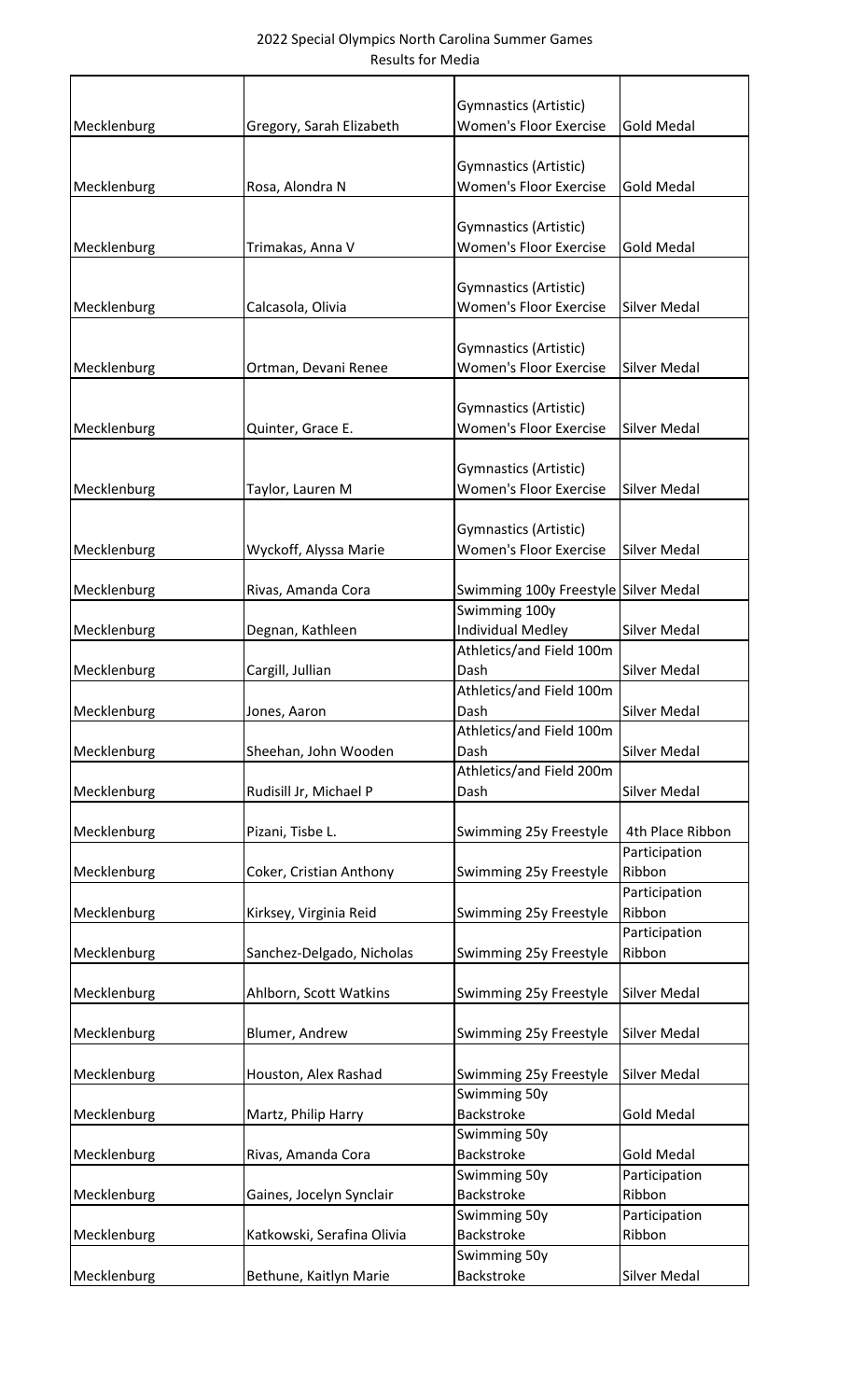|             |                            | Gymnastics (Artistic)        |                     |
|-------------|----------------------------|------------------------------|---------------------|
| Mecklenburg | Arnone, Rae                | <b>Women's Uneven Bars</b>   | 4th Place Ribbon    |
|             |                            | Gymnastics (Artistic)        |                     |
| Mecklenburg | McKnight, Angel            | <b>Women's Uneven Bars</b>   | 4th Place Ribbon    |
|             |                            | Gymnastics (Artistic)        |                     |
| Mecklenburg | Wyckoff, Alyssa Marie      | <b>Women's Uneven Bars</b>   | 4th Place Ribbon    |
|             |                            | Gymnastics (Artistic)        |                     |
| Mecklenburg | Foley, Felicity Madelyn    | <b>Women's Uneven Bars</b>   | <b>Bronze Medal</b> |
|             |                            | Gymnastics (Artistic)        |                     |
| Mecklenburg | Quinter, Grace E.          | <b>Women's Uneven Bars</b>   | <b>Bronze Medal</b> |
|             |                            |                              |                     |
| Mecklenburg | Jackson, Jeffery Dale      | Swimming 50y Butterfly       | <b>Gold Medal</b>   |
|             |                            | <b>Gymnastics (Artistic)</b> |                     |
| Mecklenburg | Taylor, Lauren M           | <b>Women's Uneven Bars</b>   | <b>Bronze Medal</b> |
|             |                            | Gymnastics (Artistic)        |                     |
| Mecklenburg | Calcasola, Olivia          | <b>Women's Uneven Bars</b>   | <b>Gold Medal</b>   |
|             |                            | Gymnastics (Artistic)        |                     |
| Mecklenburg | Carrick, Kendal            | <b>Women's Uneven Bars</b>   | <b>Gold Medal</b>   |
|             |                            | <b>Gymnastics (Artistic)</b> |                     |
| Mecklenburg | Correa, Isabella A.        | <b>Women's Uneven Bars</b>   | <b>Gold Medal</b>   |
|             |                            | Gymnastics (Artistic)        |                     |
| Mecklenburg | Gregory, Sarah Elizabeth   | <b>Women's Uneven Bars</b>   | <b>Gold Medal</b>   |
|             |                            | Gymnastics (Artistic)        |                     |
| Mecklenburg | Rosa, Alondra N            | <b>Women's Uneven Bars</b>   | <b>Gold Medal</b>   |
|             |                            | Gymnastics (Artistic)        |                     |
| Mecklenburg | Stern, Alexa (Lexi) Morgan | <b>Women's Uneven Bars</b>   | <b>Gold Medal</b>   |
|             |                            | Gymnastics (Artistic)        |                     |
| Mecklenburg | Trimakas, Anna V           | <b>Women's Uneven Bars</b>   | <b>Gold Medal</b>   |
|             |                            | Gymnastics (Artistic)        |                     |
| Mecklenburg | Collins, Skylar Louise     | <b>Women's Uneven Bars</b>   | <b>Silver Medal</b> |
|             |                            | Gymnastics (Artistic)        |                     |
| Mecklenburg | Mulroy, Brielle            | <b>Women's Uneven Bars</b>   | <b>Silver Medal</b> |
|             |                            | Gymnastics (Artistic)        |                     |
| Mecklenburg | Ortman, Devani Renee       | <b>Women's Uneven Bars</b>   | Silver Medal        |
|             |                            | Gymnastics (Artistic)        |                     |
| Mecklenburg | Arnone, Rae                | <b>Women's Vault</b>         | 4th Place Ribbon    |
|             |                            | Gymnastics (Artistic)        |                     |
| Mecklenburg | McKnight, Angel            | <b>Women's Vault</b>         | 4th Place Ribbon    |
|             |                            | Gymnastics (Artistic)        |                     |
| Mecklenburg | Wyckoff, Alyssa Marie      | <b>Women's Vault</b>         | 4th Place Ribbon    |
|             |                            | Gymnastics (Artistic)        |                     |
| Mecklenburg | Gregory, Sarah Elizabeth   | <b>Women's Vault</b>         | <b>Bronze Medal</b> |
|             |                            | Gymnastics (Artistic)        |                     |
| Mecklenburg | Quinter, Grace E.          | Women's Vault                | <b>Bronze Medal</b> |
|             |                            | <b>Gymnastics (Artistic)</b> |                     |
| Mecklenburg | Carrick, Kendal            | <b>Women's Vault</b>         | <b>Gold Medal</b>   |
|             |                            | <b>Gymnastics (Artistic)</b> |                     |
| Mecklenburg | Collins, Skylar Louise     | <b>Women's Vault</b>         | <b>Gold Medal</b>   |
|             |                            | Gymnastics (Artistic)        |                     |
| Mecklenburg | Rosa, Alondra N            | <b>Women's Vault</b>         | <b>Gold Medal</b>   |
|             |                            | Gymnastics (Artistic)        |                     |
| Mecklenburg | Taylor, Lauren M           | <b>Women's Vault</b>         | <b>Gold Medal</b>   |
|             |                            | Gymnastics (Artistic)        |                     |
| Mecklenburg | Trimakas, Anna V           | <b>Women's Vault</b>         | <b>Gold Medal</b>   |
|             |                            | Gymnastics (Artistic)        |                     |
| Mecklenburg | Calcasola, Olivia          | <b>Women's Vault</b>         | Silver Medal        |
|             |                            | Gymnastics (Artistic)        |                     |
| Mecklenburg | Correa, Isabella A.        | Women's Vault                | <b>Silver Medal</b> |
|             |                            | Gymnastics (Artistic)        |                     |
| Mecklenburg | Foley, Felicity Madelyn    | Women's Vault                | Silver Medal        |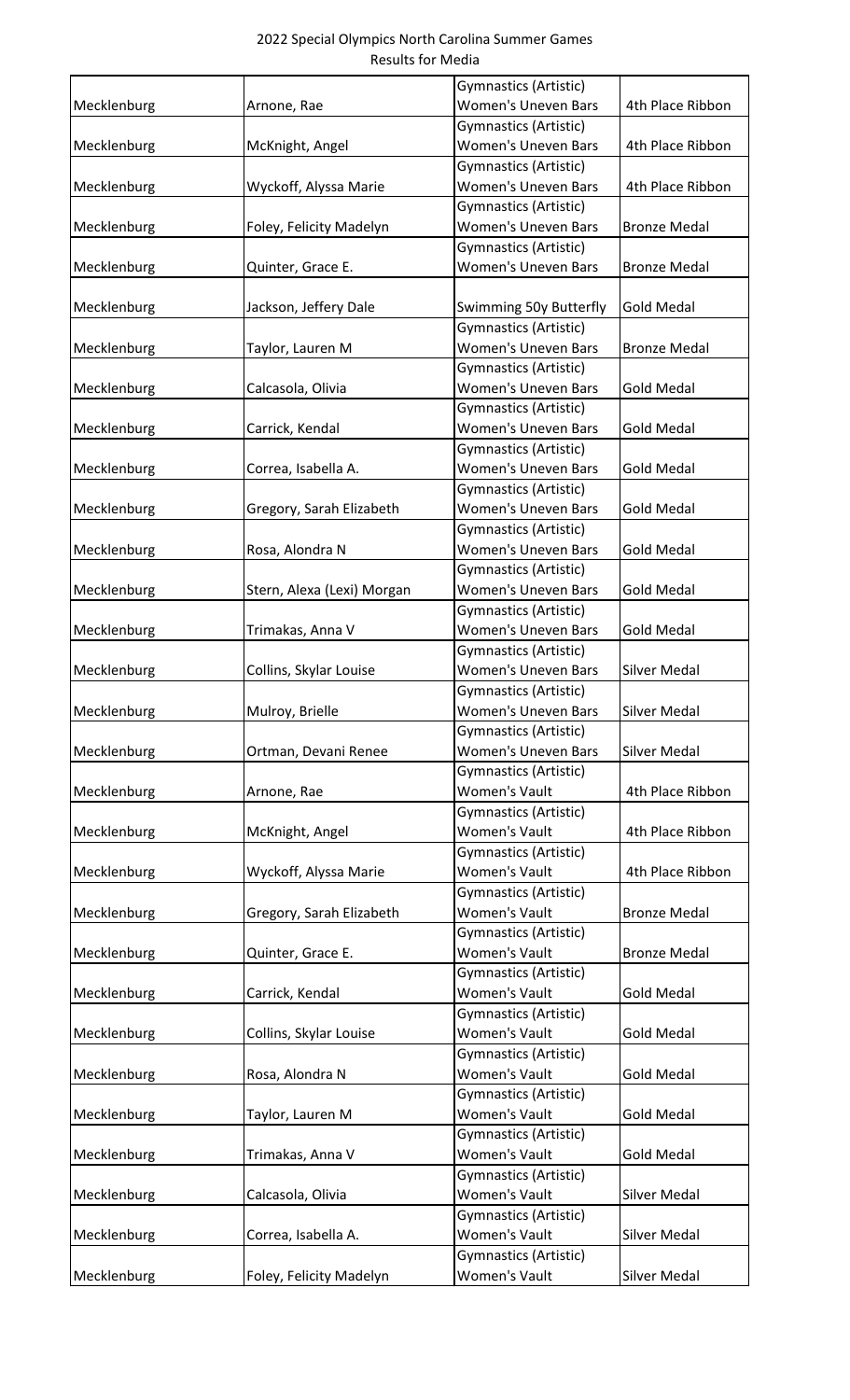|                                 |                                       | <b>Gymnastics (Artistic)</b>   |                     |
|---------------------------------|---------------------------------------|--------------------------------|---------------------|
| Mecklenburg                     | Mulroy, Brielle                       | <b>Women's Vault</b>           | Silver Medal        |
|                                 |                                       | Gymnastics (Artistic)          |                     |
| Mecklenburg                     | Ortman, Devani Renee                  | Women's Vault                  | <b>Silver Medal</b> |
|                                 |                                       | <b>Gymnastics (Artistic)</b>   |                     |
| Mecklenburg                     | Stern, Alexa (Lexi) Morgan            | Women's Vault                  | Silver Medal        |
|                                 |                                       |                                |                     |
| Mecklenburg                     | Ahlborn, Scott Watkins                | Swimming 50y Freestyle         | <b>Bronze Medal</b> |
|                                 |                                       |                                |                     |
| Mecklenburg                     | Houston, Alex Rashad                  | Swimming 50y Freestyle         | <b>Bronze Medal</b> |
|                                 |                                       |                                |                     |
| Mecklenburg                     | Blumer, Andrew                        | Swimming 50y Freestyle         | <b>Gold Medal</b>   |
| Mecklenburg                     |                                       |                                | <b>Gold Medal</b>   |
|                                 | Coker, Cristian Anthony               | Swimming 50y Freestyle         |                     |
| Mecklenburg                     | Collins, Gregory John                 | Swimming 50y Freestyle         | <b>Gold Medal</b>   |
|                                 |                                       |                                | Participation       |
| Mecklenburg                     | Bethune, Kaitlyn Marie                | Swimming 50y Freestyle         | Ribbon              |
|                                 |                                       |                                | Participation       |
| Mecklenburg                     | Degnan, Kathleen                      | Swimming 50y Freestyle         | Ribbon              |
|                                 |                                       |                                | Participation       |
| Mecklenburg                     | Katkowski, Serafina Olivia            | Swimming 50y Freestyle         | Ribbon              |
|                                 |                                       |                                | Participation       |
| Mecklenburg                     | Kirksey, Virginia Reid                | Swimming 50y Freestyle         | Ribbon              |
|                                 |                                       |                                | Participation       |
| Mecklenburg                     | Poludniak, Carson Daniel              | Swimming 50y Freestyle         | Ribbon              |
|                                 |                                       |                                |                     |
| <b>Mecklenburg Bantons</b>      | Banton, Kaylee Lauren                 | <b>Bowling Unified Doubles</b> | Silver Medal        |
|                                 | Banton, Phillip Lee (Unified          |                                |                     |
| <b>Mecklenburg Bantons</b>      | Partner)                              | <b>Bowling Unified Doubles</b> | <b>Silver Medal</b> |
|                                 |                                       | Swimming 4X25y Medley          |                     |
| <b>Mecklenburg Barracudas</b>   | Degnan, Kathleen                      | Relay                          | <b>Gold Medal</b>   |
|                                 |                                       | Swimming 4X25y Medley          |                     |
| <b>Mecklenburg Barracudas</b>   | Jackson, Jeffery Dale                 | Relay                          | <b>Gold Medal</b>   |
|                                 |                                       | Swimming 4X25y Medley          |                     |
| <b>Mecklenburg Barracudas</b>   | Martz, Philip Harry                   | Relay                          | <b>Gold Medal</b>   |
|                                 |                                       | Swimming 4X25y Medley          |                     |
| <b>Mecklenburg Barracudas</b>   | Poludniak, Carson Daniel              | Relay                          | <b>Gold Medal</b>   |
| Mecklenburg Blackhawks          | McClendan, Penny (Unified<br>Partner) | <b>Bowling Unified Doubles</b> | <b>Gold Medal</b>   |
|                                 |                                       |                                |                     |
| <b>Mecklenburg Blackhawks</b>   | McClendon, Christian Jarel            | <b>Bowling Unified Doubles</b> | <b>Gold Medal</b>   |
|                                 |                                       |                                |                     |
| <b>Mecklenburg Blues Clues</b>  | Skelton, John (Unified Partner)       | <b>Bowling Unified Doubles</b> | <b>Bronze Medal</b> |
|                                 |                                       |                                |                     |
| <b>Mecklenburg Blues Clues</b>  | Skelton, Stephen Glenn                | <b>Bowling Unified Doubles</b> | <b>Bronze Medal</b> |
|                                 | Anderson, Katherine (Unified          |                                |                     |
| <b>Mecklenburg Checkers</b>     | Partner)                              | <b>Bowling Unified Doubles</b> | Silver Medal        |
|                                 |                                       |                                |                     |
| <b>Mecklenburg Checkers</b>     | Tanner, Ashley Victoria               | <b>Bowling Unified Doubles</b> | Silver Medal        |
|                                 |                                       |                                |                     |
| <b>Mecklenburg Crawfords</b>    | Crawford, Olivia                      | <b>Bowling Unified Doubles</b> | <b>Gold Medal</b>   |
|                                 | Crawford, Ryan Lucas (Unified         |                                |                     |
| <b>Mecklenburg Crawfords</b>    | Partner)                              | <b>Bowling Unified Doubles</b> | <b>Gold Medal</b>   |
|                                 | Dennis, Kaitlyn Elizabeth             |                                |                     |
| <b>Mecklenburg Cutting Edge</b> | (Unified Partner)                     | <b>Bowling Unified Doubles</b> | <b>Bronze Medal</b> |
|                                 |                                       |                                |                     |
| <b>Mecklenburg Cutting Edge</b> | Kinane, Rory                          | <b>Bowling Unified Doubles</b> | <b>Bronze Medal</b> |
| <b>Mecklenburg Diamond</b>      |                                       |                                |                     |
| Divas                           | Ritter, Jennifer Ann                  | <b>Bowling Doubles</b>         | Silver Medal        |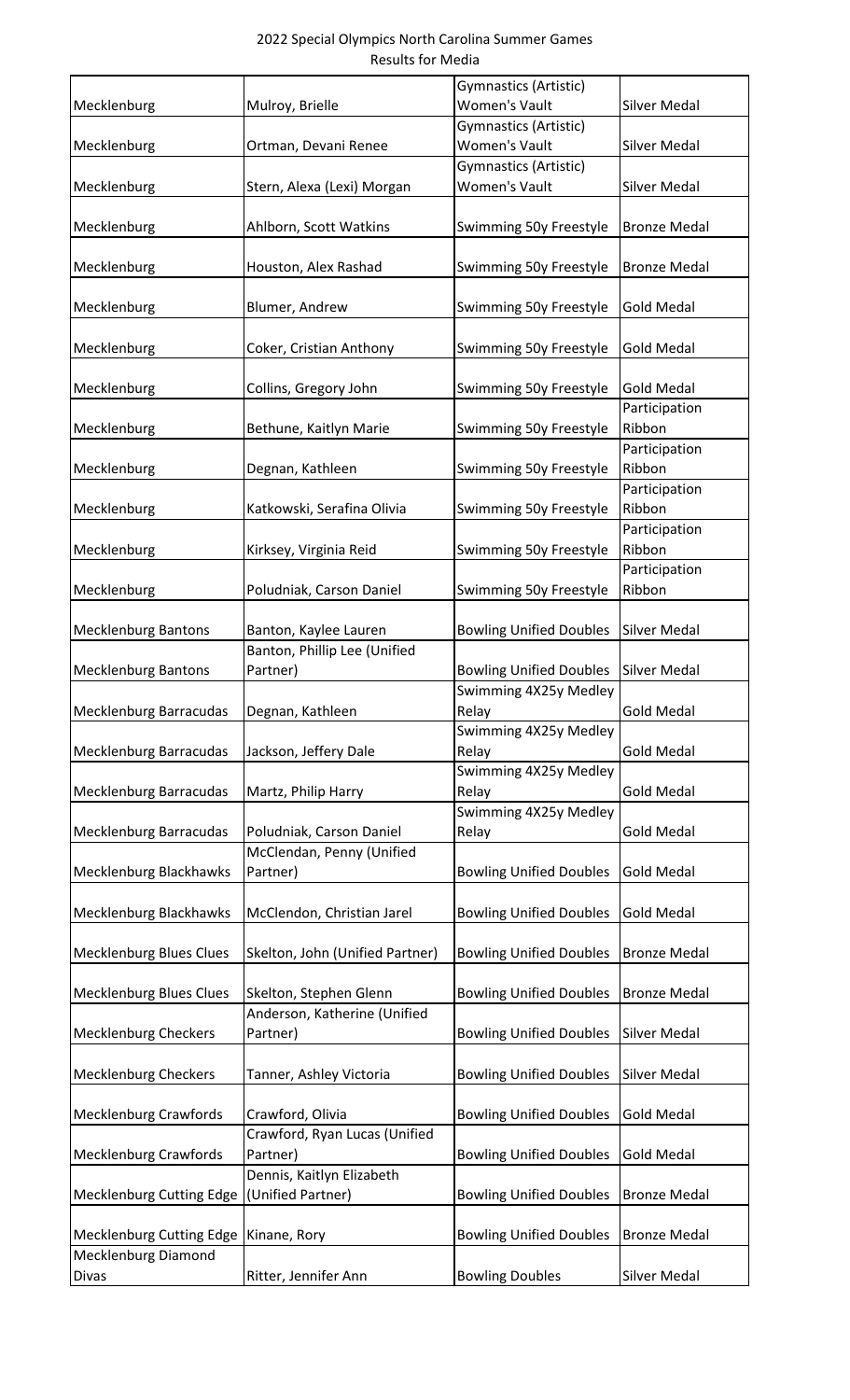| <b>Mecklenburg Diamond</b>         |                                                           |                                |                     |
|------------------------------------|-----------------------------------------------------------|--------------------------------|---------------------|
| Divas                              | Sutton, Kelly                                             | <b>Bowling Doubles</b>         | Silver Medal        |
|                                    |                                                           | Swimming 4X25y                 |                     |
| <b>Mecklenburg Dolphins</b>        | Coker, Cristian Anthony                                   | Freestyle Relay                | 4th Place Ribbon    |
|                                    |                                                           | Swimming 4X25y                 |                     |
| <b>Mecklenburg Dolphins</b>        | Houston, Alex Rashad                                      | Freestyle Relay                | 4th Place Ribbon    |
|                                    |                                                           | Swimming 4X25y                 |                     |
| <b>Mecklenburg Dolphins</b>        | Kirksey, Virginia Reid                                    | Freestyle Relay                | 4th Place Ribbon    |
|                                    |                                                           | Swimming 4X25y                 |                     |
| <b>Mecklenburg Dolphins</b>        | Pizani, Tisbe L.                                          | Freestyle Relay                | 4th Place Ribbon    |
| Mecklenburg Dynamic                |                                                           |                                |                     |
| Duo                                | Foster, Brady Andrew                                      | <b>Bowling Unified Doubles</b> | <b>Gold Medal</b>   |
| Mecklenburg Dynamic                |                                                           |                                |                     |
| Duo                                | Skelton, Sabine (Unified Partner) Bowling Unified Doubles |                                | <b>Gold Medal</b>   |
|                                    | Gallagher Foster, Brienne Rae                             |                                |                     |
| <b>Mecklenburg Girly Rollers</b>   | (Unified Partner)                                         | <b>Bowling Unified Doubles</b> | 4th Place Ribbon    |
|                                    |                                                           |                                |                     |
| <b>Mecklenburg Girly Rollers</b>   | Wilson, Cameron                                           | <b>Bowling Unified Doubles</b> | 4th Place Ribbon    |
|                                    | Cowick, Ronald Peter (Unified                             |                                |                     |
| Mecklenburg Happy Times   Partner) |                                                           | <b>Bowling Unified Doubles</b> | Silver Medal        |
|                                    |                                                           |                                |                     |
| <b>Mecklenburg Happy Times</b>     | Taylor, Robert Anthony                                    | <b>Bowling Unified Doubles</b> | <b>Silver Medal</b> |
|                                    |                                                           | Swimming 4X25y                 |                     |
| <b>Mecklenburg Marlins A</b>       | Ahlborn, Scott Watkins                                    | Freestyle Relay                | 4th Place Ribbon    |
|                                    |                                                           | Swimming 4X25y                 |                     |
| <b>Mecklenburg Marlins A</b>       | Collins, Gregory John                                     | Freestyle Relay                | 4th Place Ribbon    |
|                                    |                                                           | Swimming 4X25y                 |                     |
| <b>Mecklenburg Marlins A</b>       | Poludniak, Carson Daniel                                  | Freestyle Relay                | 4th Place Ribbon    |
|                                    |                                                           | Swimming 4X25y                 |                     |
| <b>Mecklenburg Marlins A</b>       | Sanchez-Delgado, Nicholas                                 | Freestyle Relay                | 4th Place Ribbon    |
|                                    |                                                           | Swimming 4X25y                 |                     |
| <b>Mecklenburg Narwhals</b>        | Blumer, Andrew                                            | Freestyle Relay                | <b>Bronze Medal</b> |
|                                    |                                                           | Swimming 4X25y                 |                     |
| <b>Mecklenburg Narwhals</b>        | Gaines, Jocelyn Synclair                                  | Freestyle Relay                | <b>Bronze Medal</b> |
|                                    |                                                           | Swimming 4X25y                 |                     |
| <b>Mecklenburg Narwhals</b>        | Katkowski, Serafina Olivia                                | Freestyle Relay                | <b>Bronze Medal</b> |
|                                    |                                                           | Swimming 4X25y                 |                     |
| <b>Mecklenburg Narwhals</b>        | Roy, Alexandria Maria                                     | Freestyle Relay                | <b>Bronze Medal</b> |
|                                    |                                                           | Athletics/and Field            |                     |
| <b>Mecklenburg Panthers</b>        | <b>Biggerstaff, Micah Thomas</b>                          | 4x100m Relay                   | <b>Gold Medal</b>   |
|                                    |                                                           | Athletics/and Field            |                     |
| <b>Mecklenburg Panthers</b>        | Johnston, Derrick Robert                                  | 4x100m Relay                   | <b>Gold Medal</b>   |
|                                    |                                                           | Athletics/and Field            |                     |
| <b>Mecklenburg Panthers</b>        | Jones, Aaron                                              | 4x100m Relay                   | <b>Gold Medal</b>   |
|                                    |                                                           | Athletics/and Field            |                     |
| <b>Mecklenburg Panthers</b>        | Mungo, Johnny J                                           | 4x100m Relay                   | <b>Gold Medal</b>   |
|                                    |                                                           | Athletics/and Field            |                     |
| <b>Mecklenburg Panthers</b>        | Stober, Kyle Richard                                      | 4x100m Relay                   | <b>Gold Medal</b>   |
|                                    |                                                           | Athletics/and Field            |                     |
| <b>Mecklenburg Sharks</b>          | Blount, Philip                                            | 4x100m Relay                   | <b>Gold Medal</b>   |
|                                    |                                                           | Athletics/and Field            |                     |
| <b>Mecklenburg Sharks</b>          | Cargill, Jullian                                          | 4x100m Relay                   | <b>Gold Medal</b>   |
|                                    |                                                           | Athletics/and Field            |                     |
| <b>Mecklenburg Sharks</b>          | Lewis, Robert Towner                                      | 4x100m Relay                   | <b>Gold Medal</b>   |
|                                    |                                                           | Athletics/and Field            |                     |
| <b>Mecklenburg Sharks</b>          | Miller, David                                             | 4x100m Relay                   | <b>Gold Medal</b>   |
|                                    |                                                           | Athletics/and Field            |                     |
| <b>Mecklenburg Sharks</b>          | Stuhr, Owen                                               | 4x100m Relay                   | <b>Gold Medal</b>   |
|                                    |                                                           | Swimming 4X25y Medley          | Participation       |
| <b>Mecklenburg Sharks</b>          | Bethune, Kaitlyn Marie                                    | Relay                          | Ribbon              |
|                                    |                                                           |                                |                     |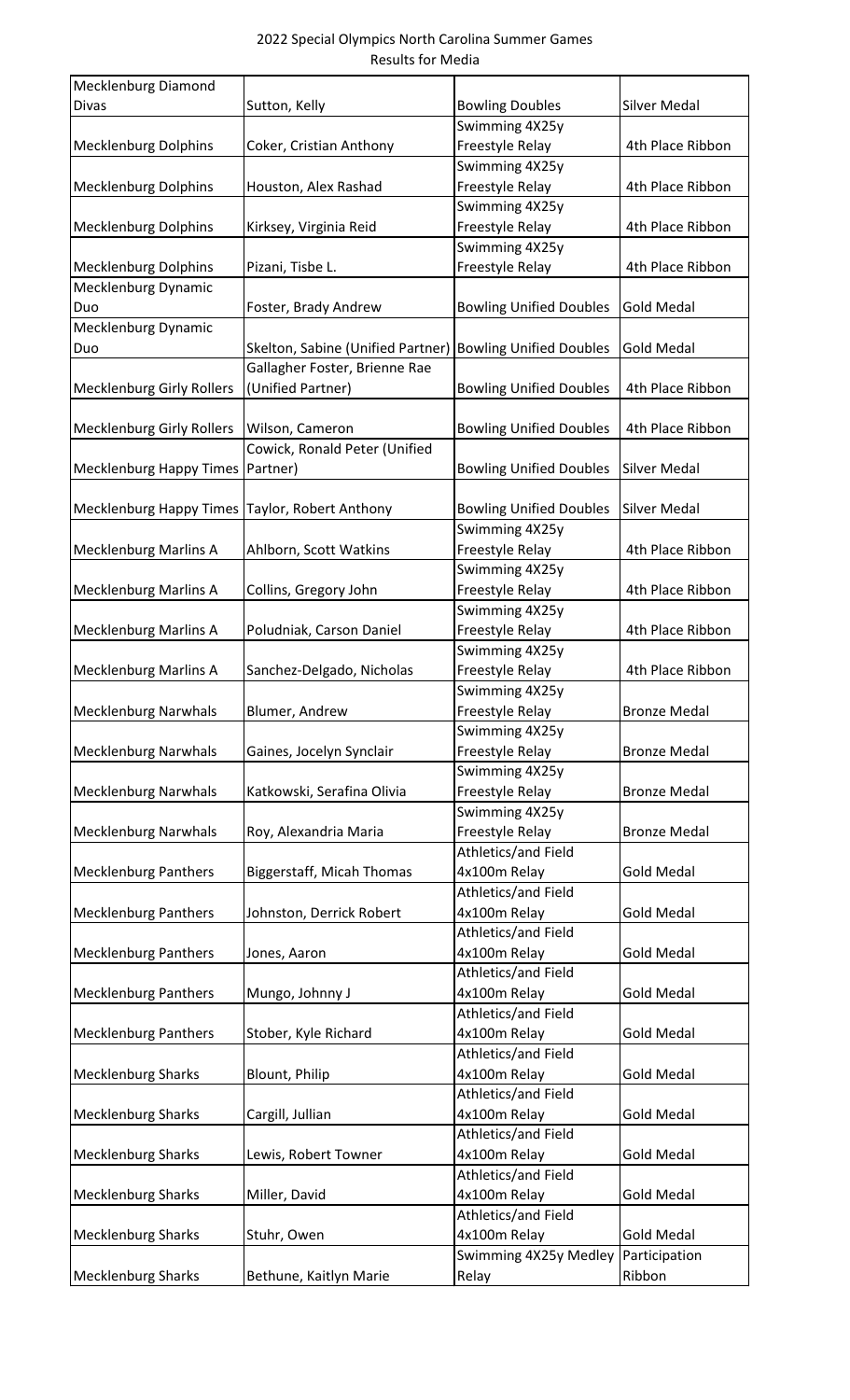|                              |                                 | Swimming 4X25y Medley          | Participation       |
|------------------------------|---------------------------------|--------------------------------|---------------------|
| <b>Mecklenburg Sharks</b>    | Collam, Shireen Maya            | Relay                          | Ribbon              |
|                              |                                 | Swimming 4X25y Medley          | Participation       |
| <b>Mecklenburg Sharks</b>    | Nichols, James Robert           | Relay                          | Ribbon              |
|                              |                                 | Swimming 4X25y Medley          | Participation       |
| <b>Mecklenburg Sharks</b>    | Rivas, Amanda Cora              | Relay                          | Ribbon              |
| <b>Mecklenburg Strikers</b>  | Brown, Kolby John Morse         | <b>Bowling Doubles</b>         | <b>Gold Medal</b>   |
| <b>Mecklenburg Strikers</b>  | McCallum, Reginald William      | <b>Bowling Doubles</b>         | <b>Gold Medal</b>   |
| Mecklenburg Thunder          | Glover, Annemarie (Unified      |                                |                     |
| Rolls                        | Partner)                        | <b>Bowling Unified Doubles</b> | <b>Gold Medal</b>   |
| Mecklenburg Thunder          |                                 |                                |                     |
| Rolls                        | Glover, Charles Manning         | <b>Bowling Unified Doubles</b> | <b>Gold Medal</b>   |
|                              |                                 | Athletics/and Field            |                     |
| <b>Mecklenburg Tigers</b>    | Callaway, Robin Elizabeth       | 4x100m Relay                   | <b>Gold Medal</b>   |
|                              |                                 | Athletics/and Field            |                     |
| <b>Mecklenburg Tigers</b>    | Diachenko, Kara Marie           | 4x100m Relay                   | <b>Gold Medal</b>   |
|                              |                                 | Athletics/and Field            |                     |
| <b>Mecklenburg Tigers</b>    | Howard, Katie June              | 4x100m Relay                   | <b>Gold Medal</b>   |
|                              |                                 | Athletics/and Field            |                     |
| <b>Mecklenburg Tigers</b>    | Pearce, Sophia Irene            | 4x100m Relay                   | <b>Gold Medal</b>   |
| <b>Mecklenburg Your Name</b> |                                 |                                |                     |
| Here                         | Foster, Chris (Unified Partner) | <b>Bowling Unified Doubles</b> | <b>Bronze Medal</b> |
| Mecklenburg Your Name        |                                 |                                |                     |
| Here                         | Funderburg-Davis, Amari         | <b>Bowling Unified Doubles</b> | <b>Bronze Medal</b> |
|                              | Kinane, Stephany A. (Unified    |                                |                     |
| Mecklenburg You're Fired     | Partner)                        | <b>Bowling Unified Doubles</b> | Silver Medal        |
|                              |                                 |                                |                     |
| Mecklenburg You're Fired     | Kinane, Zachary Joseph          | <b>Bowling Unified Doubles</b> | Silver Medal        |
| <b>Nash Raptors</b>          | Cherry, Montez                  | <b>Basketball Team</b>         | 4th Place Ribbon    |
| Nash Raptors                 | Crosby, Ronald Lee              | <b>Basketball Team</b>         | 4th Place Ribbon    |
| <b>Nash Raptors</b>          | Kessler, Benjamin               | <b>Basketball Team</b>         | 4th Place Ribbon    |
| <b>Nash Raptors</b>          | Lewis, Antonio                  | <b>Basketball Team</b>         | 4th Place Ribbon    |
| <b>Nash Raptors</b>          | Mercer, Adrian                  | <b>Basketball Team</b>         | 4th Place Ribbon    |
| <b>Nash Raptors</b>          | Parker, Rommel                  | <b>Basketball Team</b>         | 4th Place Ribbon    |
| New Hanover                  | Dixon, Joann                    | <b>Bowling Singles</b>         | 4th Place Ribbon    |
| New Hanover                  | Phillips, Tiffany Dana          | <b>Bowling Singles</b>         | 4th Place Ribbon    |
| New Hanover                  | Blaikie, Rachel                 | <b>Bowling Singles</b>         | 6th Place Ribbon    |
| New Hanover                  | Willis, Mary V.                 | <b>Bowling Singles</b>         | 6th Place Ribbon    |
| New Hanover                  | Armstrong, Travis Lee           | <b>Bowling Singles</b>         | 8th Place Ribbon    |
| New Hanover                  | Grantham, Adanna Marini         | <b>Bowling Singles</b>         | 5th Place Ribbon    |
| New Hanover                  | Mitchell, Morris                | <b>Bowling Singles</b>         | <b>Bronze Medal</b> |
| New Hanover                  | Swinson, Deidra                 | <b>Bowling Singles</b>         | <b>Gold Medal</b>   |
| New Hanover                  | MacVicar, Laurie                | <b>Bowling Singles</b>         | <b>Silver Medal</b> |
|                              |                                 | Swimming 25y                   |                     |
| New Hanover                  | Palamara, Kylie Hunter          | Backstroke                     | 4th Place Ribbon    |
|                              |                                 | Swimming 25y                   |                     |
| New Hanover                  | Boswell, Jeremy                 | Backstroke                     | 8th Place Ribbon    |
|                              |                                 | Swimming 25y                   |                     |
| New Hanover                  | Markins, Tamara Elizabeth       | Backstroke                     | <b>Gold Medal</b>   |
|                              |                                 | Swimming 25y                   |                     |
| New Hanover                  | Ziegler, Devin Thomas           | <b>Backstroke</b>              | <b>Gold Medal</b>   |
|                              |                                 | Swimming 25y                   |                     |
| New Hanover                  | Duckett, Hilary Amanda          | Backstroke                     | <b>Silver Medal</b> |
|                              |                                 | Swimming 25y                   |                     |
| New Hanover                  | Wargo, Daniel Riley             | Backstroke                     | <b>Silver Medal</b> |
|                              |                                 | Swimming 1000y                 |                     |
| New Hanover                  | Quinn, Cortney                  | Freestyle                      | <b>Gold Medal</b>   |
|                              |                                 |                                |                     |
| New Hanover                  |                                 |                                | 4th Place Ribbon    |
|                              | Markins, Tamara Elizabeth       | Swimming 25y Freestyle         |                     |
|                              |                                 |                                |                     |
| New Hanover                  | Logsdon, Adrian Zayne           | Swimming 25y Freestyle         | <b>Bronze Medal</b> |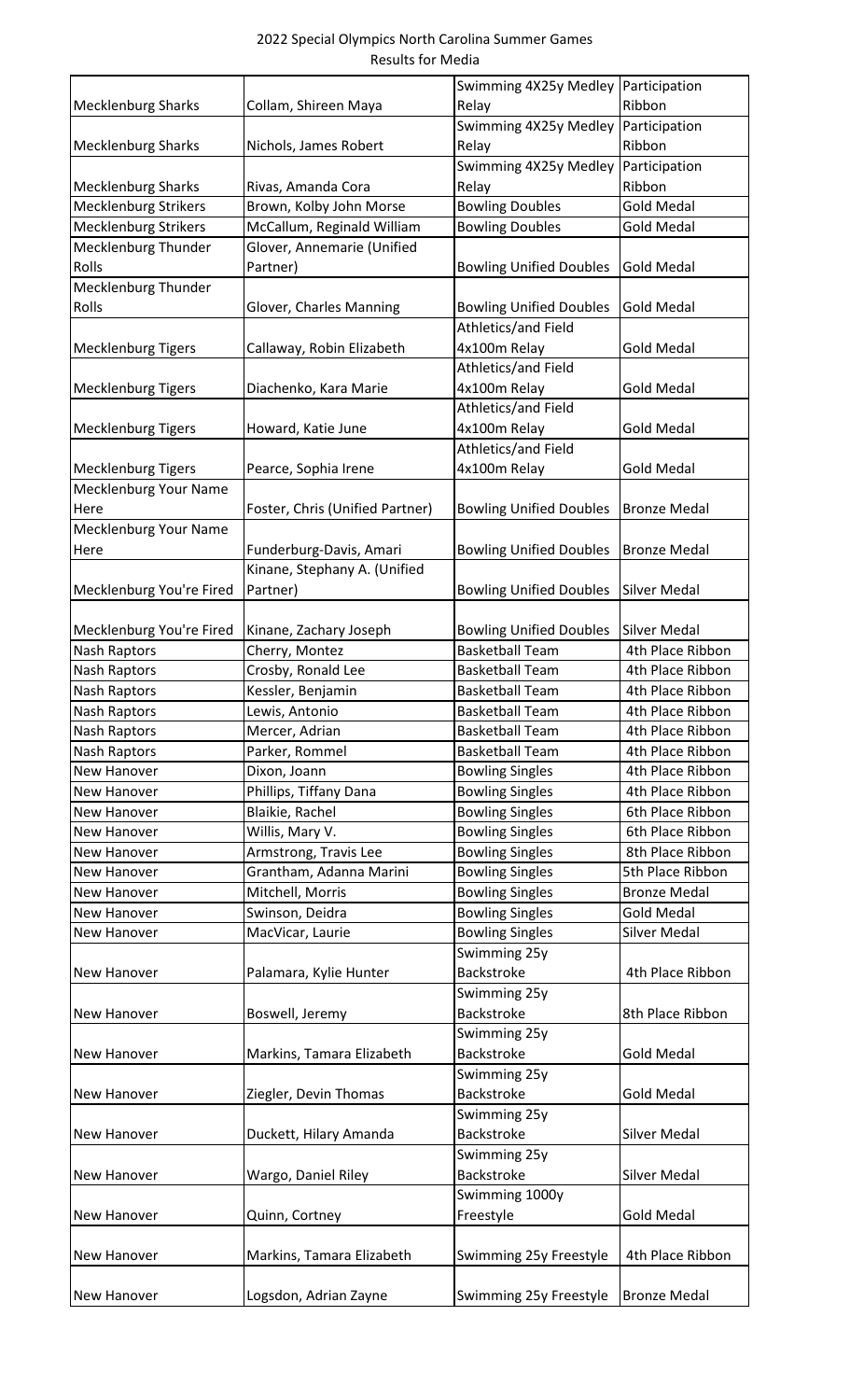| 2022 Special Olympics North Carolina Summer Games |
|---------------------------------------------------|
| <b>Results for Media</b>                          |

| New Hanover                  | Boyer, Robert Anthony       | Swimming 25y Freestyle               | <b>Gold Medal</b>   |
|------------------------------|-----------------------------|--------------------------------------|---------------------|
| New Hanover                  | Duckett, Hilary Amanda      | Swimming 25y Freestyle               | <b>Gold Medal</b>   |
| <b>New Hanover</b>           | Morrow, Caitlin             | Swimming 25y Freestyle               | <b>Gold Medal</b>   |
| New Hanover                  | Schenk, Nicholas Gordon     | Swimming 25y Freestyle               | <b>Gold Medal</b>   |
| New Hanover                  | Wargo, Daniel Riley         | Swimming 25y Freestyle               | <b>Gold Medal</b>   |
| New Hanover                  | Boswell, Jeremy             | Swimming 25y Freestyle               | Silver Medal        |
| <b>New Hanover</b>           | Garbenis, Jaden Thomas      | Swimming 25y Freestyle               | Silver Medal        |
| New Hanover                  | Quinn, Cortney              | Swimming 500y Freestyle Silver Medal |                     |
| New Hanover                  | Palamara, Kylie Hunter      | Swimming 25y Freestyle               | <b>Silver Medal</b> |
| New Hanover                  | Walsh, Christopher Marshall | Swimming 25y Freestyle               | Silver Medal        |
| New Hanover                  | Ziegler, Devin Thomas       | Swimming 25y Freestyle               | Silver Medal        |
| New Hanover                  | Logsdon, Adrian Zayne       | Swimming 50y Freestyle               | 4th Place Ribbon    |
| New Hanover                  | Walsh, Christopher Marshall | Swimming 50y Freestyle               | 4th Place Ribbon    |
| <b>New Hanover</b>           | Garbenis, Jaden Thomas      | Swimming 50y Freestyle               | <b>Bronze Medal</b> |
| <b>New Hanover</b>           | Boyer, Robert Anthony       | Swimming 50y Freestyle               | <b>Gold Medal</b>   |
| <b>New Hanover</b>           | Morrow, Caitlin             | Swimming 50y Freestyle               | <b>Silver Medal</b> |
| New Hanover                  | Schenk, Nicholas Gordon     | Swimming 25y Kickboard               | <b>Gold Medal</b>   |
| <b>New Hanover Baracudas</b> | Duckett, Hilary Amanda      | Swimming 4X25y<br>Freestyle Relay    | 4th Place Ribbon    |
| New Hanover Baracudas        | Logsdon, Adrian Zayne       | Swimming 4X25y<br>Freestyle Relay    | 4th Place Ribbon    |
| <b>New Hanover Baracudas</b> | Markins, Tamara Elizabeth   | Swimming 4X25y<br>Freestyle Relay    | 4th Place Ribbon    |
| New Hanover Baracudas        | Morrow, Caitlin             | Swimming 4X25y<br>Freestyle Relay    | 4th Place Ribbon    |
| New Hanover Dolphins         | Brown, Kevis Devon          | <b>Bowling Team</b>                  | Silver Medal        |
| New Hanover Dolphins         | Frias, Pablo                | <b>Bowling Team</b>                  | <b>Silver Medal</b> |
| New Hanover Dolphins         | Knoblock, Conrad            | <b>Bowling Team</b>                  | <b>Silver Medal</b> |
| New Hanover Dolphins         | Southerland, Darren         | <b>Bowling Team</b>                  | <b>Silver Medal</b> |
| New Hanover Sea Horses       | Gray, Robert Rashawn        | <b>Bowling Doubles</b>               | <b>Gold Medal</b>   |
| New Hanover Sea Horses       | Smith, Jefferey D.          | <b>Bowling Doubles</b>               | <b>Gold Medal</b>   |
| New Hanover Sea Turtles      | Bragg, Tina Jo              | <b>Bowling Team</b>                  | <b>Silver Medal</b> |
| New Hanover Sea Turtles      | Brewington, Kendrick        | <b>Bowling Team</b>                  | Silver Medal        |
| New Hanover Sea Turtles      | Comfort, Austin Tyler       | <b>Bowling Team</b>                  | Silver Medal        |
| New Hanover Sea Turtles      | Parish, Megan Ashley        | <b>Bowling Team</b>                  | Silver Medal        |
| New Hanover Sea Turtles      | Whisenant, Katherine Marie  | <b>Bowling Team</b>                  | Silver Medal        |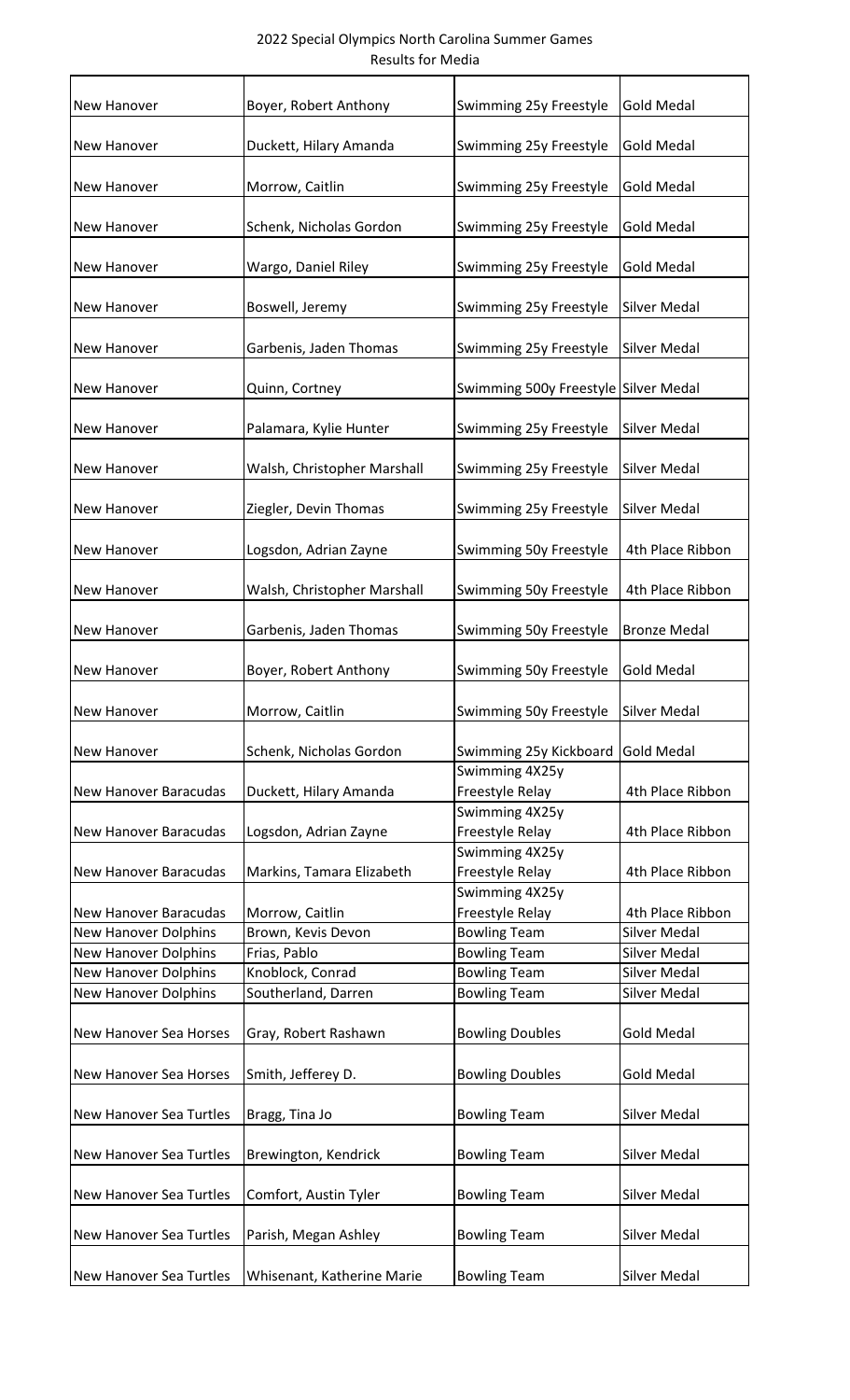| <b>New Hanover Seahawks</b> | Butler, Derrick D.          | <b>Basketball Team</b>   | <b>Bronze Medal</b> |
|-----------------------------|-----------------------------|--------------------------|---------------------|
|                             |                             |                          |                     |
| <b>New Hanover Seahawks</b> | Ferber, Elizabeth           | <b>Basketball Team</b>   | <b>Bronze Medal</b> |
|                             |                             |                          |                     |
| <b>New Hanover Seahawks</b> | Locke, Daquan Alexander     | <b>Basketball Team</b>   | <b>Bronze Medal</b> |
|                             |                             |                          |                     |
| New Hanover Seahawks        | Mosely, Marvin DeVon        | <b>Basketball Team</b>   | <b>Bronze Medal</b> |
| <b>New Hanover Seahawks</b> | Powell, David Walker        | <b>Basketball Team</b>   | <b>Bronze Medal</b> |
|                             |                             |                          |                     |
| <b>New Hanover Seahawks</b> | Smart, Evral Jr             | <b>Basketball Team</b>   | <b>Bronze Medal</b> |
|                             |                             |                          |                     |
| <b>New Hanover Seahawks</b> | Smith, Steven Joseph        | <b>Basketball Team</b>   | <b>Bronze Medal</b> |
|                             |                             |                          |                     |
| <b>New Hanover Seahawks</b> | White, Ashley Elise         | <b>Basketball Team</b>   | <b>Bronze Medal</b> |
|                             |                             |                          |                     |
| New Hanover Seahawks        | White, Christian Michael    | <b>Basketball Team</b>   | <b>Bronze Medal</b> |
| <b>New Hanover Sharks</b>   | Allen, Malik Ali            | <b>Bowling Doubles</b>   | <b>Silver Medal</b> |
|                             |                             | Swimming 4X25y           |                     |
| <b>New Hanover Sharks</b>   | Boyer, Robert Anthony       | Freestyle Relay          | <b>Silver Medal</b> |
|                             |                             | Swimming 4X25y           |                     |
| <b>New Hanover Sharks</b>   | Garbenis, Jaden Thomas      | Freestyle Relay          | <b>Silver Medal</b> |
|                             |                             | Swimming 4X25y           |                     |
| <b>New Hanover Sharks</b>   | Walsh, Christopher Marshall | Freestyle Relay          | <b>Silver Medal</b> |
|                             |                             | Swimming 4X25y           |                     |
| <b>New Hanover Sharks</b>   | Wargo, Daniel Riley         | Freestyle Relay          | <b>Silver Medal</b> |
| <b>New Hanover Sharks</b>   | Lowery, Michael             | <b>Bowling Doubles</b>   | <b>Silver Medal</b> |
|                             |                             | Swimming 4X25y           |                     |
| <b>New Hanover Turtles</b>  | Boswell, Jeremy             | Freestyle Relay          | <b>Silver Medal</b> |
|                             |                             | Swimming 4X25y           |                     |
| New Hanover Turtles         | Palamara, Kylie Hunter      | Freestyle Relay          | <b>Silver Medal</b> |
|                             |                             | Swimming 4X25y           |                     |
| New Hanover Turtles         | Quinn, Cortney              | Freestyle Relay          | Silver Medal        |
|                             |                             | Swimming 4X25y           |                     |
| <b>New Hanover Turtles</b>  | Ziegler, Devin Thomas       | Freestyle Relay          | <b>Silver Medal</b> |
|                             |                             |                          |                     |
|                             |                             | Athletics/and Field 800m |                     |
| Orange                      | Coleman, Anna Christine     | Run                      | <b>Gold Medal</b>   |
|                             |                             | Athletics/and Field 800m |                     |
| Orange                      | Porwick, Ethan Henry        | Run                      | <b>Gold Medal</b>   |
|                             |                             | Athletics/and Field 800m |                     |
| Orange                      | Rahman, Ahmad Afab          | Run                      | <b>Gold Medal</b>   |
|                             |                             | Athletics/and Field 30m  |                     |
|                             |                             | Motorized Wheelchair     |                     |
| Orange                      | Shore, Victoria Jean        | Slalom                   | <b>Gold Medal</b>   |
|                             |                             | Athletics/and Field 25m  |                     |
| Orange                      | Kelly, Kimberly Helen       | Dash                     | <b>Gold Medal</b>   |
|                             |                             | Athletics/and Field 50m  |                     |
| Orange                      | Kelly, Kimberly Helen       | Dash                     | <b>Gold Medal</b>   |
|                             |                             | Athletics/and Field 50m  |                     |
| Orange                      | Spivey, Brenda Sue          | Dash                     | Silver Medal        |
|                             |                             | Athletics/and Field 25m  |                     |
| Orange                      | Spivey, Brenda Sue          | Dash                     | <b>Silver Medal</b> |
|                             |                             | Athletics/and Field 50m  |                     |
|                             |                             | Motorized Wheelchair     |                     |
| Orange                      | Shore, Victoria Jean        | Slalom                   | <b>Gold Medal</b>   |
|                             |                             | Athletics/and Field 400m |                     |
| Orange                      | Fields, Zachary James       | Dash                     | <b>Bronze Medal</b> |
|                             |                             | Athletics/and Field 400m |                     |
| Orange                      | Rahman, Ahmad Afab          | Dash                     | <b>Bronze Medal</b> |
|                             |                             |                          |                     |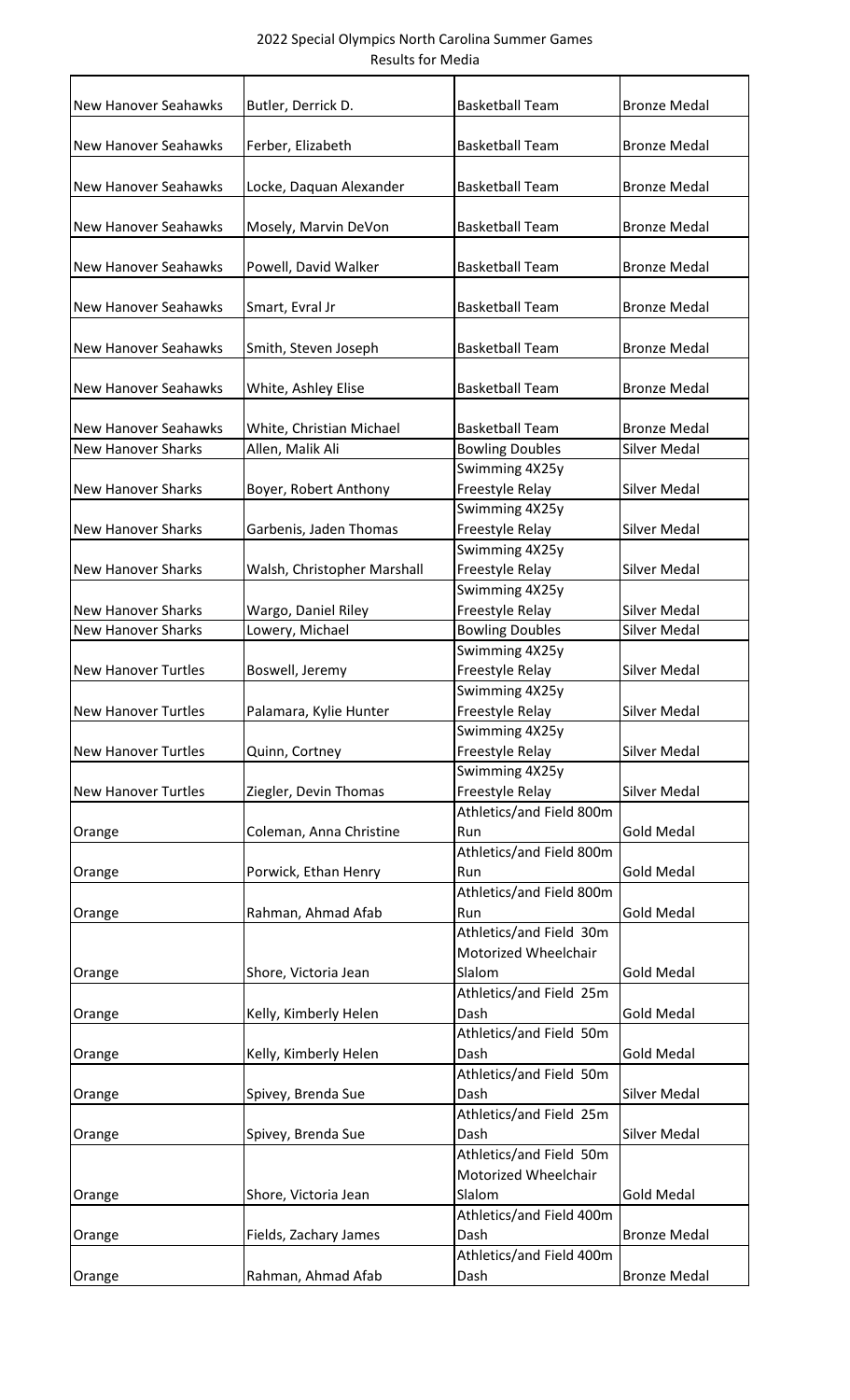|        |                            | Athletics/and Field 400m                   |                     |
|--------|----------------------------|--------------------------------------------|---------------------|
| Orange | Kenney, Julia Eileen       | Dash                                       | <b>Gold Medal</b>   |
|        |                            | Athletics/and Field 400m                   |                     |
| Orange | Obie, James                | Dash                                       | <b>Gold Medal</b>   |
|        |                            | Athletics/and Field 400m                   |                     |
| Orange | Shundi, Rubens Marin       | Dash                                       | <b>Gold Medal</b>   |
|        |                            | Athletics/and Field 400m                   |                     |
| Orange | Corwin, Markell Donald     | Dash                                       | <b>Silver Medal</b> |
|        |                            | Athletics/and Field 400m                   |                     |
| Orange | Lambeth, Scott             | Dash                                       | Silver Medal        |
|        |                            | Athletics/and Field 400m                   |                     |
| Orange | Olin, Kevin                | Dash                                       | Silver Medal        |
|        |                            | Swimming 200y                              |                     |
| Orange | Thomson, Peri Coulais      | <b>Individual Medley</b>                   | <b>Gold Medal</b>   |
|        |                            | Swimming 200y                              | Participation       |
| Orange | Wright, Allison (Al)       | <b>Individual Medley</b>                   | Ribbon              |
|        |                            | Swimming 25y                               |                     |
| Orange | Greenlee, Sarah            | Backstroke                                 | 4th Place Ribbon    |
|        |                            | Swimming 25y                               |                     |
| Orange | Jarmusz, Justin Nicholas   | Backstroke                                 | <b>Bronze Medal</b> |
|        |                            | Swimming 25y                               |                     |
|        | Weinert, Thea              | Backstroke                                 | <b>Gold Medal</b>   |
| Orange |                            | Swimming 25y                               |                     |
|        |                            | Backstroke                                 | Silver Medal        |
| Orange | Nold, Curtis               |                                            |                     |
|        |                            | Swimming 25y                               |                     |
| Orange | Zrubek, Benjamin Alexander | <b>Backstroke</b>                          | Silver Medal        |
|        |                            |                                            |                     |
| Orange | Noel, Lela Shanta          | Swimming 100y Freestyle   4th Place Ribbon |                     |
|        |                            | Athletics/and Field 100m                   |                     |
| Orange | Grady, Brandie             | Dash                                       | <b>Bronze Medal</b> |
|        |                            | Athletics/and Field 100m                   |                     |
| Orange | Krylow, Joey               | Dash                                       | <b>Bronze Medal</b> |
|        |                            | Athletics/and Field 100m                   |                     |
| Orange | McBride, Gabriel           | Dash                                       | <b>Bronze Medal</b> |
|        |                            | Athletics/and Field 200m                   |                     |
| Orange | Fields, Zachary James      | Dash                                       | <b>Bronze Medal</b> |
|        |                            | Athletics/and Field 200m                   |                     |
| Orange | Siebrasse, Laurel Mary     | Dash                                       | <b>Bronze Medal</b> |
|        |                            | Swimming 100y                              |                     |
| Orange | Barbaro, Brandon           | <b>Breaststroke</b>                        | <b>Gold Medal</b>   |
|        |                            |                                            |                     |
| Orange | Kiefer, Larissa            | Swimming 100y Freestyle Gold Medal         |                     |
|        |                            | Swimming 100y                              |                     |
| Orange | Kiefer, Larissa            | <b>Individual Medley</b>                   | <b>Gold Medal</b>   |
|        |                            |                                            |                     |
| Orange | Nold, Curtis               | Swimming 25y Freestyle                     | 5th Place Ribbon    |
|        |                            |                                            |                     |
| Orange | Greenlee, Sarah            | Swimming 25y Freestyle                     | <b>Gold Medal</b>   |
|        |                            |                                            |                     |
| Orange | Thomson, Peri Coulais      | Swimming 200y Freestyle Gold Medal         |                     |
|        |                            |                                            |                     |
| Orange | Jarmusz, Justin Nicholas   | Swimming 25y Freestyle                     | <b>Gold Medal</b>   |
|        |                            | Athletics/and Field 100m                   |                     |
| Orange | Bennett, John              | Dash                                       | <b>Gold Medal</b>   |
|        |                            | Athletics/and Field 100m                   |                     |
| Orange | Feole, Clare               | Dash                                       | <b>Gold Medal</b>   |
|        |                            | Athletics/and Field 100m                   |                     |
| Orange | Kuller, Maxwell James      | Dash                                       | <b>Gold Medal</b>   |
|        |                            | Athletics/and Field 100m                   |                     |
| Orange | Ricci, Adam Michael        | Dash                                       | <b>Gold Medal</b>   |
|        |                            |                                            |                     |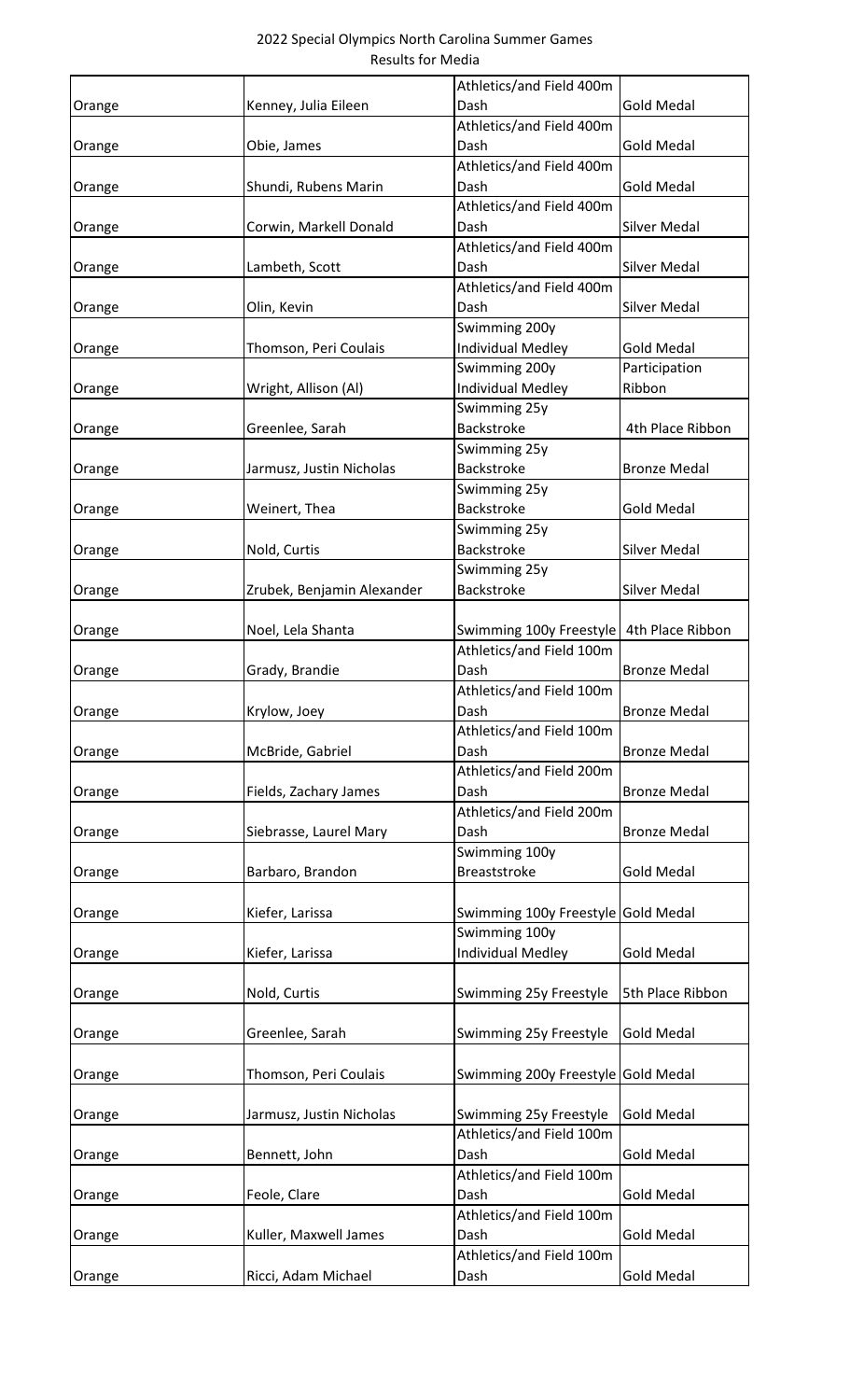|        |                            | Athletics/and Field 100m             |                     |
|--------|----------------------------|--------------------------------------|---------------------|
| Orange | Thompson, Jessica Nicole   | Dash                                 | <b>Gold Medal</b>   |
|        |                            | Athletics/and Field                  |                     |
| Orange | Coleman, Anna Christine    | 1500m Run                            | <b>Gold Medal</b>   |
|        |                            | Athletics/and Field                  |                     |
| Orange | Krylow, Joey               | 1500m Run                            | <b>Gold Medal</b>   |
|        |                            | Athletics/and Field                  |                     |
| Orange | Porwick, Ethan Henry       | 1500m Run                            | <b>Gold Medal</b>   |
|        |                            | Athletics/and Field 200m             |                     |
| Orange | Bennett, John              | Dash                                 | <b>Gold Medal</b>   |
|        |                            | Athletics/and Field 200m             |                     |
| Orange | Corwin, Markell Donald     | Dash                                 | <b>Gold Medal</b>   |
|        |                            | Athletics/and Field 200m             |                     |
| Orange | Harris, Nickalas Daejon    | Dash                                 | <b>Gold Medal</b>   |
|        |                            | Athletics/and Field 200m             |                     |
| Orange | Hearne, Caleb Clay         | Dash                                 | <b>Gold Medal</b>   |
|        |                            | Athletics/and Field 200m             |                     |
| Orange | Kenney, Julia Eileen       | Dash                                 | <b>Gold Medal</b>   |
|        |                            | Athletics/and Field 200m             |                     |
| Orange | Kuller, Maxwell James      | Dash                                 | <b>Gold Medal</b>   |
|        |                            | Athletics/and Field 200m             |                     |
| Orange | McBride, Gabriel           | Dash                                 | <b>Gold Medal</b>   |
|        |                            | Athletics/and Field 200m             |                     |
| Orange | Olin, Kevin                | Dash                                 | <b>Gold Medal</b>   |
|        |                            | Athletics/and Field 200m             |                     |
| Orange | Thompson, Jessica Nicole   | Dash                                 | <b>Gold Medal</b>   |
|        |                            | Athletics/and Field 200m             |                     |
| Orange | Weiss, Daniel              | Dash                                 | <b>Gold Medal</b>   |
|        |                            |                                      |                     |
| Orange | Zrubek, Benjamin Alexander | Swimming 25y Freestyle               | <b>Gold Medal</b>   |
|        |                            |                                      |                     |
| Orange | Wright, Allison (Al)       | Swimming 100y Freestyle Silver Medal |                     |
|        |                            | Swimming 100y                        |                     |
| Orange | Noel, Lela Shanta          | <b>Individual Medley</b>             | Silver Medal        |
|        |                            |                                      |                     |
| Orange | Weinert, Thea              | Swimming 25y Freestyle               | Silver Medal        |
|        |                            | Athletics/and Field 100m             |                     |
| Orange | Harris, Nickalas Daejon    | Dash                                 | Silver Medal        |
|        |                            | Athletics/and Field 100m             |                     |
| Orange | Madden, Stephanie Steffie  | Dash                                 | Silver Medal        |
|        |                            | Athletics/and Field 100m             |                     |
| Orange | Sampson, Frank Ricky       | Dash                                 | <b>Silver Medal</b> |
|        |                            | Athletics/and Field 100m             |                     |
| Orange |                            |                                      |                     |
|        | Siebrasse, Laurel Mary     | Dash                                 | <b>Silver Medal</b> |
|        |                            | Athletics/and Field 100m             |                     |
| Orange | Weiss, Daniel              | Dash                                 | <b>Silver Medal</b> |
|        |                            | Athletics/and Field 200m             |                     |
| Orange | Feole, Clare               | Dash                                 | Silver Medal        |
|        |                            | Athletics/and Field 200m             |                     |
| Orange | Lambeth, Scott             | Dash                                 | Silver Medal        |
|        |                            | Athletics/and Field 200m             |                     |
| Orange | Madden, Stephanie Steffie  | Dash                                 | Silver Medal        |
|        |                            | Athletics/and Field 200m             |                     |
| Orange | Obie, James                | Dash                                 | Silver Medal        |
|        |                            | Athletics/and Field 200m             |                     |
| Orange | Ricci, Adam Michael        | Dash                                 | <b>Silver Medal</b> |
|        |                            | Athletics/and Field 200m             |                     |
| Orange | Sampson, Frank Ricky       | Dash                                 | <b>Silver Medal</b> |
| Orange | Shundi, Rubens Marin       | Athletics/and Field 200m<br>Dash     | <b>Silver Medal</b> |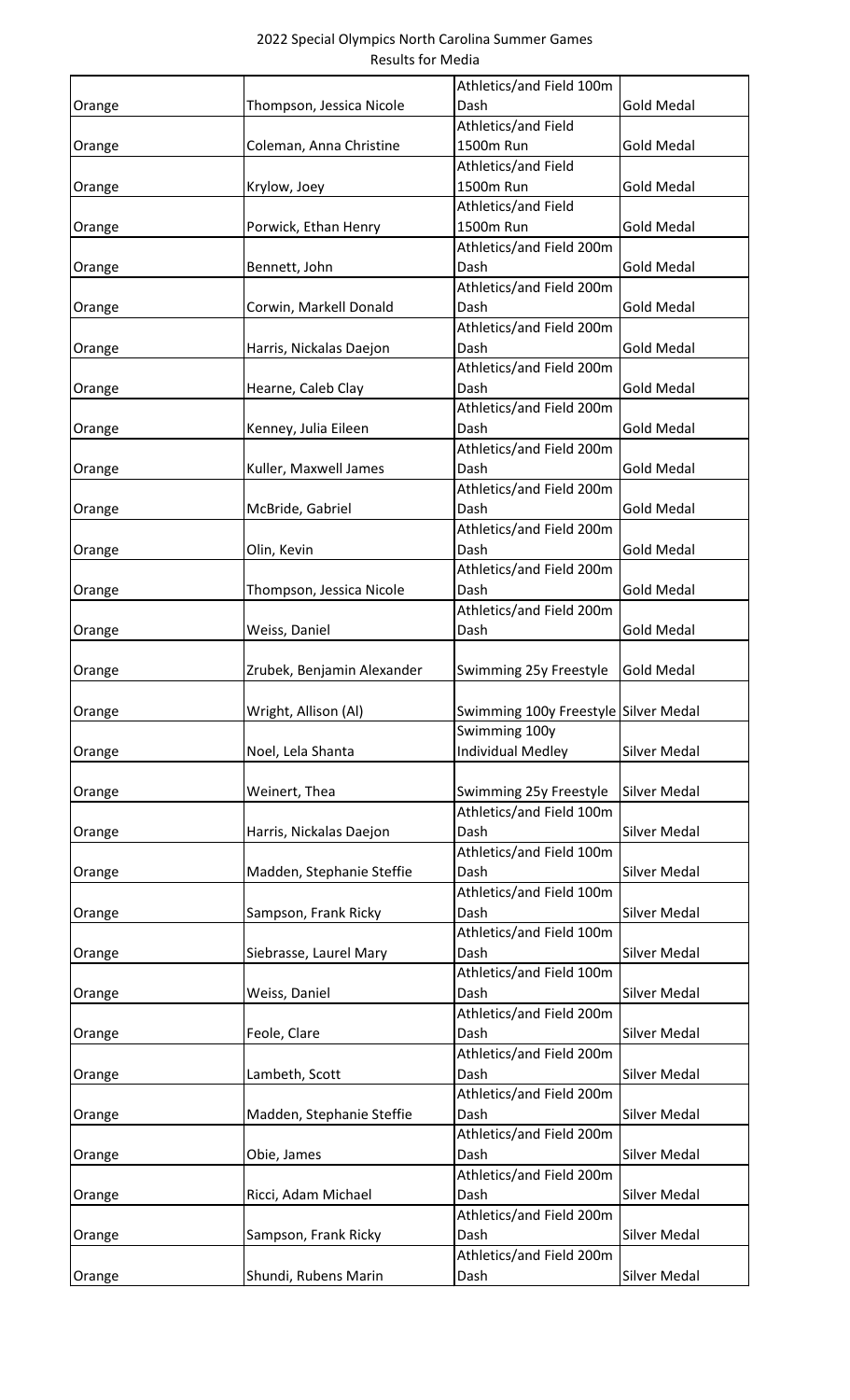|                                               |                           | Swimming 50y           |                     |
|-----------------------------------------------|---------------------------|------------------------|---------------------|
| Orange                                        | Nager, Michael Harrison   | Backstroke             | <b>Gold Medal</b>   |
|                                               |                           | Swimming 50y           |                     |
| Orange                                        | Pardus, Jonathan Henry    | Backstroke             | <b>Gold Medal</b>   |
|                                               |                           | Swimming 50y           |                     |
| Orange                                        | Zrubek, Amanda Marie      | Backstroke             | <b>Gold Medal</b>   |
|                                               |                           |                        |                     |
| Orange                                        | Barbaro, Brandon          | Swimming 50y Freestyle | <b>Bronze Medal</b> |
|                                               |                           |                        |                     |
|                                               | Zrubek, Amanda Marie      | Swimming 50y Freestyle | <b>Bronze Medal</b> |
| Orange                                        |                           |                        |                     |
|                                               |                           |                        | <b>Gold Medal</b>   |
| Orange                                        | Pardus, Jonathan Henry    | Swimming 50y Freestyle |                     |
|                                               |                           |                        |                     |
| Orange                                        | Nager, Michael Harrison   | Swimming 50y Freestyle | <b>Silver Medal</b> |
|                                               |                           | Swimming 4X25y Medley  |                     |
| Orange Co Jacks                               | Kiefer, Larissa           | Relay                  | Silver Medal        |
|                                               |                           | Swimming 4X25y Medley  |                     |
| Orange Co Jacks                               | Noel, Lela Shanta         | Relay                  | Silver Medal        |
|                                               |                           | Swimming 4X25y Medley  |                     |
| Orange Co Jacks                               | Thomson, Peri Coulais     | Relay                  | Silver Medal        |
|                                               |                           | Swimming 4X25y Medley  |                     |
| Orange Co Jacks                               | Weinert, Thea             | Relay                  | Silver Medal        |
| Orange LMRM of Freezie                        |                           | Athletics/and Field    |                     |
| Pops                                          | Hearne, Caleb Clay        | 4x100m Relay           | Silver Medal        |
| Orange LMRM of Freezie                        |                           | Athletics/and Field    |                     |
| Pops                                          | Ricci, Adam Michael       | 4x100m Relay           | Silver Medal        |
| Orange LMRM of Freezie                        |                           | Athletics/and Field    |                     |
| Pops                                          | Shundi, Rubens Marin      | 4x100m Relay           | Silver Medal        |
| Orange LMRM of Freezie                        |                           | Athletics/and Field    |                     |
| Pops                                          | Weiss, Daniel             | 4x100m Relay           | Silver Medal        |
|                                               |                           | Athletics/and Field    |                     |
| Orange LMRM of Harmony Corwin, Markell Donald |                           | 4x100m Relay           | <b>Bronze Medal</b> |
|                                               |                           | Athletics/and Field    |                     |
| Orange LMRM of Harmony Fields, Zachary James  |                           | 4x100m Relay           | <b>Bronze Medal</b> |
|                                               |                           | Athletics/and Field    |                     |
|                                               |                           |                        | <b>Bronze Medal</b> |
| Orange LMRM of Harmony Krylow, Joey           |                           | 4x100m Relay           |                     |
|                                               |                           | Athletics/and Field    |                     |
| Orange LMRM of Harmony Porwick, Ethan Henry   |                           | 4x100m Relay           | <b>Bronze Medal</b> |
|                                               |                           | Athletics/and Field    |                     |
| Orange LMRM of Hope                           | Kenney, Julia Eileen      | 4x100m Relay           | Silver Medal        |
|                                               |                           | Athletics/and Field    |                     |
| Orange LMRM of Hope                           | Madden, Stephanie Steffie | 4x100m Relay           | Silver Medal        |
|                                               |                           | Athletics/and Field    |                     |
| Orange LMRM of Hope                           | Siebrasse, Laurel Mary    | 4x100m Relay           | Silver Medal        |
|                                               |                           | Athletics/and Field    |                     |
| Orange LMRM of Hope                           | Thompson, Jessica Nicole  | 4x100m Relay           | Silver Medal        |
|                                               |                           | Athletics/and Field    |                     |
| Orange LMRM of Joy                            | Bennett, John             | 4x100m Relay           | <b>Gold Medal</b>   |
|                                               |                           | Athletics/and Field    |                     |
| Orange LMRM of Joy                            | Grady, Brandie            | 4x100m Relay           | <b>Gold Medal</b>   |
|                                               |                           | Athletics/and Field    |                     |
| Orange LMRM of Joy                            | Obie, James               | 4x100m Relay           | <b>Gold Medal</b>   |
|                                               |                           | Athletics/and Field    |                     |
| Orange LMRM of Joy                            | Sampson, Frank Ricky      | 4x100m Relay           | <b>Gold Medal</b>   |
|                                               |                           | Athletics/and Field    |                     |
| Orange LMRM of Love                           | Harris, Nickalas Daejon   | 4x100m Relay           | Silver Medal        |
|                                               |                           | Athletics/and Field    |                     |
| Orange LMRM of Love                           | McBride, Gabriel          | 4x100m Relay           | Silver Medal        |
|                                               |                           | Athletics/and Field    |                     |
|                                               |                           |                        |                     |
| Orange LMRM of Love                           | Olin, Kevin               | 4x100m Relay           | Silver Medal        |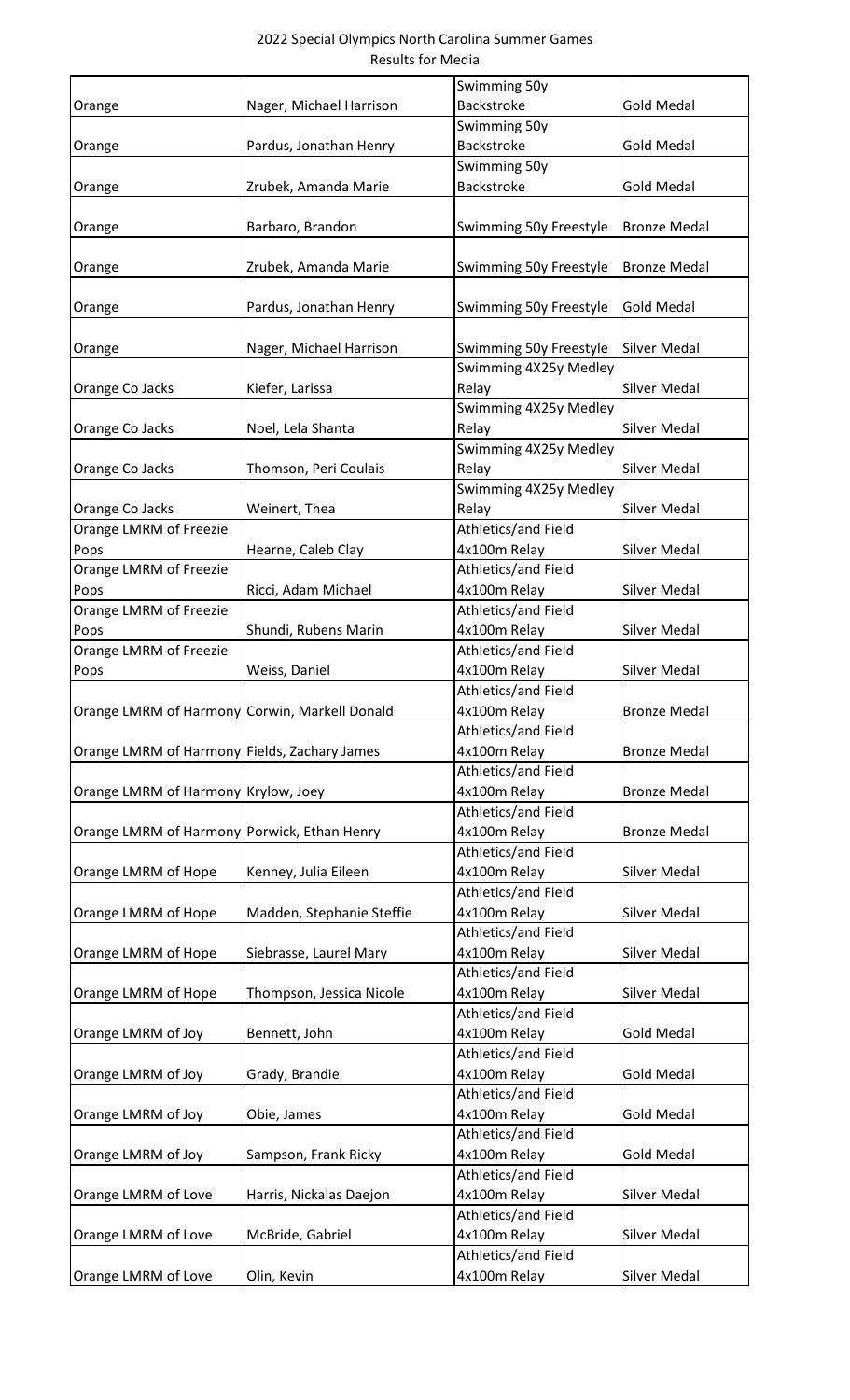|                                                          |                                              | Athletics/and Field                              |                                            |
|----------------------------------------------------------|----------------------------------------------|--------------------------------------------------|--------------------------------------------|
| Orange LMRM of Love                                      | Rahman, Ahmad Afab                           | 4x100m Relay                                     | Silver Medal                               |
|                                                          |                                              | Athletics/and Field                              |                                            |
| Orange LMRM of Peace                                     | Coleman, Anna Christine                      | 4x100m Relay                                     | <b>Bronze Medal</b>                        |
|                                                          |                                              | Athletics/and Field                              |                                            |
| Orange LMRM of Peace                                     | Feole, Clare                                 | 4x100m Relay                                     | <b>Bronze Medal</b>                        |
|                                                          |                                              | Athletics/and Field                              |                                            |
| Orange LMRM of Peace                                     | Kuller, Maxwell James                        | 4x100m Relay                                     | <b>Bronze Medal</b>                        |
|                                                          |                                              | Athletics/and Field                              |                                            |
| Orange LMRM of Peace                                     | Lambeth, Scott                               | 4x100m Relay                                     | <b>Bronze Medal</b>                        |
|                                                          |                                              | Swimming 4X25y                                   |                                            |
| Orange Rays                                              | Barbaro, Brandon                             | Freestyle Relay                                  | <b>Gold Medal</b>                          |
|                                                          |                                              | Swimming 4X25y                                   |                                            |
| Orange Rays                                              | Nager, Michael Harrison                      | Freestyle Relay                                  | <b>Gold Medal</b>                          |
|                                                          |                                              | Swimming 4X25y                                   |                                            |
|                                                          |                                              |                                                  |                                            |
| Orange Rays                                              | Zrubek, Amanda Marie                         | Freestyle Relay                                  | <b>Gold Medal</b>                          |
|                                                          |                                              | Swimming 4X25y                                   |                                            |
| Orange Rays                                              | Zrubek, Benjamin Alexander                   | Freestyle Relay                                  | <b>Gold Medal</b>                          |
|                                                          |                                              | Swimming 4X25y                                   |                                            |
| <b>Orange Sharks</b>                                     | Greenlee, Sarah                              | Freestyle Relay                                  | 5th Place Ribbon                           |
|                                                          |                                              | Swimming 4X25y                                   |                                            |
| <b>Orange Sharks</b>                                     | Nold, Curtis                                 | Freestyle Relay                                  | 5th Place Ribbon                           |
|                                                          |                                              | Swimming 4X25y                                   |                                            |
| <b>Orange Sharks</b>                                     | Pardus, Jonathan Henry                       | Freestyle Relay                                  | 5th Place Ribbon                           |
|                                                          |                                              | Swimming 4X25y                                   |                                            |
| Orange Sharks                                            | Wright, Allison (Al)                         | Freestyle Relay                                  | 5th Place Ribbon                           |
| Pitt                                                     | Whichard, Gladys Ruth                        | <b>Bowling Singles</b>                           | <b>Gold Medal</b>                          |
| Pitt                                                     | Haddock, William Reid                        | <b>Bowling Singles Ramp</b>                      | <b>Gold Medal</b>                          |
|                                                          |                                              | Athletics/and Field 50m                          |                                            |
| Qualla Boundary                                          | Porter, Kylie                                | Dash                                             | <b>Silver Medal</b>                        |
|                                                          |                                              | Athletics/and Field 400m                         |                                            |
| Qualla Boundary                                          | Freeman, Gideon                              | Dash                                             | <b>Gold Medal</b>                          |
| Qualla Boundary                                          | Jumper, Da'quan                              | <b>Bowling Singles</b>                           | 4th Place Ribbon                           |
| Qualla Boundary                                          | Poolaw, William                              | <b>Bowling Singles</b>                           | 4th Place Ribbon                           |
| Qualla Boundary                                          | Disosa, Bryanna                              | <b>Bowling Singles</b>                           | <b>Bronze Medal</b>                        |
|                                                          | Jumper, Dennis Wayne                         | <b>Bowling Singles</b>                           | <b>Bronze Medal</b>                        |
|                                                          |                                              |                                                  |                                            |
| Qualla Boundary                                          |                                              |                                                  |                                            |
| Qualla Boundary                                          | Arch, Kendra Lynn                            | <b>Bowling Singles</b>                           | <b>Gold Medal</b>                          |
|                                                          |                                              | Athletics/and Field                              |                                            |
| Qualla Boundary                                          | Porter, Kylie                                | Softball Throw                                   | <b>Gold Medal</b>                          |
|                                                          |                                              | Athletics/and Field 100m                         |                                            |
| Qualla Boundary                                          | Saunooke, Philip                             | Dash                                             | 5th Place Ribbon                           |
|                                                          |                                              | Athletics/and Field 200m                         |                                            |
| Qualla Boundary                                          | Saunooke, Philip                             | Dash                                             | <b>Bronze Medal</b>                        |
|                                                          |                                              | Athletics/and Field 10m                          |                                            |
| Qualla Boundary                                          | Smith, Gabriella Renee                       | <b>Asissted Walk</b>                             | <b>Gold Medal</b>                          |
|                                                          |                                              | Athletics/and Field 100m                         |                                            |
| Qualla Boundary                                          | Castro-Wachacha, Julian Tomas                | Dash                                             | <b>Gold Medal</b>                          |
|                                                          |                                              | Athletics/and Field 200m                         |                                            |
| Qualla Boundary                                          | Castro-Wachacha, Julian Tomas                | Dash                                             | <b>Gold Medal</b>                          |
|                                                          |                                              | Athletics/and Field 200m                         |                                            |
| Qualla Boundary                                          | Freeman, Corbin                              | Dash                                             | <b>Gold Medal</b>                          |
|                                                          |                                              | Athletics/and Field 200m                         |                                            |
| Qualla Boundary                                          | Freeman, Gideon                              | Dash                                             | <b>Gold Medal</b>                          |
|                                                          |                                              |                                                  |                                            |
|                                                          |                                              | Athletics/and Field 100m<br>Dash                 |                                            |
| Qualla Boundary                                          | Freeman, Corbin                              |                                                  | <b>Silver Medal</b>                        |
|                                                          |                                              | Athletics/and Field                              |                                            |
| Qualla Boundary                                          | Smith, Gabriella Renee                       | <b>Tennis Ball Throw</b>                         | <b>Gold Medal</b>                          |
| <b>Rockingham Warriors</b>                               | Crumpton, Jonathan                           | <b>Volleyball Team</b>                           | <b>Bronze Medal</b>                        |
| <b>Rockingham Warriors</b>                               | Lemons, Devonte R.                           | Volleyball Team                                  | <b>Bronze Medal</b>                        |
| <b>Rockingham Warriors</b><br><b>Rockingham Warriors</b> | Olguin, Andres Fernando<br>Price, Douglas R. | <b>Volleyball Team</b><br><b>Volleyball Team</b> | <b>Bronze Medal</b><br><b>Bronze Medal</b> |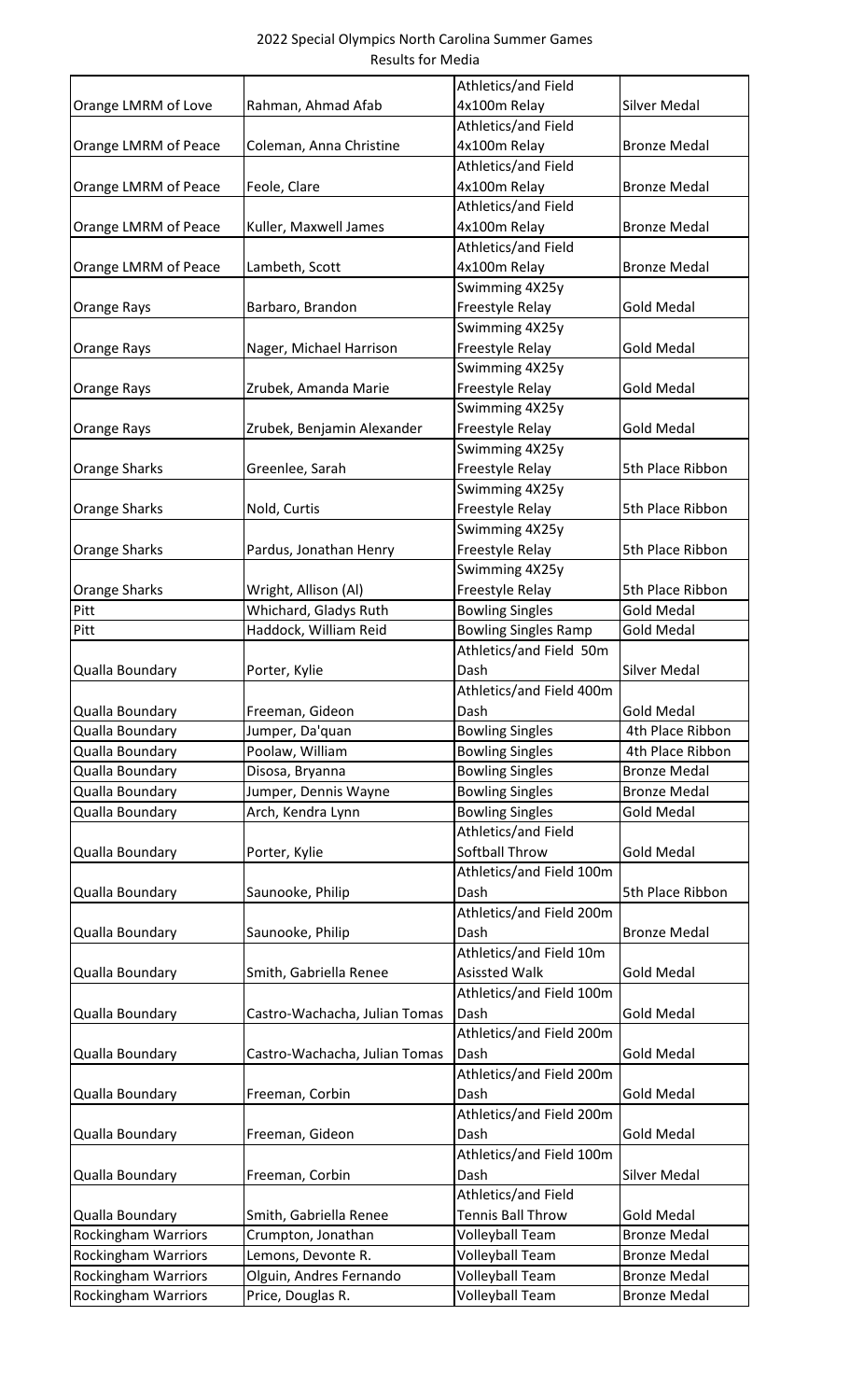| <b>Rockingham Warriors</b>     | Robinson, Thomas Leon     | <b>Volleyball Team</b>             | <b>Bronze Medal</b>                     |
|--------------------------------|---------------------------|------------------------------------|-----------------------------------------|
| <b>Rockingham Warriors</b>     | Stowe, Thomas Christian   | Volleyball Team                    | <b>Bronze Medal</b>                     |
| Rockingham Warriors            | Woods, Seth Parker        | <b>Volleyball Team</b>             | <b>Bronze Medal</b>                     |
|                                |                           | Gymnastics (Artistic)              |                                         |
| Rutherford                     | Crawford, Tea Joy         | Women's All Around                 | <b>Silver Medal</b>                     |
|                                |                           |                                    |                                         |
|                                |                           | Gymnastics (Artistic)              |                                         |
| Rutherford                     | Crawford, Tea Joy         | Women's Balance Beam               | <b>Silver Medal</b>                     |
|                                |                           |                                    |                                         |
|                                |                           | Gymnastics (Artistic)              |                                         |
| Rutherford                     | Crawford, Tea Joy         | <b>Women's Floor Exercise</b>      | <b>Silver Medal</b>                     |
|                                |                           | Gymnastics (Artistic)              |                                         |
| Rutherford                     | Crawford, Tea Joy         | <b>Women's Uneven Bars</b>         | <b>Gold Medal</b>                       |
|                                |                           | Gymnastics (Artistic)              |                                         |
| Rutherford                     | Crawford, Tea Joy         | <b>Women's Vault</b>               | <b>Bronze Medal</b>                     |
| <b>Rutherford Rollers 1</b>    | Callahan, William B.      | <b>Bowling Doubles</b>             | <b>Bronze Medal</b>                     |
| <b>Rutherford Rollers 1</b>    | Thompson, Brendan Davis   | <b>Bowling Doubles</b>             | <b>Bronze Medal</b>                     |
| <b>Rutherford Rollers 2</b>    | Camp, Steven Jebraun      | <b>Bowling Doubles</b>             | <b>Silver Medal</b>                     |
| <b>Rutherford Rollers 2</b>    | Cobb, Michael Brandon     | <b>Bowling Doubles</b>             | Silver Medal                            |
| <b>Rutherford Rollers 3</b>    | Dysert, Amber Danielle    | <b>Bowling Doubles</b>             | 4th Place Ribbon                        |
| <b>Rutherford Rollers 3</b>    | Porter, Kato Lewis        | <b>Bowling Doubles</b>             | 4th Place Ribbon                        |
| <b>Rutherford Rollers 4</b>    | Collins, Dakota           | <b>Bowling Doubles</b>             | <b>Gold Medal</b>                       |
| <b>Rutherford Rollers 4</b>    | Ortiz, Yanessa Lee        | <b>Bowling Doubles</b>             | <b>Gold Medal</b>                       |
|                                |                           |                                    |                                         |
| <b>Stokes</b><br><b>Stokes</b> | Eaves, Natalie Lynn       | <b>Bowling Singles</b>             | 7th Place Ribbon<br><b>Bronze Medal</b> |
|                                | Eichel, Braxton           | <b>Bowling Singles</b>             |                                         |
| <b>Stokes</b>                  | Britt, James Marshall     | <b>Bowling Singles</b>             | <b>Gold Medal</b>                       |
|                                |                           |                                    |                                         |
| Surry                          | Glynn, Kyle Peter         | Swimming 25y Freestyle             | <b>Gold Medal</b>                       |
|                                |                           |                                    |                                         |
| Surry                          | Gray, Bailey Caleb        | Swimming 25y Freestyle             | Silver Medal                            |
|                                |                           | Swimming 50y                       |                                         |
| Surry                          | Joyner, Neal Anthony      | Backstroke                         | <b>Gold Medal</b>                       |
|                                |                           | Swimming 50y                       |                                         |
| Surry                          | Powell, Travis            | Backstroke                         | <b>Gold Medal</b>                       |
|                                |                           | Swimming 50y                       |                                         |
| Surry                          | Reynolds, Tabitha Dawn    | Backstroke                         | <b>Gold Medal</b>                       |
|                                |                           | Swimming 50y                       | Participation                           |
| Surry                          | Nester, Hiatt Grey        | Backstroke                         | Ribbon                                  |
|                                |                           | Swimming 50y                       |                                         |
| Surry                          | Pearson, Charity Hope     | Backstroke                         | <b>Silver Medal</b>                     |
|                                |                           | Swimming 50y                       | Participation                           |
| Surry                          | Groff, Jacob              | Breaststroke                       | Ribbon                                  |
|                                |                           |                                    |                                         |
| Surry                          | Casstevens, Chance Nathan | Swimming 100y Freestyle Gold Medal |                                         |
|                                |                           |                                    |                                         |
| Surry                          | Simon, Melinda Sue        | Swimming 100y Freestyle Gold Medal |                                         |
|                                |                           |                                    |                                         |
| Surry                          | Groff, Jacob              | Swimming 50y Freestyle             | 4th Place Ribbon                        |
|                                |                           |                                    |                                         |
| Surry                          | Simon, Melinda Sue        | Swimming 50y Freestyle             | 4th Place Ribbon                        |
|                                |                           |                                    |                                         |
| Surry                          | Casstevens, Chance Nathan | Swimming 50y Freestyle             | <b>Bronze Medal</b>                     |
|                                |                           |                                    |                                         |
| Surry                          | Gray, Bailey Caleb        | Swimming 50y Freestyle             | <b>Bronze Medal</b>                     |
|                                |                           |                                    |                                         |
| Surry                          | Powell, Travis            | Swimming 50y Freestyle             | <b>Bronze Medal</b>                     |
|                                |                           |                                    |                                         |
| Surry                          | Joyner, Neal Anthony      | Swimming 50y Freestyle             | <b>Gold Medal</b>                       |
|                                |                           |                                    |                                         |
| Surry                          | Nester, Hiatt Grey        | Swimming 50y Freestyle             | <b>Gold Medal</b>                       |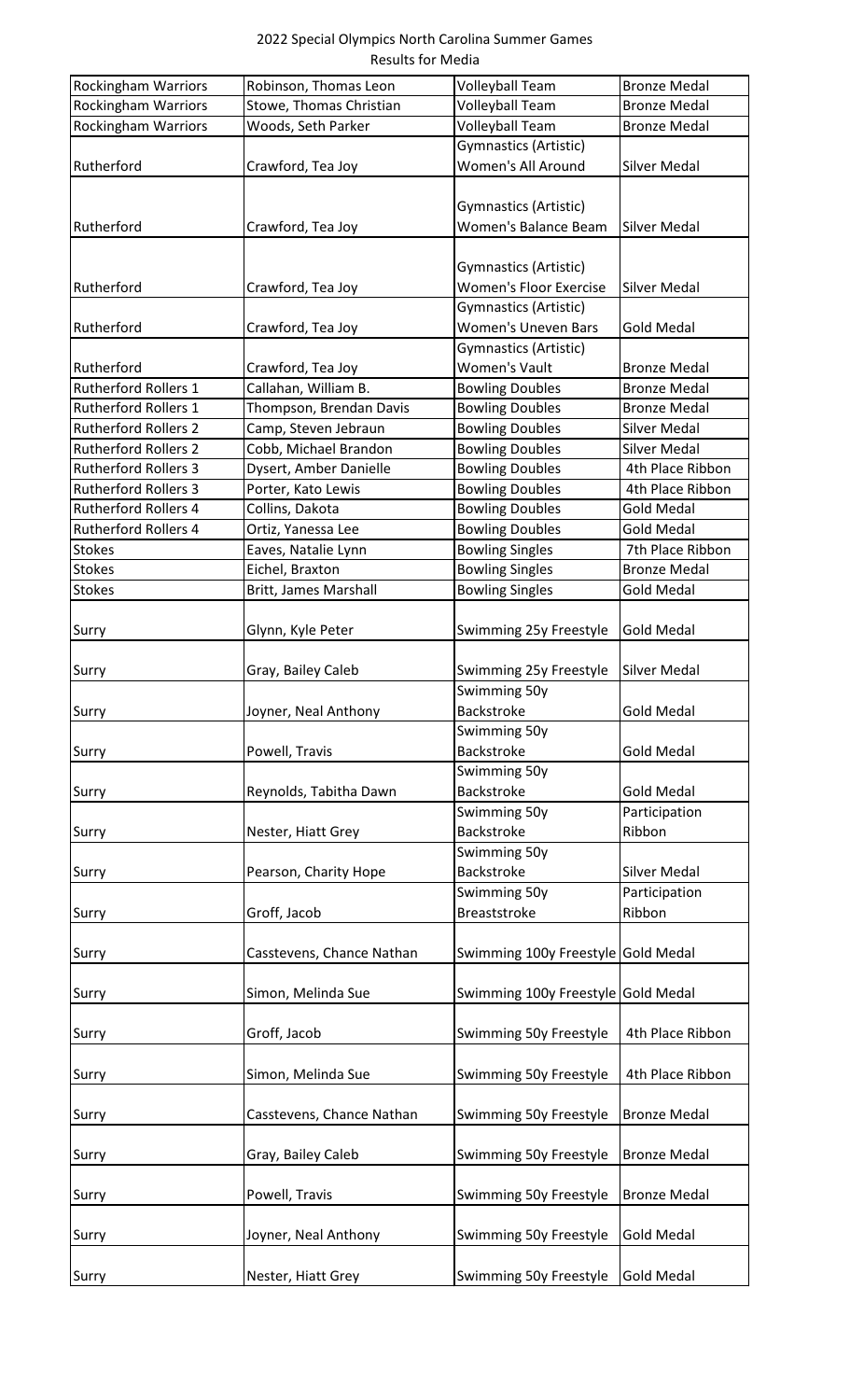| Surry               | Pearson, Charity Hope     | Swimming 50y Freestyle                        | <b>Gold Medal</b>   |
|---------------------|---------------------------|-----------------------------------------------|---------------------|
|                     |                           |                                               |                     |
| Surry               | Reynolds, Tabitha Dawn    | Swimming 50y Freestyle                        | <b>Gold Medal</b>   |
| Surry               | Glynn, Kyle Peter         | Swimming 25y Kickboard                        | <b>Silver Medal</b> |
|                     |                           | Swimming 4X25y                                |                     |
| <b>Surry Gold</b>   | Casstevens, Chance Nathan | Freestyle Relay                               | <b>Gold Medal</b>   |
|                     |                           | Swimming 4X25y                                |                     |
| <b>Surry Gold</b>   | Groff, Jacob              | Freestyle Relay                               | <b>Gold Medal</b>   |
|                     |                           | Swimming 4X25y                                |                     |
| <b>Surry Gold</b>   | Nester, Hiatt Grey        | Freestyle Relay                               | <b>Gold Medal</b>   |
|                     |                           | Swimming 4X25y                                |                     |
| <b>Surry Gold</b>   | Simon, Melinda Sue        | Freestyle Relay                               | <b>Gold Medal</b>   |
|                     |                           | Swimming 4X25y                                |                     |
| <b>Surry Silver</b> | Gray, Bailey Caleb        | Freestyle Relay                               | 4th Place Ribbon    |
|                     |                           | Swimming 4X25y                                |                     |
| <b>Surry Silver</b> | Joyner, Neal Anthony      | Freestyle Relay                               | 4th Place Ribbon    |
|                     |                           | Swimming 4X25y                                |                     |
| <b>Surry Silver</b> | Pearson, Charity Hope     | Freestyle Relay                               | 4th Place Ribbon    |
|                     |                           | Swimming 4X25y                                |                     |
| <b>Surry Silver</b> | Powell, Travis            | Freestyle Relay                               | 4th Place Ribbon    |
|                     |                           | Athletics/and Field 800m                      |                     |
| Wake                | Flores, Samuel Stephen    | Run                                           | <b>Gold Medal</b>   |
|                     |                           | Athletics/and Field 800m                      |                     |
| Wake                | Goodrich, Zachary Damian  | Run                                           | <b>Gold Medal</b>   |
|                     |                           | Athletics/and Field 800m                      |                     |
| Wake                | Johnson, Richard Mitchell | Run                                           | Silver Medal        |
|                     |                           | Athletics/and Field 800m                      |                     |
| Wake                | Morrison, Daniel          | Run                                           | <b>Silver Medal</b> |
|                     |                           | <b>Gymnastics (Artistic)</b>                  |                     |
| Wake                | Danzis, Jakob Louis       | Men's All Around                              | 4th Place Ribbon    |
|                     |                           | Gymnastics (Artistic)                         |                     |
| Wake                | Phares, Kaden             | Men's All Around                              | <b>Bronze Medal</b> |
|                     |                           | Gymnastics (Artistic)                         |                     |
| Wake                | Ly, Jimmy                 | Men's All Around                              | <b>Silver Medal</b> |
|                     |                           | <b>Gymnastics (Artistic)</b>                  |                     |
| Wake                | Danzis, Jakob Louis       | Men's Floor Exercise                          | <b>Bronze Medal</b> |
|                     |                           | Gymnastics (Artistic)<br>Men's Floor Exercise |                     |
| Wake                | Phares, Kaden             |                                               | <b>Bronze Medal</b> |
| Wake                |                           | Gymnastics (Artistic)<br>Men's Floor Exercise | <b>Gold Medal</b>   |
|                     | Ly, Jimmy                 | Gymnastics (Artistic)                         |                     |
| Wake                | Danzis, Jakob Louis       | Men's Horizontal Bar                          | 4th Place Ribbon    |
|                     |                           | Gymnastics (Artistic)                         |                     |
| Wake                | Phares, Kaden             | Men's Horizontal Bar                          | <b>Bronze Medal</b> |
|                     |                           | Gymnastics (Artistic)                         |                     |
| Wake                | Ly, Jimmy                 | Men's Horizontal Bar                          | <b>Gold Medal</b>   |
|                     |                           | Gymnastics (Artistic)                         |                     |
| Wake                | Danzis, Jakob Louis       | Men's Parallel Bars                           | 4th Place Ribbon    |
|                     |                           | Gymnastics (Artistic)                         |                     |
| Wake                | Ly, Jimmy                 | <b>Men's Parallel Bars</b>                    | <b>Bronze Medal</b> |
|                     |                           | <b>Gymnastics (Artistic)</b>                  |                     |
| Wake                | Phares, Kaden             | <b>Men's Parallel Bars</b>                    | <b>Silver Medal</b> |
|                     |                           | Gymnastics (Artistic)                         |                     |
| Wake                | Danzis, Jakob Louis       | Men's Pommel Horse                            | 4th Place Ribbon    |
|                     |                           | <b>Gymnastics (Artistic)</b>                  |                     |
| Wake                | Phares, Kaden             | Men's Pommel Horse                            | <b>Bronze Medal</b> |
|                     |                           | <b>Gymnastics (Artistic)</b>                  |                     |
| Wake                | Ly, Jimmy                 | Men's Pommel Horse                            | Silver Medal        |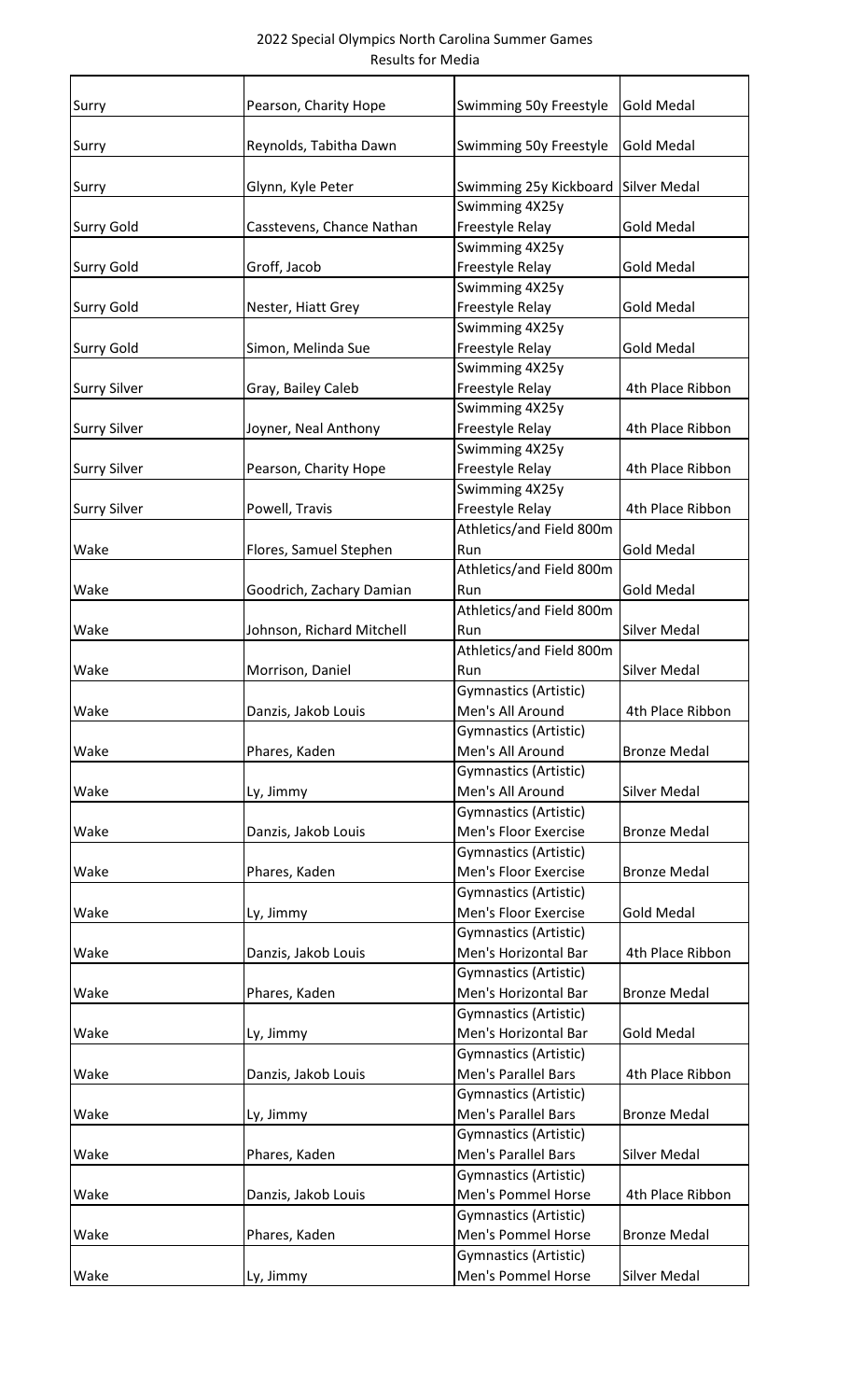| 2022 Special Olympics North Carolina Summer Games |
|---------------------------------------------------|
| Results for Media                                 |

|      |                                         | Gymnastics (Artistic)                 |                     |
|------|-----------------------------------------|---------------------------------------|---------------------|
| Wake | Danzis, Jakob Louis                     | Men's Rings                           | 4th Place Ribbon    |
|      |                                         | Gymnastics (Artistic)                 |                     |
| Wake | Phares, Kaden                           | Men's Rings                           | <b>Gold Medal</b>   |
|      |                                         | Gymnastics (Artistic)                 |                     |
| Wake | Ly, Jimmy                               | Men's Rings                           | Silver Medal        |
|      |                                         | Gymnastics (Artistic)                 |                     |
| Wake | Danzis, Jakob Louis                     | Men's Vault                           | 4th Place Ribbon    |
|      |                                         | Gymnastics (Artistic)                 |                     |
| Wake | Phares, Kaden                           | Men's Vault                           | <b>Bronze Medal</b> |
|      |                                         | Gymnastics (Artistic)                 |                     |
| Wake | Ly, Jimmy                               | Men's Vault                           | <b>Silver Medal</b> |
|      |                                         | Athletics/and Field Mini              |                     |
| Wake | Hanson, Harper                          | Javelin                               | <b>Gold Medal</b>   |
|      |                                         | Athletics/and Field 400m              |                     |
| Wake | Edmonds, Cameron Camille                | Dash                                  | <b>Gold Medal</b>   |
|      |                                         |                                       |                     |
| Wake | Byrd, Pepper Lynne                      | <b>Powerlifting Benchpress</b>        | <b>Bronze Medal</b> |
|      |                                         |                                       |                     |
| Wake | Blair, Dennis Gregory                   | <b>Powerlifting Benchpress</b>        | <b>Silver Medal</b> |
|      |                                         |                                       |                     |
| Wake | Byrd, Rio Jacquelyn                     | <b>Powerlifting Benchpress</b>        | <b>Silver Medal</b> |
|      |                                         |                                       |                     |
| Wake | Byrd, Rio Jacquelyn                     | Powerlifting Combination Gold Medal   |                     |
|      |                                         |                                       |                     |
| Wake | Byrd, Pepper Lynne                      | Powerlifting Combination Silver Medal |                     |
|      |                                         | Athletics/and Field 400m              |                     |
| Wake | Rathnam, Shreya                         | Walk                                  | <b>Gold Medal</b>   |
|      |                                         | Swimming 200y                         | Participation       |
| Wake |                                         | <b>Individual Medley</b>              | Ribbon              |
| Wake | Henry, Bryan Russell<br>McMurry, Lauren | <b>Bowling Singles</b>                | 4th Place Ribbon    |
| Wake | Ricks, Jacob "jake"                     | <b>Bowling Singles</b>                | 4th Place Ribbon    |
| Wake | Hamner, Zachary G                       | <b>Bowling Singles</b>                | 7th Place Ribbon    |
| Wake | Hausfield, Joseph Michael               | <b>Bowling Singles</b>                | 7th Place Ribbon    |
| Wake | Wilson II, Michael Reggie               | <b>Bowling Singles</b>                | 8th Place Ribbon    |
| Wake | Stead, Shawn                            | <b>Bowling Singles</b>                | 5th Place Ribbon    |
| Wake | Armlin, Brady Farrell                   | <b>Bowling Singles</b>                | <b>Bronze Medal</b> |
| Wake | Friehs, Angela Marie                    | <b>Bowling Singles</b>                | <b>Bronze Medal</b> |
| Wake | Bailey, Michael                         | <b>Bowling Singles</b>                | <b>Gold Medal</b>   |
| Wake | Koszegi, Nicholas Joseph                |                                       | <b>Silver Medal</b> |
| Wake |                                         | <b>Bowling Singles</b>                | <b>Silver Medal</b> |
|      | Melcher, Jacob Randall                  | <b>Bowling Singles</b>                |                     |
| Wake | <b>Blair, Dennis Gregory</b>            | <b>Powerlifting Deadlift</b>          | <b>Gold Medal</b>   |
| Wake | Byrd, Rio Jacquelyn                     | <b>Powerlifting Deadlift</b>          | <b>Gold Medal</b>   |
| Wake | Byrd, Pepper Lynne                      | <b>Powerlifting Deadlift</b>          | Silver Medal        |
| Wake | Blair, Dennis Gregory                   | <b>Powerlifting Squat</b>             | <b>Gold Medal</b>   |
|      |                                         |                                       |                     |
| Wake | Bell, Nicole                            | Swimming 25y Butterfly                | <b>Silver Medal</b> |
|      |                                         | Gymnastics (Artistic)                 |                     |
| Wake | Frechette, Abigail                      | Women's All Around                    | 4th Place Ribbon    |
|      |                                         | Gymnastics (Artistic)                 |                     |
| Wake | Harvey, Alaina                          | Women's All Around                    | 4th Place Ribbon    |
|      |                                         | Gymnastics (Artistic)                 |                     |
| Wake | Patasky, Abigail                        | Women's All Around                    | 5th Place Ribbon    |
|      |                                         | Gymnastics (Artistic)                 |                     |
| Wake | Behm, Danni Daniella                    | Women's All Around                    | <b>Bronze Medal</b> |
|      |                                         | Gymnastics (Artistic)                 |                     |
| Wake | Cagle, Erin Siobran                     | Women's All Around                    | <b>Gold Medal</b>   |
|      |                                         | Gymnastics (Artistic)                 |                     |
| Wake | Dillingham, Zoe Beth                    | Women's All Around                    | <b>Gold Medal</b>   |
|      |                                         | Gymnastics (Artistic)                 |                     |
| Wake | Evans, Taylor                           | Women's All Around                    | <b>Gold Medal</b>   |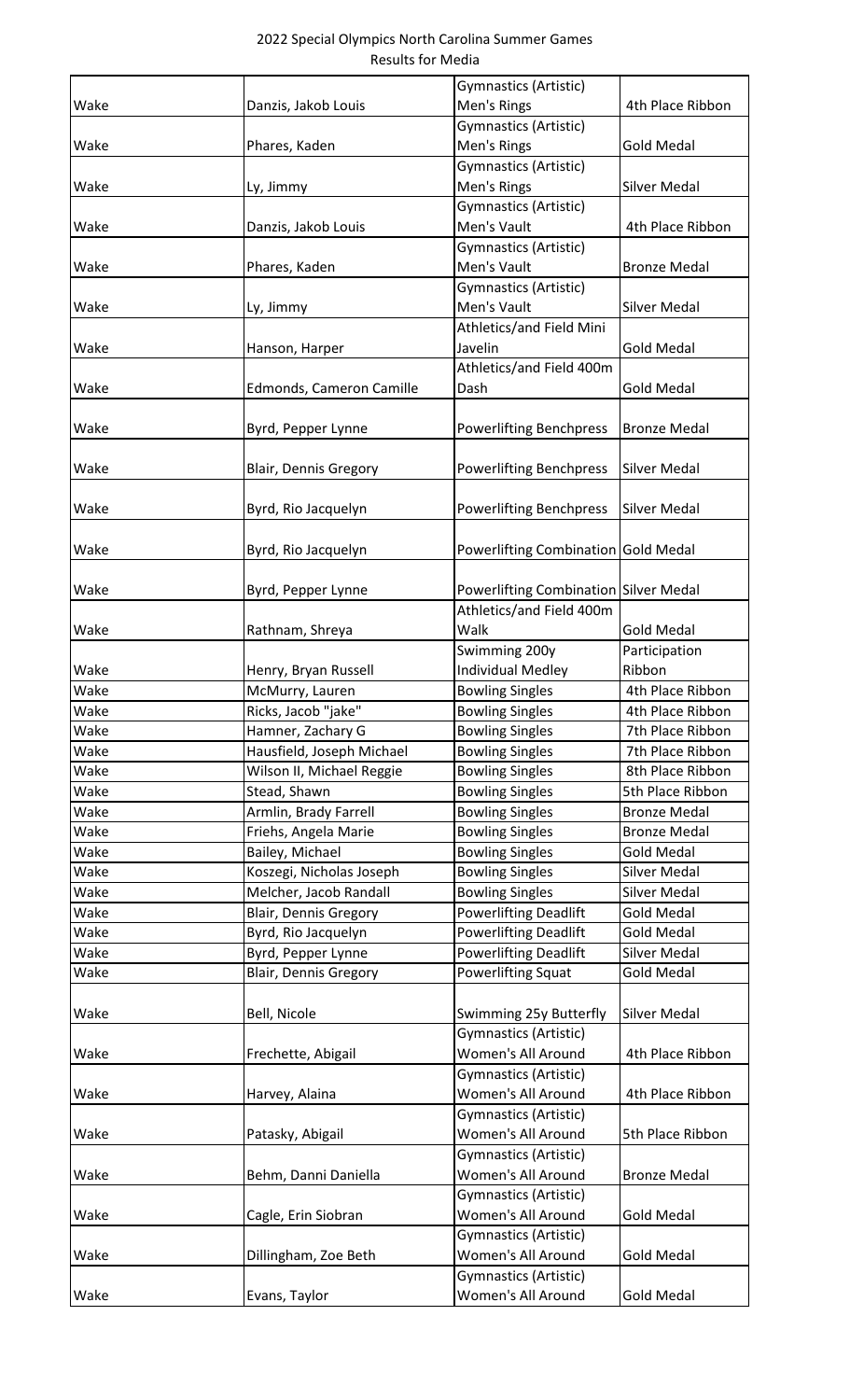|      |                             | <b>Gymnastics (Artistic)</b>                         |                     |
|------|-----------------------------|------------------------------------------------------|---------------------|
| Wake | White, Mollie               | Women's All Around                                   | <b>Gold Medal</b>   |
|      |                             | Gymnastics (Artistic)                                |                     |
| Wake | Ferguson, Josephine Berkley | Women's All Around                                   | <b>Silver Medal</b> |
|      |                             | <b>Gymnastics (Artistic)</b>                         |                     |
| Wake | Little, Makenna             | Women's All Around                                   | Silver Medal        |
|      |                             | <b>Gymnastics (Artistic)</b>                         |                     |
| Wake | McCaffrey, Shea Mary        | Women's All Around                                   | Silver Medal        |
|      |                             |                                                      |                     |
| Wake | Harvey, Alaina              | <b>Gymnastics (Artistic)</b><br>Women's Balance Beam | 4th Place Ribbon    |
|      |                             |                                                      |                     |
|      |                             | <b>Gymnastics (Artistic)</b>                         |                     |
| Wake | Patasky, Abigail            | Women's Balance Beam                                 | 5th Place Ribbon    |
|      |                             |                                                      |                     |
|      |                             | <b>Gymnastics (Artistic)</b>                         |                     |
| Wake | Behm, Danni Daniella        | Women's Balance Beam                                 | <b>Bronze Medal</b> |
|      |                             |                                                      |                     |
|      |                             | <b>Gymnastics (Artistic)</b>                         |                     |
| Wake | Cagle, Erin Siobran         | Women's Balance Beam                                 | <b>Gold Medal</b>   |
|      |                             |                                                      |                     |
|      |                             | <b>Gymnastics (Artistic)</b>                         |                     |
| Wake | Dillingham, Zoe Beth        | Women's Balance Beam                                 | <b>Gold Medal</b>   |
|      |                             |                                                      |                     |
|      |                             | <b>Gymnastics (Artistic)</b>                         |                     |
| Wake | McCaffrey, Shea Mary        | Women's Balance Beam                                 | <b>Gold Medal</b>   |
|      |                             |                                                      |                     |
|      |                             | <b>Gymnastics (Artistic)</b>                         |                     |
| Wake | White, Mollie               | Women's Balance Beam                                 | <b>Gold Medal</b>   |
|      |                             |                                                      |                     |
|      |                             | <b>Gymnastics (Artistic)</b>                         |                     |
| Wake | Evans, Taylor               | Women's Balance Beam                                 | Silver Medal        |
|      |                             | <b>Gymnastics (Artistic)</b>                         |                     |
| Wake | Ferguson, Josephine Berkley | Women's Balance Beam                                 | Silver Medal        |
|      |                             |                                                      |                     |
|      |                             | <b>Gymnastics (Artistic)</b>                         |                     |
| Wake | Frechette, Abigail          | Women's Balance Beam                                 | <b>Silver Medal</b> |
|      |                             |                                                      |                     |
|      |                             | <b>Gymnastics (Artistic)</b>                         |                     |
| Wake | Little, Makenna             | Women's Balance Beam                                 | <b>Silver Medal</b> |
|      |                             |                                                      |                     |
|      |                             | <b>Gymnastics (Artistic)</b>                         |                     |
| Wake | Harvey, Alaina              | <b>Women's Floor Exercise</b>                        | 4th Place Ribbon    |
|      |                             |                                                      |                     |
|      |                             | <b>Gymnastics (Artistic)</b>                         |                     |
| Wake | Patasky, Abigail            | <b>Women's Floor Exercise</b>                        | 4th Place Ribbon    |
|      |                             |                                                      |                     |
|      |                             | <b>Gymnastics (Artistic)</b>                         |                     |
| Wake | Frechette, Abigail          | <b>Women's Floor Exercise</b>                        | 5th Place Ribbon    |
|      |                             |                                                      |                     |
|      |                             | <b>Gymnastics (Artistic)</b>                         |                     |
| Wake | Behm, Danni Daniella        | <b>Women's Floor Exercise</b>                        | <b>Bronze Medal</b> |
|      |                             | <b>Gymnastics (Artistic)</b>                         |                     |
| Wake | Cagle, Erin Siobran         | <b>Women's Floor Exercise</b>                        | <b>Gold Medal</b>   |
|      |                             |                                                      |                     |
|      |                             | <b>Gymnastics (Artistic)</b>                         |                     |
| Wake | Dillingham, Zoe Beth        | <b>Women's Floor Exercise</b>                        | Gold Medal          |
|      |                             |                                                      |                     |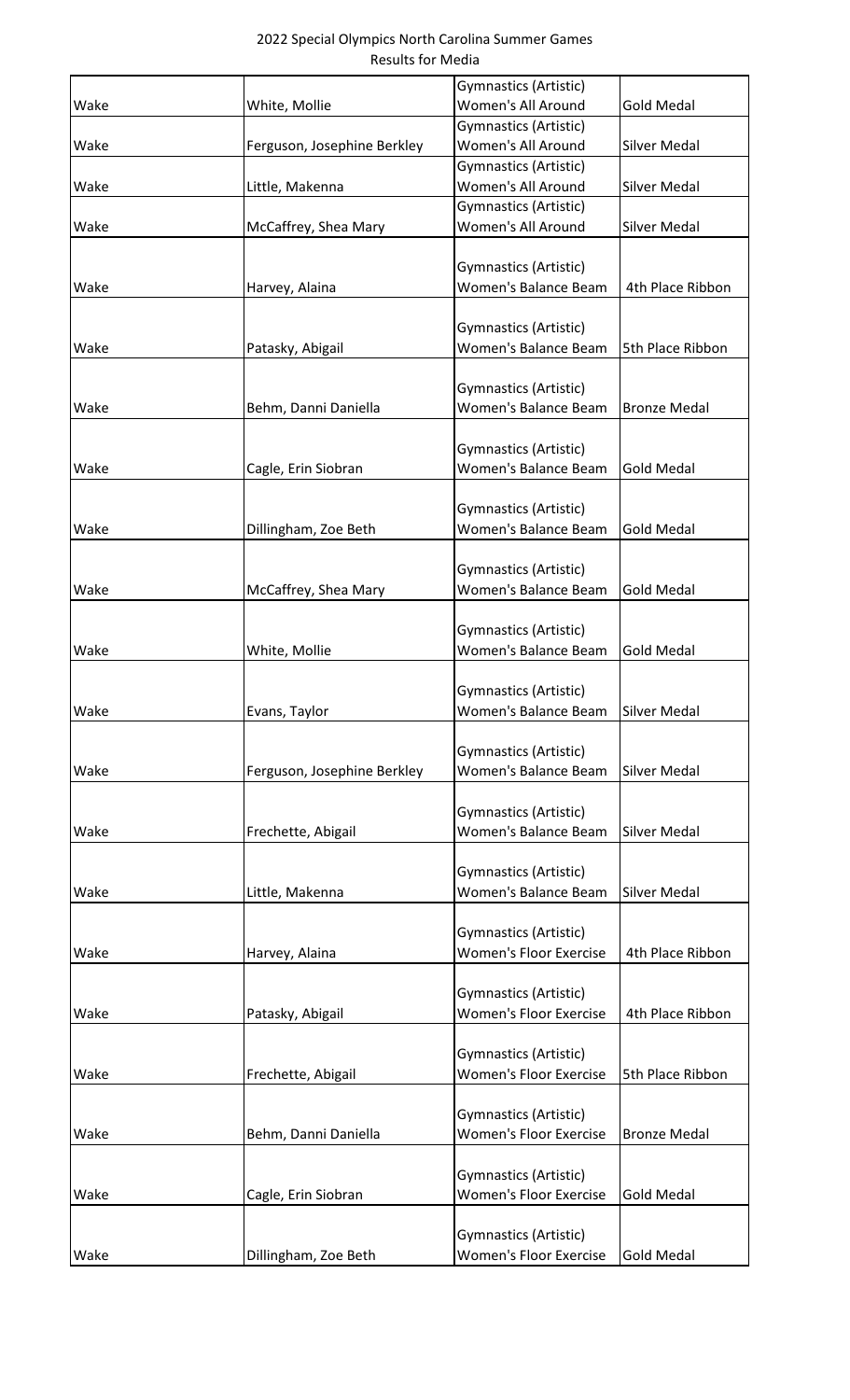|      |                             | Gymnastics (Artistic)                               |                     |
|------|-----------------------------|-----------------------------------------------------|---------------------|
| Wake | Evans, Taylor               | <b>Women's Floor Exercise</b>                       | <b>Gold Medal</b>   |
|      |                             |                                                     |                     |
|      |                             | <b>Gymnastics (Artistic)</b>                        |                     |
| Wake | White, Mollie               | <b>Women's Floor Exercise</b>                       | <b>Gold Medal</b>   |
|      |                             | <b>Gymnastics (Artistic)</b>                        |                     |
| Wake | Ferguson, Josephine Berkley | <b>Women's Floor Exercise</b>                       | <b>Silver Medal</b> |
|      |                             |                                                     |                     |
|      |                             | Gymnastics (Artistic)                               |                     |
| Wake | Little, Makenna             | <b>Women's Floor Exercise</b>                       | <b>Silver Medal</b> |
|      |                             |                                                     |                     |
|      |                             | <b>Gymnastics (Artistic)</b>                        |                     |
| Wake | McCaffrey, Shea Mary        | <b>Women's Floor Exercise</b>                       | <b>Silver Medal</b> |
|      |                             |                                                     |                     |
| Wake | Akin, Mitchell              | Swimming 25y Freestyle                              | 4th Place Ribbon    |
| Wake | Floyd, Jennifer             | Swimming 50y<br><b>Backstroke</b>                   | <b>Gold Medal</b>   |
|      |                             | Swimming 50y                                        |                     |
| Wake | Czejkowski, Megan           | Backstroke                                          | Silver Medal        |
|      |                             | Swimming 50y                                        |                     |
| Wake | McNulty, Kelly Laurel       | Backstroke                                          | Silver Medal        |
|      |                             | Swimming 50y                                        |                     |
| Wake | Brewer, Scott Harrison      | Breaststroke                                        | <b>Gold Medal</b>   |
|      |                             | Swimming 50y                                        |                     |
| Wake | Cotterell, Tyler Robert     | Breaststroke                                        | <b>Gold Medal</b>   |
|      |                             | Swimming 50y                                        |                     |
| Wake | Hinton, Robert Alan         | <b>Breaststroke</b>                                 | <b>Gold Medal</b>   |
|      |                             | Swimming 50y                                        |                     |
| Wake | Pacyna, Sophie Susalka      | <b>Breaststroke</b>                                 | <b>Gold Medal</b>   |
| Wake | Delahoyde, William Arthur   | Swimming 50y Butterfly                              | <b>Gold Medal</b>   |
|      |                             |                                                     |                     |
| Wake | Wever, Danny J              | Swimming 50y Butterfly                              | <b>Gold Medal</b>   |
| Wake | Bell, Nicole                | Swimming 25y Freestyle                              | 4th Place Ribbon    |
|      |                             |                                                     |                     |
| Wake | Dunne, Bently               | Swimming 25y Freestyle                              | <b>Bronze Medal</b> |
|      |                             |                                                     |                     |
| Wake | Evans, Matthews             | Swimming 25y Freestyle                              | <b>Bronze Medal</b> |
|      |                             |                                                     |                     |
| Wake | Godwin, King Nobuyoshi      | Swimming 100y Freestyle   4th Place Ribbon          |                     |
|      |                             |                                                     |                     |
| Wake | Dear, Patrick Alan          | Swimming 25y Freestyle                              | <b>Gold Medal</b>   |
| Wake | Goodman, Cassi Brooke       | Swimming 25y Freestyle                              | <b>Gold Medal</b>   |
|      |                             | Athletics/and Field 100m                            |                     |
| Wake | Carl, Benjamin Patrick      | Dash                                                | 4th Place Ribbon    |
|      |                             | Athletics/and Field 100m                            |                     |
| Wake | Hanson, Harper              | Dash                                                | 4th Place Ribbon    |
|      |                             | <b>Gymnastics (Artistic)</b>                        |                     |
| Wake | Behm, Danni Daniella        | <b>Women's Uneven Bars</b>                          | 4th Place Ribbon    |
|      |                             | Gymnastics (Artistic)                               |                     |
| Wake | Patasky, Abigail            | Women's Uneven Bars                                 | 5th Place Ribbon    |
|      |                             | Gymnastics (Artistic)                               |                     |
| Wake | White, Mollie               | <b>Women's Uneven Bars</b>                          | <b>Bronze Medal</b> |
| Wake |                             | <b>Gymnastics (Artistic)</b><br>Women's Uneven Bars | <b>Gold Medal</b>   |
|      | Dillingham, Zoe Beth        | Gymnastics (Artistic)                               |                     |
| Wake | Ferguson, Josephine Berkley | <b>Women's Uneven Bars</b>                          | <b>Gold Medal</b>   |
|      |                             |                                                     |                     |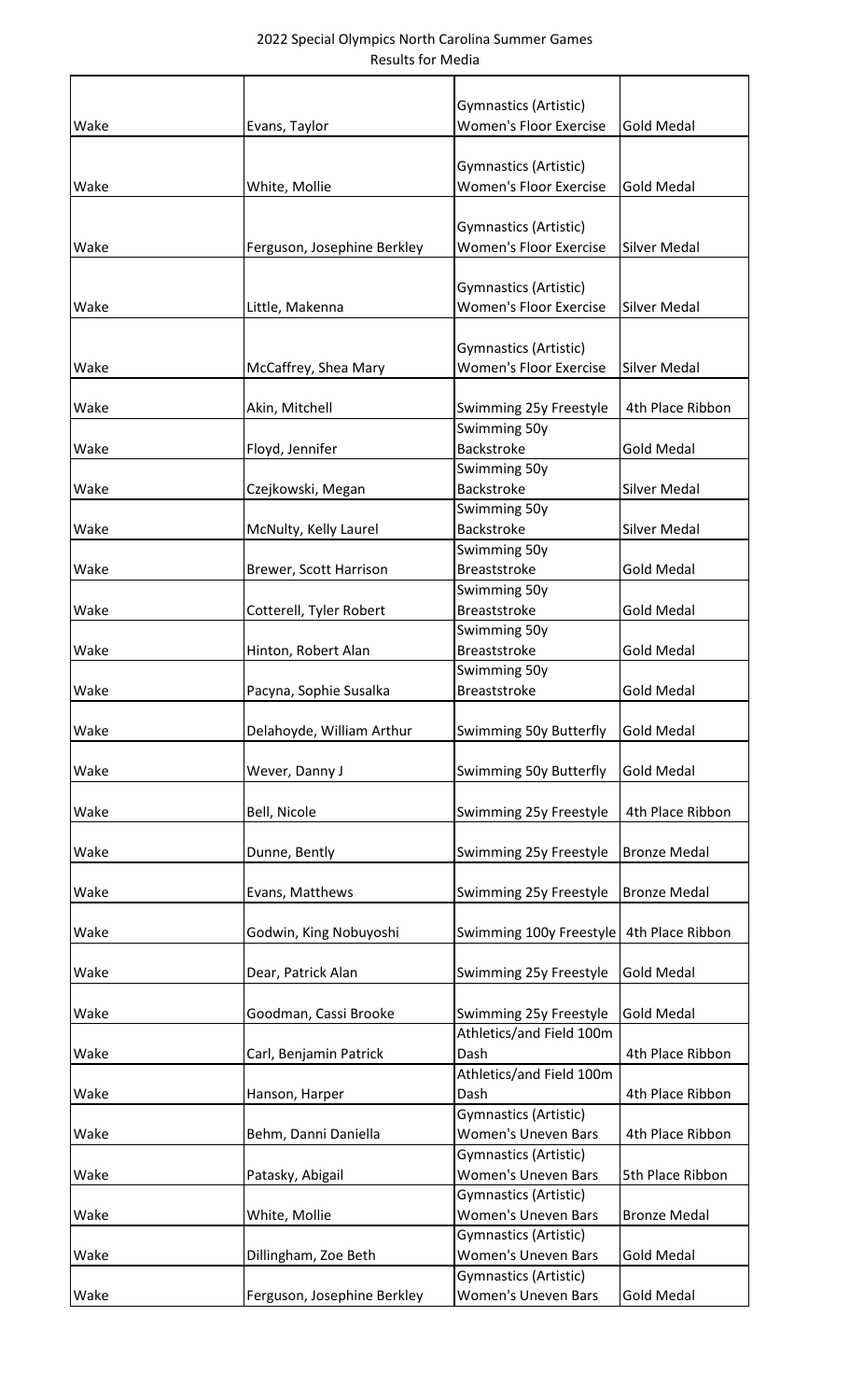| Wake | Castaneda, Maxmilian "Ian"  | Swimming 100y Freestyle Bronze Medal                       |                     |
|------|-----------------------------|------------------------------------------------------------|---------------------|
| Wake | Delahoyde, William Arthur   | Swimming 100y Freestyle Bronze Medal                       |                     |
| Wake | Lyon, Kathryn               | Swimming 100y Freestyle Bronze Medal                       |                     |
| Wake | McNulty, Kelly Laurel       | Swimming 100y Freestyle   Bronze Medal                     |                     |
| Wake | Singer, Amanda Robyn        | Swimming 25y Freestyle                                     | <b>Gold Medal</b>   |
| Wake | Williams, Dominic           | Swimming 25y Freestyle                                     | <b>Gold Medal</b>   |
| Wake | Johnson, Richard Mitchell   | Athletics/and Field<br>1500m Run                           | <b>Bronze Medal</b> |
| Wake | McCaffrey, Shea Mary        | <b>Gymnastics (Artistic)</b><br><b>Women's Uneven Bars</b> | <b>Gold Medal</b>   |
| Wake | Cagle, Erin Siobran         | Gymnastics (Artistic)<br><b>Women's Uneven Bars</b>        | <b>Silver Medal</b> |
| Wake | Evans, Taylor               | Gymnastics (Artistic)<br>Women's Uneven Bars               | <b>Silver Medal</b> |
| Wake | Frechette, Abigail          | Gymnastics (Artistic)<br><b>Women's Uneven Bars</b>        | Silver Medal        |
| Wake | Harvey, Alaina              | <b>Gymnastics (Artistic)</b><br><b>Women's Uneven Bars</b> | Silver Medal        |
| Wake | Little, Makenna             | Gymnastics (Artistic)<br><b>Women's Uneven Bars</b>        | <b>Silver Medal</b> |
| Wake | Lyon, Kathryn               | Swimming 100y<br><b>Breaststroke</b>                       | <b>Gold Medal</b>   |
| Wake | Czejkowski, Megan           | Swimming 100y<br><b>Individual Medley</b>                  | <b>Gold Medal</b>   |
| Wake | Iwashima, Takichi           | Swimming 25y Freestyle                                     | <b>Silver Medal</b> |
| Wake | Henry, Bryan Russell        | Swimming 200y Freestyle Gold Medal                         |                     |
| Wake | Moncol, Kaitlin Louise      | Athletics/and Field 100m<br>Dash                           | <b>Gold Medal</b>   |
| Wake | Rathnam, Shreya             | Athletics/and Field 100m<br>Dash                           | <b>Gold Medal</b>   |
| Wake | Flores, Samuel Stephen      | Athletics/and Field<br>1500m Run                           | <b>Gold Medal</b>   |
| Wake | Goodrich, Zachary Damian    | Athletics/and Field<br>1500m Run                           | <b>Gold Medal</b>   |
| Wake | Carl, Benjamin Patrick      | Athletics/and Field 200m<br>Dash                           | <b>Gold Medal</b>   |
| Wake | Edmonds, Cameron Camille    | Athletics/and Field 200m<br>Dash                           | <b>Gold Medal</b>   |
| Wake | Moncol, Kaitlin Louise      | Athletics/and Field 200m<br>Dash                           | <b>Gold Medal</b>   |
| Wake | Behm, Danni Daniella        | <b>Gymnastics (Artistic)</b><br><b>Women's Vault</b>       | 4th Place Ribbon    |
| Wake | Patasky, Abigail            | Gymnastics (Artistic)<br><b>Women's Vault</b>              | 5th Place Ribbon    |
| Wake | Frechette, Abigail          | <b>Gymnastics (Artistic)</b><br><b>Women's Vault</b>       | <b>Bronze Medal</b> |
| Wake | Dillingham, Zoe Beth        | Gymnastics (Artistic)<br><b>Women's Vault</b>              | <b>Gold Medal</b>   |
| Wake | Evans, Taylor               | <b>Gymnastics (Artistic)</b><br><b>Women's Vault</b>       | <b>Gold Medal</b>   |
| Wake | Ferguson, Josephine Berkley | <b>Gymnastics (Artistic)</b><br><b>Women's Vault</b>       | <b>Gold Medal</b>   |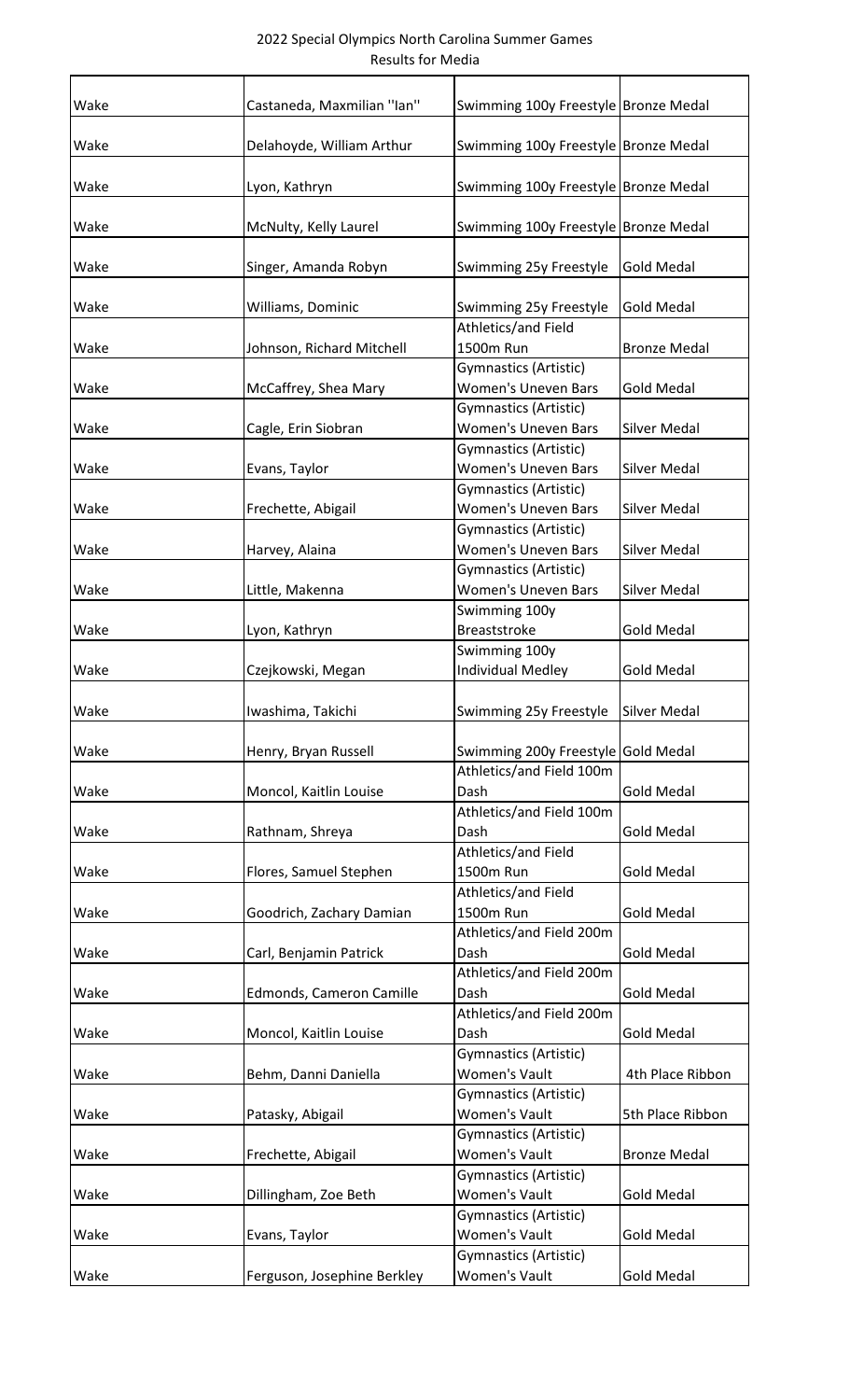|                     |                              | <b>Gymnastics (Artistic)</b>                         |                     |
|---------------------|------------------------------|------------------------------------------------------|---------------------|
| Wake                | White, Mollie                | <b>Women's Vault</b>                                 | <b>Gold Medal</b>   |
|                     |                              | Gymnastics (Artistic)                                |                     |
| Wake                | Cagle, Erin Siobran          | <b>Women's Vault</b>                                 | <b>Silver Medal</b> |
|                     |                              | Gymnastics (Artistic)                                |                     |
| Wake                | Harvey, Alaina               | <b>Women's Vault</b>                                 | <b>Silver Medal</b> |
|                     |                              | <b>Gymnastics (Artistic)</b>                         |                     |
| Wake                | Little, Makenna              | <b>Women's Vault</b><br><b>Gymnastics (Artistic)</b> | <b>Silver Medal</b> |
| Wake                | McCaffrey, Shea Mary         | <b>Women's Vault</b>                                 | Silver Medal        |
|                     |                              |                                                      |                     |
| Wake                | Brewer, Scott Harrison       | Swimming 100y Freestyle Silver Medal                 |                     |
|                     |                              |                                                      |                     |
| Wake                | Cotterell, Tyler Robert      | Swimming 100y Freestyle Silver Medal                 |                     |
|                     |                              |                                                      |                     |
| Wake                | Floyd, Jennifer              | Swimming 100y Freestyle Silver Medal                 |                     |
|                     |                              | Swimming 100y                                        |                     |
| Wake                | Castaneda, Maxmilian "Ian"   | <b>Individual Medley</b>                             | Silver Medal        |
|                     |                              | Athletics/and Field                                  |                     |
| Wake                | Morrison, Daniel             | 1500m Run                                            | <b>Silver Medal</b> |
|                     |                              | <b>Basketball Individual</b>                         |                     |
| Wake                | Glynn, Thomas Patrick        | <b>Skills</b>                                        | <b>Bronze Medal</b> |
|                     |                              | <b>Basketball Individual</b>                         |                     |
| Wake                | Walker, Chase                | <b>Skills</b><br><b>Powerlifting Triple</b>          | Silver Medal        |
| Wake                | <b>Blair, Dennis Gregory</b> | Combination                                          | Silver Medal        |
|                     |                              |                                                      |                     |
| Wake                | Godwin, King Nobuyoshi       | Swimming 50y Freestyle                               | <b>Bronze Medal</b> |
|                     |                              |                                                      |                     |
| Wake                | Dunne, Bently                | Swimming 50y Freestyle                               | <b>Gold Medal</b>   |
|                     |                              |                                                      |                     |
| Wake                | Evans, Matthews              | Swimming 50y Freestyle                               | <b>Gold Medal</b>   |
|                     |                              |                                                      |                     |
| Wake                | Goodman, Cassi Brooke        | Swimming 50y Freestyle                               | <b>Gold Medal</b>   |
|                     |                              |                                                      |                     |
| Wake                | Hinton, Robert Alan          | Swimming 50y Freestyle                               | <b>Gold Medal</b>   |
|                     |                              |                                                      |                     |
| Wake                | Pacyna, Sophie Susalka       | Swimming 50y Freestyle                               | <b>Gold Medal</b>   |
| Wake                | Wever, Danny J               | Swimming 50y Freestyle                               | <b>Gold Medal</b>   |
|                     |                              |                                                      | Participation       |
| Wake                | Williams, Dominic            | Swimming 50y Freestyle                               | Ribbon              |
|                     |                              |                                                      |                     |
| Wake                | Akin, Mitchell               | Swimming 50y Freestyle                               | <b>Silver Medal</b> |
|                     |                              |                                                      |                     |
| Wake                | Dear, Patrick Alan           | Swimming 50y Freestyle                               | <b>Silver Medal</b> |
|                     |                              |                                                      |                     |
| Wake                | Iwashima, Takichi            | Swimming 50y Freestyle                               | <b>Silver Medal</b> |
|                     |                              |                                                      |                     |
| Wake                | Singer, Amanda Robyn         | Swimming 50y Freestyle                               | Silver Medal        |
|                     |                              | Swimming 4X25y                                       |                     |
| <b>Wake Catfish</b> | Dear, Patrick Alan           | Freestyle Relay                                      | <b>Bronze Medal</b> |
|                     |                              | Swimming 4X25y                                       |                     |
| <b>Wake Catfish</b> | Evans, Matthews              | Freestyle Relay<br>Swimming 4X25y                    | <b>Bronze Medal</b> |
| <b>Wake Catfish</b> | Iwashima, Takichi            | Freestyle Relay                                      | <b>Bronze Medal</b> |
|                     |                              | Swimming 4X25y                                       |                     |
| Wake Catfish        | Williams, Dominic            | Freestyle Relay                                      | <b>Bronze Medal</b> |
|                     |                              | Swimming 4X25y                                       |                     |
| Wake Dragonfish     | Brewer, Scott Harrison       | Freestyle Relay                                      | <b>Bronze Medal</b> |
|                     |                              |                                                      |                     |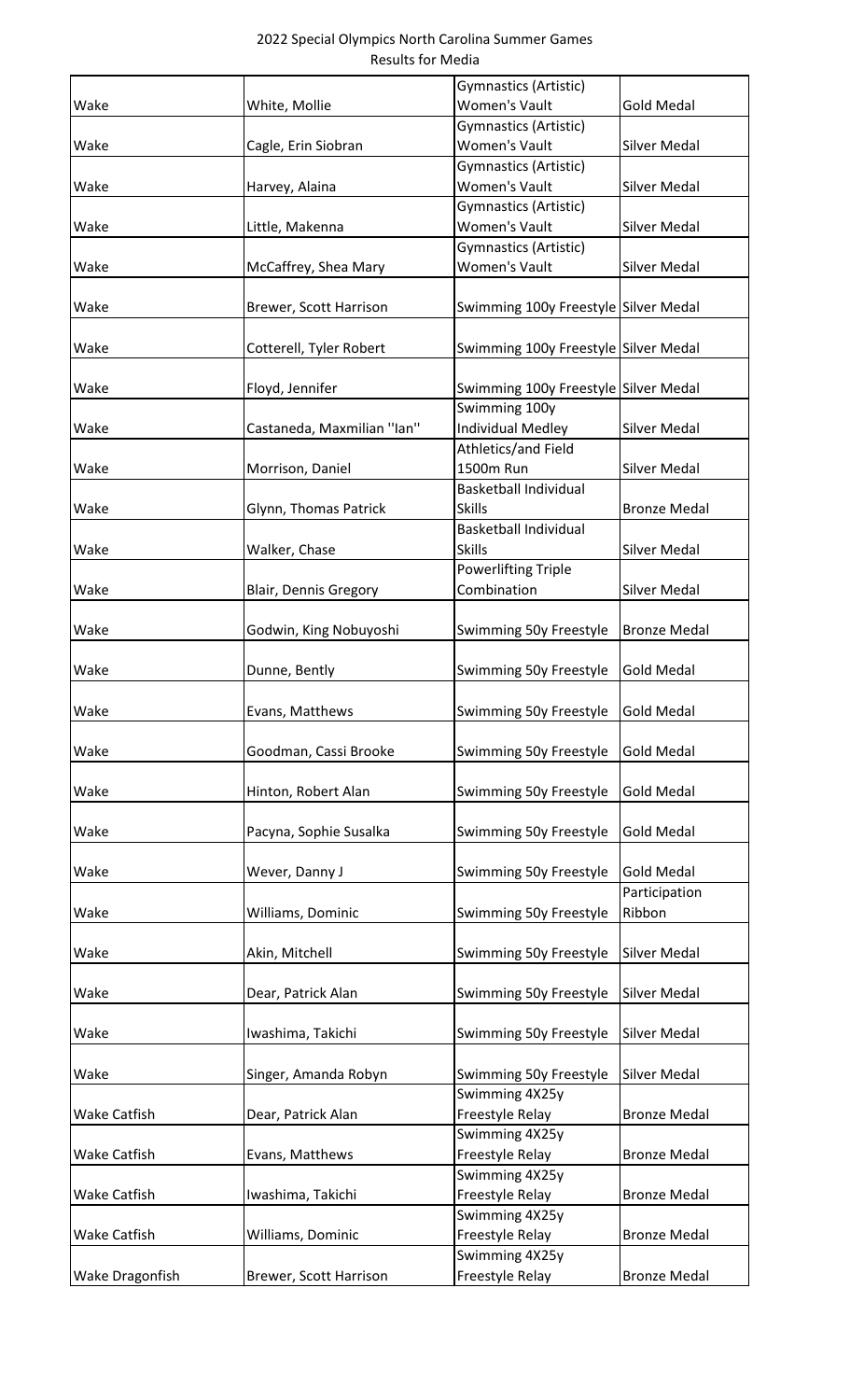|                        |                           | Swimming 4X25y         |                     |
|------------------------|---------------------------|------------------------|---------------------|
| Wake Dragonfish        | Czejkowski, Megan         | Freestyle Relay        | <b>Bronze Medal</b> |
|                        |                           | Swimming 4X25y         |                     |
| Wake Dragonfish        | Lyon, Kathryn             | Freestyle Relay        | <b>Bronze Medal</b> |
|                        |                           | Swimming 4X25y         |                     |
| Wake Dragonfish        | Pacyna, Sophie Susalka    | Freestyle Relay        | <b>Bronze Medal</b> |
|                        |                           | Swimming 4X25y         |                     |
| <b>Wake Goldfish</b>   | Akin, Mitchell            | Freestyle Relay        | <b>Bronze Medal</b> |
|                        |                           | Swimming 4X25y         |                     |
| Wake Goldfish          | Bell, Nicole              | Freestyle Relay        | <b>Bronze Medal</b> |
|                        |                           | Swimming 4X25y         |                     |
| Wake Goldfish          | Floyd, Jennifer           | Freestyle Relay        | <b>Bronze Medal</b> |
|                        |                           | Swimming 4X25y         |                     |
| Wake Goldfish          | McNulty, Kelly Laurel     | Freestyle Relay        | <b>Bronze Medal</b> |
|                        |                           |                        |                     |
| Wake Lightning-Wolves  | Allen, Christopher Howard | <b>Basketball Team</b> | <b>Bronze Medal</b> |
|                        |                           |                        |                     |
| Wake Lightning-Wolves  | Bracker, Justin Issaac    | <b>Basketball Team</b> | <b>Bronze Medal</b> |
|                        |                           |                        |                     |
|                        | Chadwick, Miles Elliot    | <b>Basketball Team</b> | <b>Bronze Medal</b> |
| Wake Lightning-Wolves  |                           |                        |                     |
|                        |                           | <b>Basketball Team</b> |                     |
| Wake Lightning-Wolves  | Coleman, Jordan           |                        | <b>Bronze Medal</b> |
|                        |                           |                        |                     |
| Wake Lightning-Wolves  | Elomari, Sami             | <b>Basketball Team</b> | <b>Bronze Medal</b> |
|                        |                           |                        |                     |
| Wake Lightning-Wolves  | Flanagan, Ryan Michael    | <b>Basketball Team</b> | <b>Bronze Medal</b> |
|                        |                           |                        |                     |
| Wake Lightning-Wolves  | Gemeille, Wilson          | <b>Basketball Team</b> | <b>Bronze Medal</b> |
|                        |                           |                        |                     |
| Wake Lightning-Wolves  | Parrish, George Allen     | <b>Basketball Team</b> | <b>Bronze Medal</b> |
|                        |                           |                        |                     |
| Wake Lightning-Wolves  | Reese, Marlo Artez        | <b>Basketball Team</b> | <b>Bronze Medal</b> |
|                        |                           |                        |                     |
| Wake Lightning-Wolves  | Sanders, Markus Isaiah    | <b>Basketball Team</b> | <b>Bronze Medal</b> |
|                        |                           |                        |                     |
| Wake Lightning-Wolves  | Wietkamp, Austin Wade     | <b>Basketball Team</b> | <b>Bronze Medal</b> |
|                        |                           |                        |                     |
| Wake Lightning-Wolves  | Williams, Michael Brandon | <b>Basketball Team</b> | <b>Bronze Medal</b> |
| <b>Wake Ravens</b>     | Badgett, Caleb Anthony    | <b>Basketball Team</b> | <b>Silver Medal</b> |
| <b>Wake Ravens</b>     | Banks, Jeremy Joel        | <b>Basketball Team</b> | <b>Silver Medal</b> |
| <b>Wake Ravens</b>     | Carter, Jaylin Marquise   | <b>Basketball Team</b> | <b>Silver Medal</b> |
| <b>Wake Ravens</b>     | Gibson, Kyle Clifton      | <b>Basketball Team</b> | <b>Silver Medal</b> |
| Wake Ravens            | Gilgen, Britta Summer     | <b>Basketball Team</b> | <b>Silver Medal</b> |
| <b>Wake Ravens</b>     | Urgelles, Jacob Kyle      | <b>Basketball Team</b> | Silver Medal        |
| <b>Wake Ravens</b>     | Webb, Paul Dupree         | <b>Basketball Team</b> | <b>Silver Medal</b> |
| <b>Wake Ravens</b>     | Webb, Vanessa Ann         | <b>Basketball Team</b> | <b>Silver Medal</b> |
| <b>Wake Ravens</b>     | Zobel, Andrew Grigg       | <b>Basketball Team</b> | <b>Silver Medal</b> |
| Wake Ravens            | Zurita, Fausto Andy       | <b>Basketball Team</b> | Silver Medal        |
| <b>Wake Regulators</b> | Autry, Jeffrey Junior     | <b>Basketball Team</b> | <b>Gold Medal</b>   |
| <b>Wake Regulators</b> | Boylston, Nathan Mitchell | <b>Basketball Team</b> | <b>Gold Medal</b>   |
| <b>Wake Regulators</b> | Chew, Bryan N             | <b>Basketball Team</b> | <b>Gold Medal</b>   |
| <b>Wake Regulators</b> | Hayes, Bryce Alexander    | <b>Basketball Team</b> | <b>Gold Medal</b>   |
| <b>Wake Regulators</b> | Jordan, Preston Daryl     | <b>Basketball Team</b> | <b>Gold Medal</b>   |
| <b>Wake Regulators</b> | Kelly, Lervanta Eunique   | <b>Basketball Team</b> | <b>Gold Medal</b>   |
| <b>Wake Regulators</b> | Newcomb, Austin Lewis     | <b>Basketball Team</b> | <b>Gold Medal</b>   |
| <b>Wake Regulators</b> | Smith, Marchello          | <b>Basketball Team</b> | <b>Gold Medal</b>   |
| <b>Wake Regulators</b> | Tiller, David Kyle        | <b>Basketball Team</b> | <b>Gold Medal</b>   |
| <b>Wake Regulators</b> | Walker, Terrence          | <b>Basketball Team</b> | <b>Gold Medal</b>   |
|                        |                           | Athletics/and Field    |                     |
| <b>Wake Speeders</b>   | Johnson, Richard Mitchell | 4x100m Relay           | <b>Silver Medal</b> |
|                        |                           |                        |                     |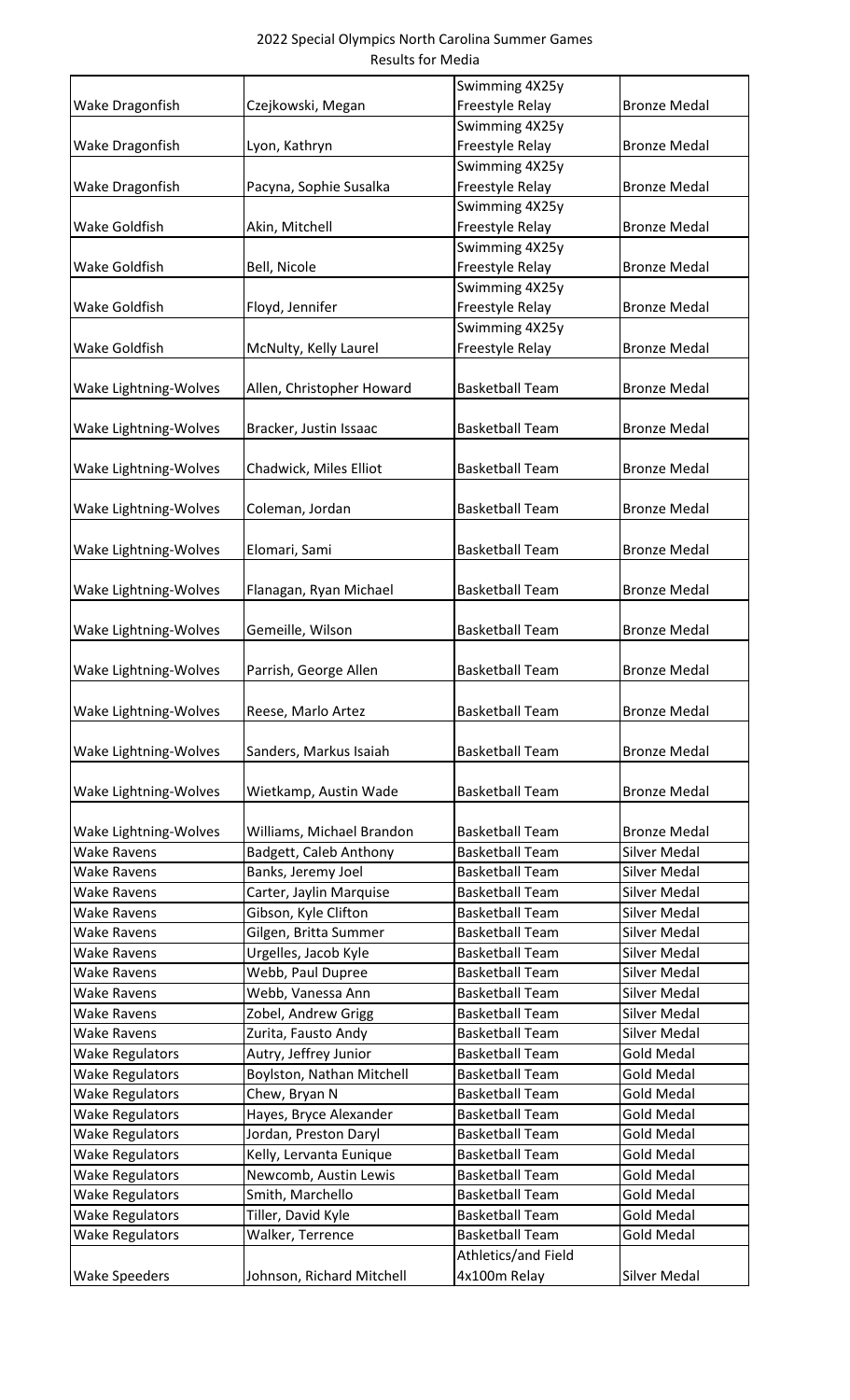| 2022 Special Olympics North Carolina Summer Games |
|---------------------------------------------------|
| Results for Media                                 |

|                         |                              | Athletics/and Field            |                     |
|-------------------------|------------------------------|--------------------------------|---------------------|
| <b>Wake Speeders</b>    | Moncol, Kaitlin Louise       | 4x100m Relay                   | Silver Medal        |
|                         |                              | Athletics/and Field            |                     |
| <b>Wake Speeders</b>    | Morrison, Daniel             | 4x100m Relay                   | <b>Silver Medal</b> |
|                         |                              | Athletics/and Field            |                     |
| <b>Wake Speeders</b>    | Rathnam, Shreya              | 4x100m Relay                   | Silver Medal        |
|                         |                              | Athletics/and Field            |                     |
| <b>Wake Speeders</b>    | Torkey, Youssef              | 4x100m Relay                   | <b>Silver Medal</b> |
|                         |                              | Swimming 4X25y                 |                     |
| <b>Wake Stingrays</b>   | Castaneda, Maxmilian "Ian"   | Freestyle Relay                | 4th Place Ribbon    |
|                         |                              | Swimming 4X25y                 |                     |
| <b>Wake Stingrays</b>   | Delahoyde, William Arthur    | Freestyle Relay                | 4th Place Ribbon    |
|                         |                              | Swimming 4X25y                 |                     |
| <b>Wake Stingrays</b>   | Godwin, King Nobuyoshi       | Freestyle Relay                | 4th Place Ribbon    |
|                         |                              | Swimming 4X25y                 |                     |
| <b>Wake Stingrays</b>   | Hinton, Robert Alan          | Freestyle Relay                | 4th Place Ribbon    |
|                         |                              | Athletics/and Field            |                     |
| <b>Wake Striders</b>    | Carl, Benjamin Patrick       | 4x100m Relay                   | 4th Place Ribbon    |
|                         |                              | Athletics/and Field            |                     |
| <b>Wake Striders</b>    | Edmonds, Cameron Camille     | 4x100m Relay                   | 4th Place Ribbon    |
|                         |                              | Athletics/and Field            |                     |
| <b>Wake Striders</b>    | Flores, Samuel Stephen       | 4x100m Relay                   | 4th Place Ribbon    |
|                         |                              | Athletics/and Field            |                     |
| <b>Wake Striders</b>    | Goodrich, Zachary Damian     | 4x100m Relay                   | 4th Place Ribbon    |
|                         |                              | Swimming 4X25y                 |                     |
| <b>Wake Tigersharks</b> | Cotterell, Tyler Robert      | Freestyle Relay                | <b>Gold Medal</b>   |
|                         |                              | Swimming 4X25y                 |                     |
| <b>Wake Tigersharks</b> | Dunne, Bently                | Freestyle Relay                | <b>Gold Medal</b>   |
|                         |                              | Swimming 4X25y                 |                     |
| <b>Wake Tigersharks</b> | Henry, Bryan Russell         | Freestyle Relay                | <b>Gold Medal</b>   |
|                         |                              | Swimming 4X25y                 |                     |
| <b>Wake Tigersharks</b> | Wever, Danny J               | Freestyle Relay                | <b>Gold Medal</b>   |
| <b>Wake Titans</b>      | Hunda-Esquerre, Jedidiah D   | <b>Basketball Team</b>         | Silver Medal        |
| <b>Wake Titans</b>      | Lefebvre, Scott Aaron        | <b>Basketball Team</b>         | <b>Silver Medal</b> |
| <b>Wake Titans</b>      | Lucas, Nathaniel Tremayne    | <b>Basketball Team</b>         | <b>Silver Medal</b> |
| <b>Wake Titans</b>      | Lynch, Kenneth               | <b>Basketball Team</b>         | Silver Medal        |
| <b>Wake Titans</b>      | Miranda, Karen M             | <b>Basketball Team</b>         | <b>Silver Medal</b> |
| <b>Wake Titans</b>      | Parrish, Ashley Marie        | <b>Basketball Team</b>         | <b>Silver Medal</b> |
| <b>Wake Titans</b>      | Sniffen, Logan Jennings      | <b>Basketball Team</b>         | <b>Silver Medal</b> |
| <b>Wake Titans</b>      | Watkins, Alan Lawarence      | <b>Basketball Team</b>         | Silver Medal        |
| Wake Wizards            | Angelini, Gabrielle Danielle | <b>Basketball Team</b>         | <b>Gold Medal</b>   |
| Wake Wizards            | Johnson, Alexander           | <b>Basketball Team</b>         | <b>Gold Medal</b>   |
| <b>Wake Wizards</b>     | Miller, Sven Matthew         | <b>Basketball Team</b>         | <b>Gold Medal</b>   |
| Wake Wizards            | O'Shields, William Mark      | <b>Basketball Team</b>         | <b>Gold Medal</b>   |
| Wake Wizards            | Piazza, Rachel               | <b>Basketball Team</b>         | <b>Gold Medal</b>   |
| <b>Wake Wizards</b>     | Pritchett, Stacey            | <b>Basketball Team</b>         | <b>Gold Medal</b>   |
| <b>Wake Wizards</b>     | Vargas, Carson Carley        | <b>Basketball Team</b>         | <b>Gold Medal</b>   |
| <b>Wake Wizards</b>     | Wedderburn, Chaka            | <b>Basketball Team</b>         | <b>Gold Medal</b>   |
|                         |                              | Athletics/and Field 25m        |                     |
| Watauga                 | Eller, Donna Kay Bell        | Walk                           | <b>Gold Medal</b>   |
|                         |                              | Athletics/and Field 50m        |                     |
| Watauga                 | Eller, Joe                   | Walk                           | <b>Gold Medal</b>   |
|                         |                              | Athletics/and Field 50m        |                     |
| Watauga                 | Hendrix, Karen Shepherd      | Walk                           | <b>Gold Medal</b>   |
|                         |                              | Athletics/and Field 50m        |                     |
| Watauga                 | Eller, Donna Kay Bell        | Walk                           | Silver Medal        |
|                         |                              | Athletics/and Field Mini       |                     |
| Watauga                 | Bumpass, Jameel              | Javelin                        | Silver Medal        |
|                         |                              |                                |                     |
| Watauga                 | Bell, Courtney Leigh         | <b>Powerlifting Benchpress</b> | <b>Gold Medal</b>   |
|                         |                              |                                |                     |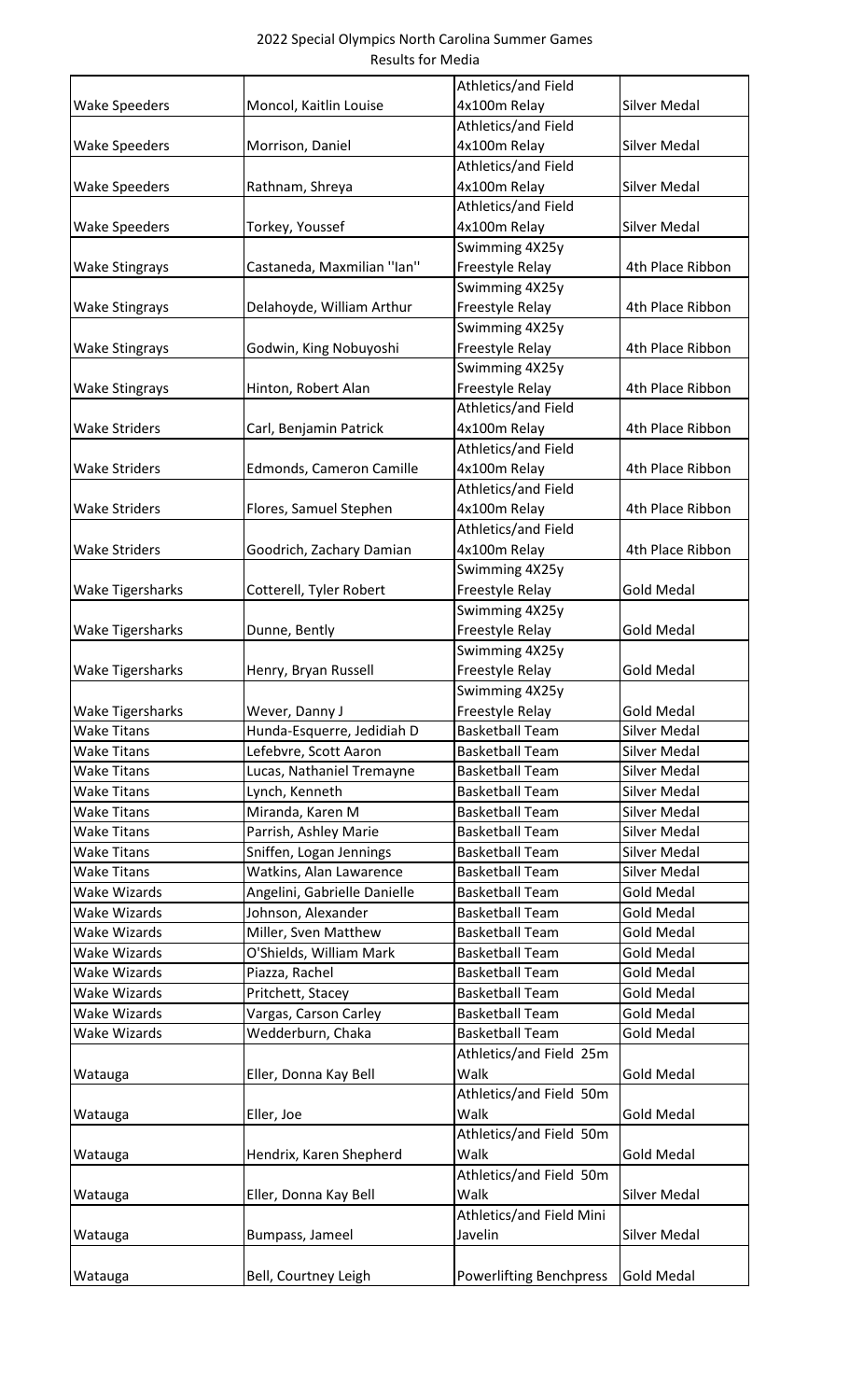| Watauga                | White, Michael           | <b>Powerlifting Benchpress</b>        | <b>Gold Medal</b>                  |
|------------------------|--------------------------|---------------------------------------|------------------------------------|
|                        |                          |                                       |                                    |
| Watauga                | Bell, Courtney Leigh     | Powerlifting Combination Bronze Medal |                                    |
| Watauga                | Bell, Courtney Leigh     | <b>Powerlifting Deadlift</b>          | <b>Bronze Medal</b>                |
|                        |                          | Athletics/and Field                   |                                    |
| Watauga                | Eller, Joe               | Softball Throw                        | <b>Gold Medal</b>                  |
|                        |                          | Athletics/and Field                   |                                    |
| Watauga                | Hendrix, Karen Shepherd  | Softball Throw                        | <b>Silver Medal</b>                |
|                        |                          | Swimming 50y                          |                                    |
| Watauga                | Mast, Matthew            | Backstroke                            | <b>Gold Medal</b>                  |
|                        |                          | Swimming 50y                          |                                    |
| Watauga                | Silver, Stephanie        | Backstroke                            | <b>Silver Medal</b>                |
|                        |                          | Swimming 50y                          |                                    |
| Watauga                | Williamson, Clay         | Backstroke                            | Silver Medal                       |
|                        |                          |                                       |                                    |
| Watauga                | Dehart, Karen            | Swimming 50y Butterfly                | <b>Gold Medal</b>                  |
|                        |                          | Athletics/and Field 100m              |                                    |
| Watauga                | Bumpass, Jameel          | Dash                                  | <b>Silver Medal</b>                |
|                        |                          |                                       |                                    |
| Watauga                | Williamson, Clay         | Swimming 50y Freestyle                | <b>Gold Medal</b><br>Participation |
|                        |                          |                                       | Ribbon                             |
| Watauga                | Dehart, Karen            | Swimming 50y Freestyle                | Participation                      |
| Watauga                | Mast, Matthew            | Swimming 50y Freestyle                | Ribbon                             |
|                        |                          |                                       |                                    |
| Watauga                | Silver, Stephanie        | Swimming 50y Freestyle                | Silver Medal                       |
| Watauga Cardinals      | Barker, Ancuta Adriana   | Volleyball Team                       | <b>Gold Medal</b>                  |
| Watauga Cardinals      | Corley, Ricky            | <b>Volleyball Team</b>                | <b>Gold Medal</b>                  |
| Watauga Cardinals      | Houle, Victoria          | Volleyball Team                       | <b>Gold Medal</b>                  |
| Watauga Cardinals      | Penley, Jessica Ann      | <b>Volleyball Team</b>                | <b>Gold Medal</b>                  |
| Watauga Cardinals      | Presnell, Elizabeth      | <b>Volleyball Team</b>                | <b>Gold Medal</b>                  |
| Watauga Cardinals      | Sweeten, Rebecca Ashley  | <b>Volleyball Team</b>                | <b>Gold Medal</b>                  |
| Watauga Cardinals      | Williams, Trenton Ray    | Volleyball Team                       | <b>Gold Medal</b>                  |
|                        |                          | Swimming 4X25y                        |                                    |
| Watauga Otters         | Dehart, Karen            | Freestyle Relay                       | <b>Bronze Medal</b>                |
|                        |                          | Swimming 4X25y                        |                                    |
| Watauga Otters         | Mast, Matthew            | Freestyle Relay                       | <b>Bronze Medal</b>                |
|                        |                          | Swimming 4X25y                        |                                    |
| Watauga Otters         | Silver, Stephanie        | Freestyle Relay                       | <b>Bronze Medal</b>                |
|                        |                          | Swimming 4X25y                        |                                    |
| Watauga Otters         | Williamson, Clay         | Freestyle Relay                       | <b>Bronze Medal</b>                |
|                        |                          | Athletics/and Field 50m               |                                    |
| Wayne                  | Longwith, Brittany Renee | Walk                                  | 4th Place Ribbon                   |
|                        |                          | Athletics/and Field 50m               |                                    |
| Wayne                  | Fultz, Abigail Mae       | Walk                                  | Silver Medal                       |
|                        |                          | Athletics/and Field                   |                                    |
| Wayne                  | Fultz, Abigail Mae       | Softball Throw                        | <b>Gold Medal</b>                  |
|                        |                          | Athletics/and Field                   |                                    |
| Wayne                  | Longwith, Brittany Renee | Softball Throw                        | <b>Silver Medal</b>                |
|                        |                          | Swimming 50y                          |                                    |
| Wayne                  | Martinez, Jesse Gabriel  | <b>Backstroke</b>                     | <b>Gold Medal</b>                  |
|                        |                          |                                       |                                    |
| Wayne                  | Hardy, Mary Gray         | Swimming 25y Freestyle                | <b>Gold Medal</b>                  |
|                        |                          |                                       |                                    |
| Wayne                  | Hardy, Mary Gray         | Swimming 25y Kickboard                | <b>Gold Medal</b>                  |
|                        |                          |                                       |                                    |
| Wayne                  | Martinez, Jesse Gabriel  | Swimming 100y Freestyle Silver Medal  |                                    |
|                        |                          |                                       |                                    |
| Wayne Beauty and Beast | Jenkins, Alan C.         | <b>Bowling Unified Doubles</b>        | <b>Gold Medal</b>                  |